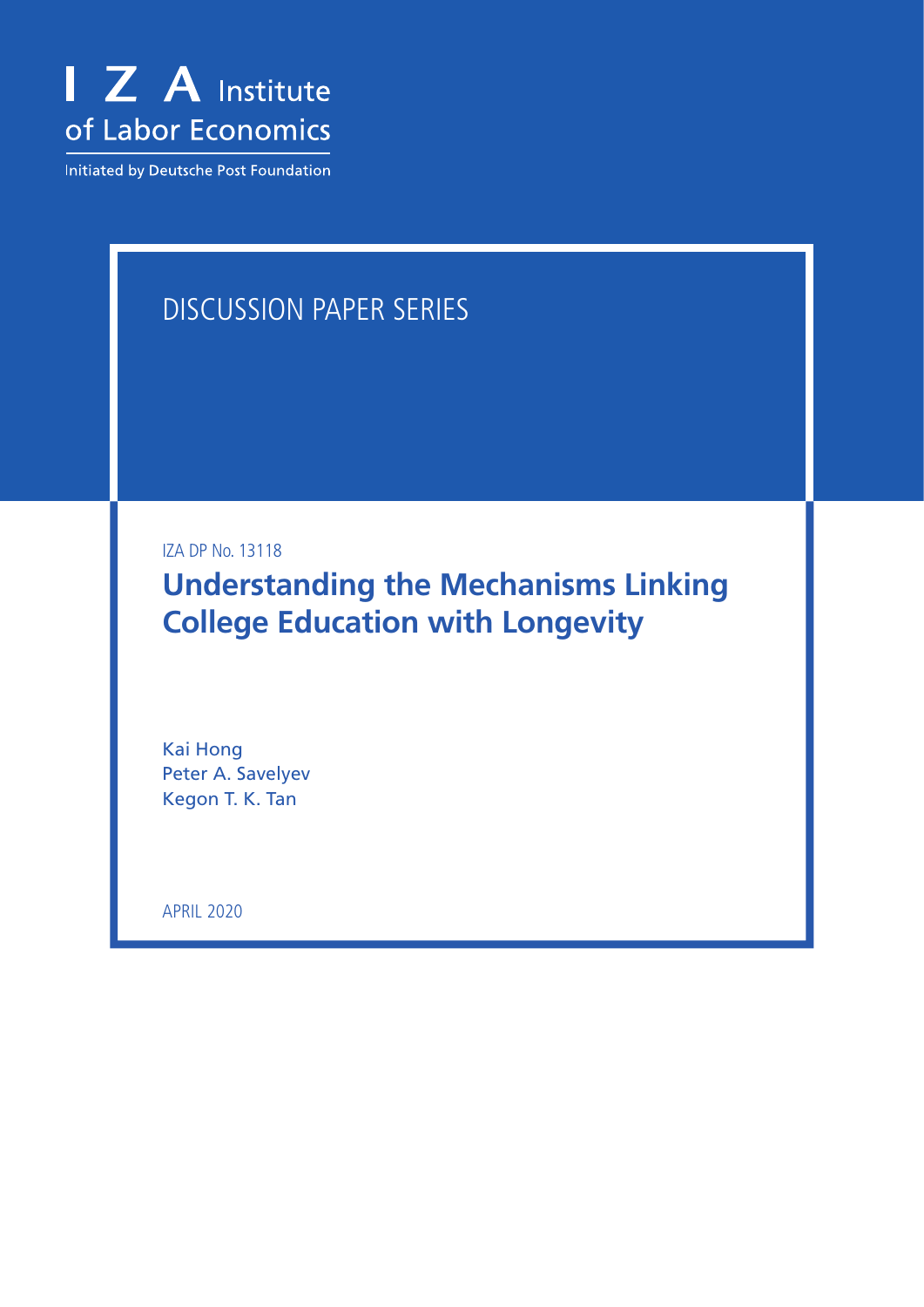

Initiated by Deutsche Post Foundation

## DISCUSSION PAPER SERIES

IZA DP No. 13118

## **Understanding the Mechanisms Linking College Education with Longevity**

#### **Kai Hong** *New York University*

**Peter A. Savelyev** *College of William & Mary and IZA*

**Kegon T. K. Tan** *University of Rochester*

APRIL 2020

Any opinions expressed in this paper are those of the author(s) and not those of IZA. Research published in this series may include views on policy, but IZA takes no institutional policy positions. The IZA research network is committed to the IZA Guiding Principles of Research Integrity.

The IZA Institute of Labor Economics is an independent economic research institute that conducts research in labor economics and offers evidence-based policy advice on labor market issues. Supported by the Deutsche Post Foundation, IZA runs the world's largest network of economists, whose research aims to provide answers to the global labor market challenges of our time. Our key objective is to build bridges between academic research, policymakers and society.

IZA Discussion Papers often represent preliminary work and are circulated to encourage discussion. Citation of such a paper should account for its provisional character. A revised version may be available directly from the author.

ISSN: 2365-9793

**IZA – Institute of Labor Economics**

| Schaumburg-Lippe-Straße 5-9 | Phone: +49-228-3894-0       |             |
|-----------------------------|-----------------------------|-------------|
| 53113 Bonn, Germany         | Email: publications@iza.org | www.iza.org |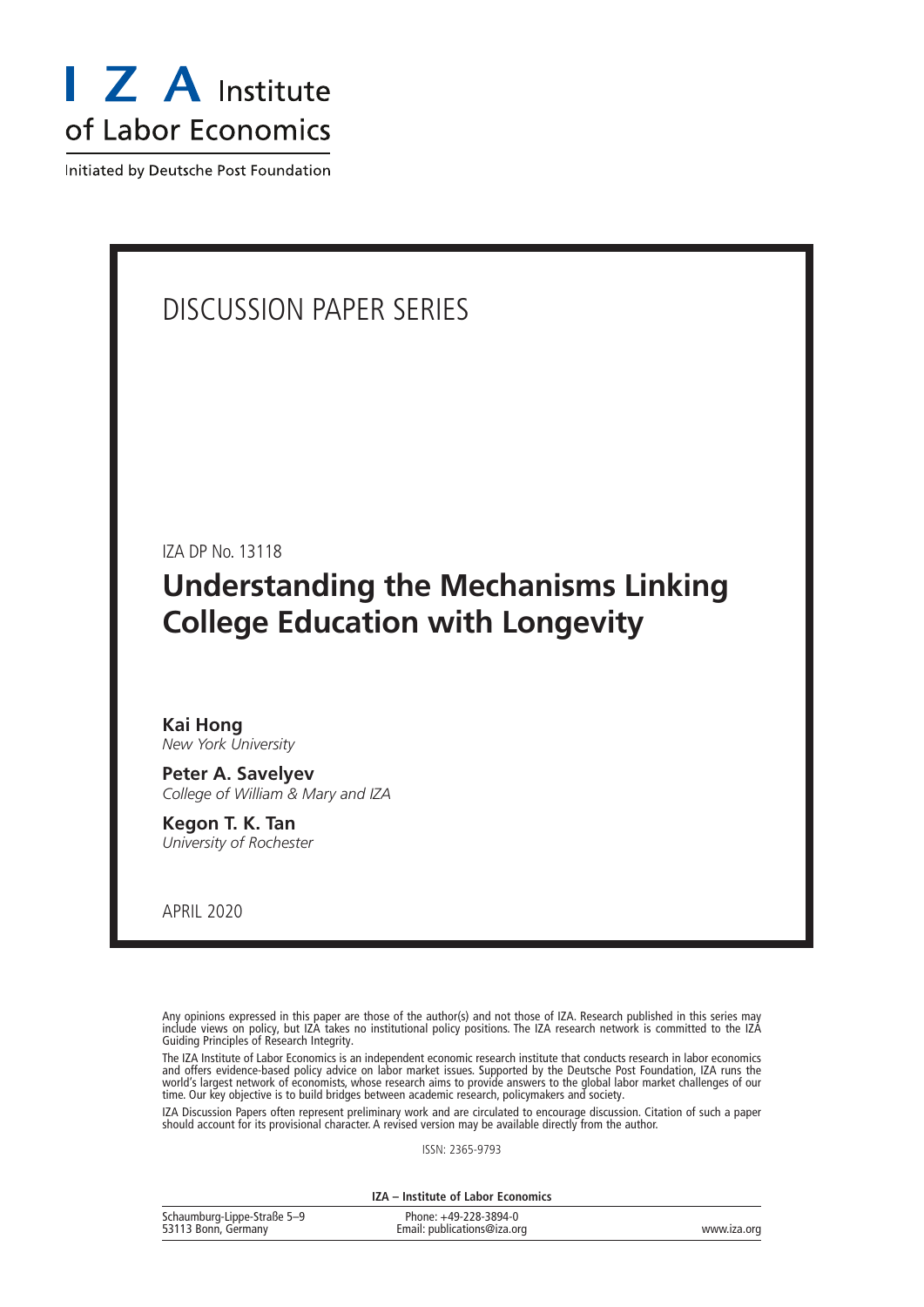## ABSTRACT

# **Understanding the Mechanisms Linking College Education with Longevity\***

We go beyond estimating the effect of college attainment on longevity by uncovering the mechanisms behind this effect while controlling for latent skills and unobserved heterogeneity. We decompose the effect with respect to a large set of potential mechanisms, including health behaviors, lifestyles, earnings, work conditions, and health at the start of the risk period (1993–2017). Our estimates are based on theWisconsin Longitudinal Study and show that the effect of education on longevity is well explained by observed mechanisms. Furthermore, we find that for women, the positive effect of education on longevity has been historically masked by the negative effect of education on marriage. An adjustment for the relationship between education and marriage based on data for more recent cohorts increases the explained effect of education on longevity for women. We discuss the implications for policies aimed at improving health and longevity and reducing health inequality.

| <b>JEL Classification:</b> | C41, I12, J24                                               |
|----------------------------|-------------------------------------------------------------|
| Keywords:                  | college education, longevity, mechanisms, health behaviors, |
|                            | lifestyles                                                  |

### **Corresponding author:**

Peter Savelyev College of William & Mary 300 James Blair Drive Williamsburg, VA 23185 USA E-mail: pasavelyev@wm.edu

<sup>\*</sup> This paper is accepted for publication by the *Journal of Human Capital*. A version of this paper was presented to the 9<sup>th</sup> Annual Health Econometrics Workshop at Washington University in St. Louis; to the Human Capital and Health Behavior Symposium at the Centre for Health Economics, University of Gothenburg; to the 24<sup>th</sup> European Workshop on Econometrics and Health Economics in Paris; to the CIREQ Montreal Applied Economics Conference on the Socioeconomic Determinants of Health; to economics research seminars at Johns Hopkins, The University of Montreal, Tinbergen Labor Seminar in Amsterdam; Econometrics and Statistics Seminar at Tilburg University; Tinbergen Health Economics Seminar at the University of Rotterdam; Applied Microeconomics Workshop at the Institute of Applied Microeconomics of the University of Bonn; Alexander von Humboldt Seminar at the University of Mannheim; Applied Econometrics Workshop at the University of Alicante; Economic Theory Seminar at the University of Barcelona; Concordia University, Indiana University, The College of William & Mary; Microeconomics Seminar at Vanderbilt University; UW Madison Applied Microeconomics Lunch; and Vanderbilt Empirical Applied Micro Work-In-Progress Lunch. We thank participants of these meetings for their helpful suggestions and stimulating discussions. We are grateful to Jay Bhattacharya, Govert Bijwaard, Isaac Ehrlich, Evan Elmore, Dave Frisvold, Titus Galama, Michael Gerfin, Federico Gutierrez, Nick Papageorge, Pedro Sant'Anna, Laura Turner, Ben Ward, and to anonymous referees for their detailed and productive comments. Hong and Savelyev gratefully acknowledge support from the NSF 1460003 grant and the Faculty-Graduate Student Collaboration grant at Vanderbilt. Savelyev also benefited from the financial support of the Grey Research Fund at Vanderbilt University and the Faculty Research Fund at The College of William & Mary. Hong also benefited from support from Vanderbilt and New York Universities. Tan gratefully acknowledges support from The University of Wisconsin-Madison, Human Capital and Economic Opportunity Global Working Group sponsored by The Institute for New Economic Thinking, and The University of Rochester. Funders had no involvement in study design; in the collection, analysis, and interpretation of the data; in the writing of the manuscript; and in the decision to submit the article for publication. We thank Max Sacher for his excellent research assistance. William Anderson, Atticus Bolyard, Xiaoyu (Nancy) Chen, and Isabel Haber provided great help with proofreading the manuscript. Supplementary materials may be retrieved from https://wmpeople.wm.edu/asset/index/pasavelyev/wlsmediationwebappx.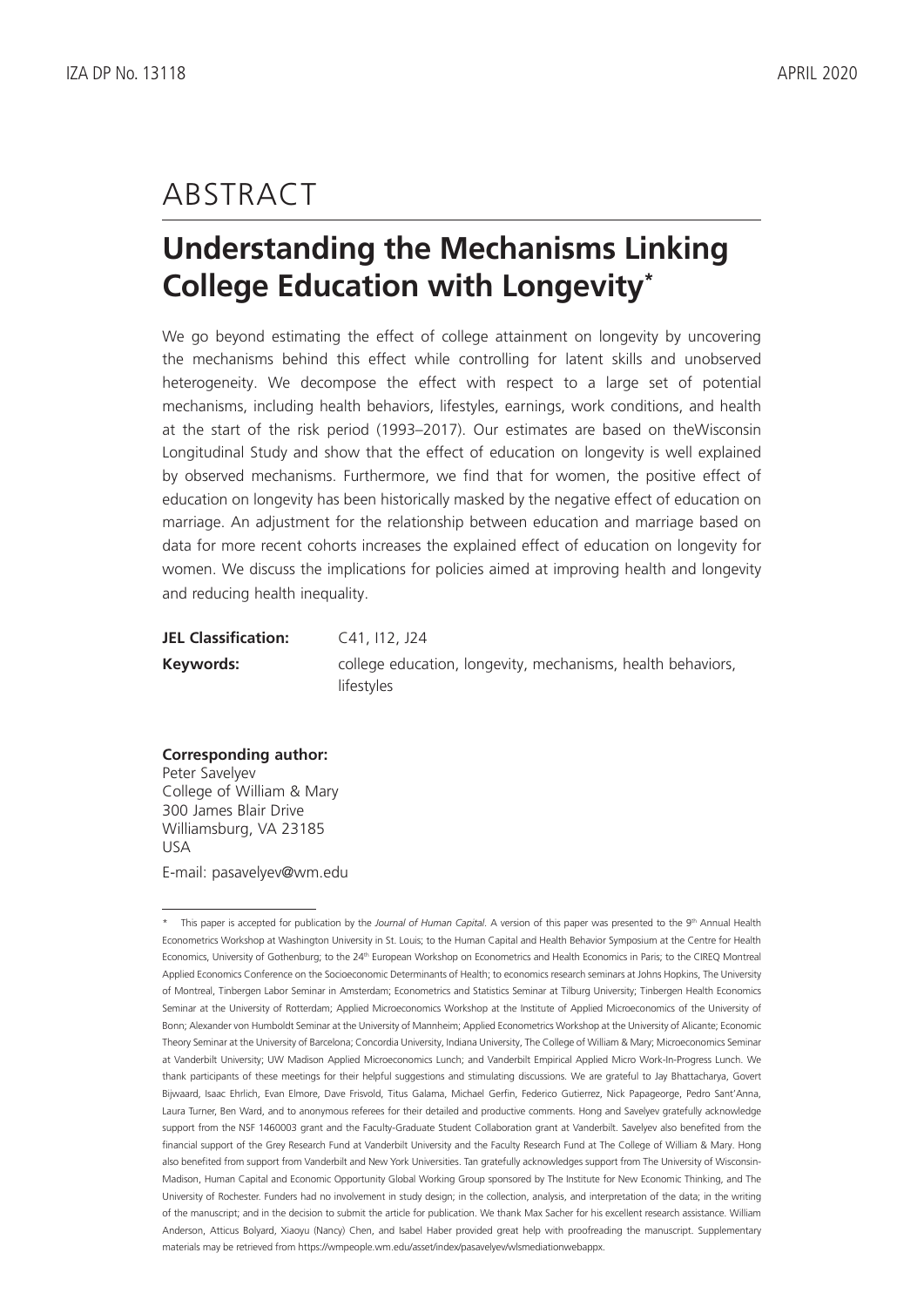#### I. INTRODUCTION

This paper is motivated by the conclusions of a recent comprehensive survey of the literature on the effect of education on health and longevity by [Galama, Lleras-](#page-43-0)[Muney, and van Kippersluis](#page-43-0) [\(2018\)](#page-43-0). The authors report strong and puzzling heterogeneity in results across quasi-experimental studies linking education with health and longevity, and recommend that future studies move beyond asking whether or not "there is an effect" to tracing the pathways through which education impacts health. They note that future work should link short-, medium-, and long-term outcomes and study important determinants of mortality, such as health behaviors or income across the life cycle. Our paper perfectly matches these recommendations. We decompose education-longevity gradients by performing a thorough decomposition analysis using a comprehensive set of behavioral mechanisms.

Our decomposition analysis supports the causal link between education and longevity by improving our understanding of the mechanisms driving the education-longevity gradient.<sup>[1](#page--1-0)</sup> To draw a parallel, the Surgeon General Report on smoking [\(Bayne-Jones et al.,](#page-42-0) [1964\)](#page-42-0) was influential about the then-controversial effect of smoking on health, despite the lack of direct experimental evidence, because it was convincing about the mechanisms behind the effect.

Deepening our understanding of the drivers behind the education-longevity gradient helps explain the well-documented sex difference in the estimated effect

 $1$ By "support" we mean an increased prior about the likelihood of the causal effect.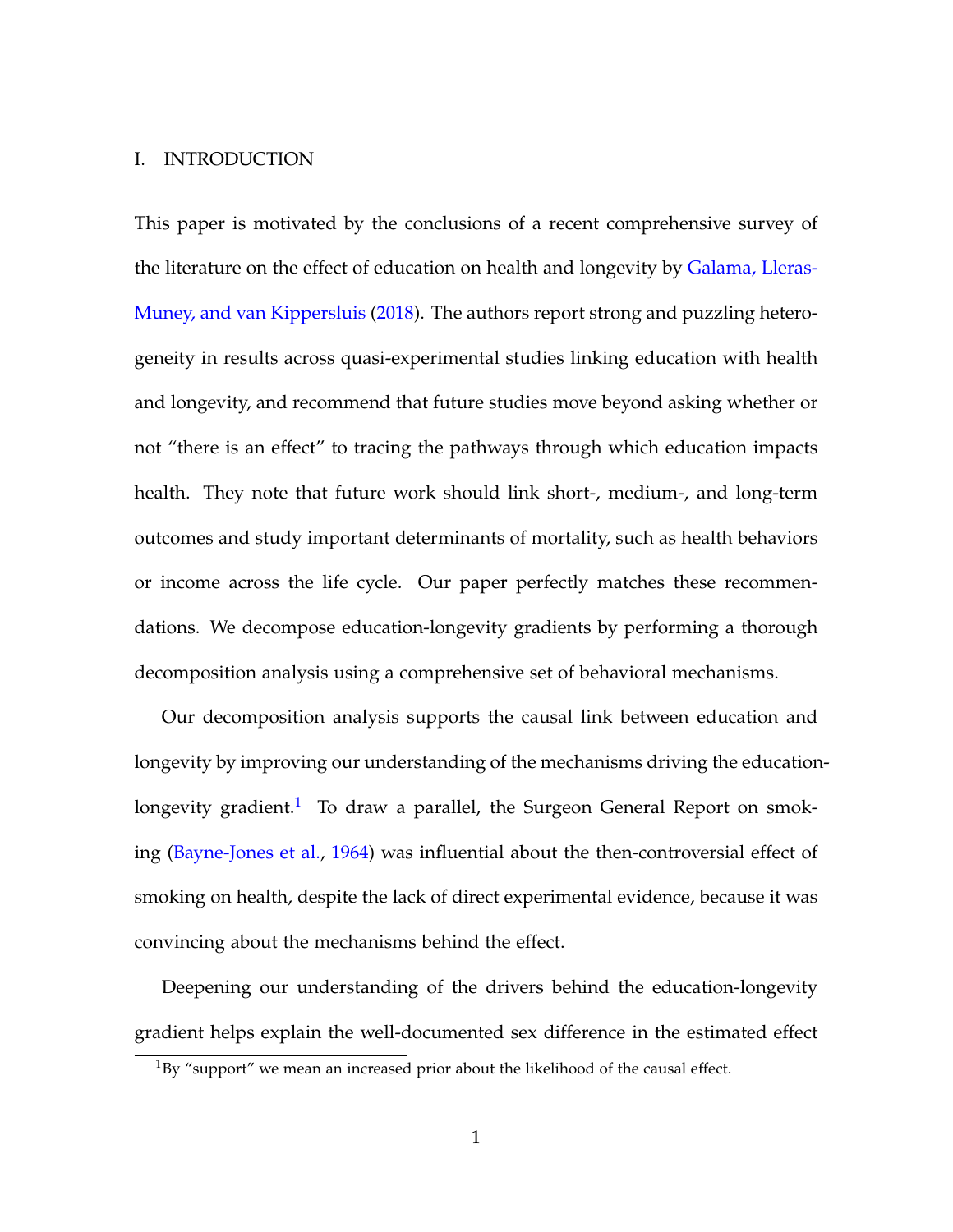of education on longevity, which tends to be larger for men than for women. We show that mechanisms related to the marriage market and to taking dangerous jobs have historically contributed to this difference.

Finally, we offer a framework that allows us to make counterfactual predictions for later cohorts and different economic environments. We demonstrate its use for questions relevant for external validity and health policy.

We use the Wisconsin Longitudinal Survey (WLS), which is based on a sample of approximately 10,000 high school graduates from the state of Wisconsin, USA. Subjects were first surveyed in 1957, when they graduated from high school, and have been followed ever since. The WLS is well suited for studying determinants of longevity given its long panel and rich information on health behaviors, health status, and mortality. Furthermore, the WLS contains measures of IQ, school achievement, and education. Finally, it captures detailed family background variables.

We rely on a full information maximum likelihood estimation of a system of equations. These equations model the relationships between education, lifestyles, income, work conditions, health, and mortality. The system is recursive, as we take advantage of natural exclusion restrictions: early outcomes affect later outcomes but not the reverse. We use factor analysis to control for measurement error in measures of skills and health. We control for latent skills to capture usual confounders, such as perseverance and the ability to delay gratification as in [Heckman](#page-44-0) [et al.](#page-44-0) [\(2006\)](#page-44-0). Conditional on the latent skill factor, we model the error term as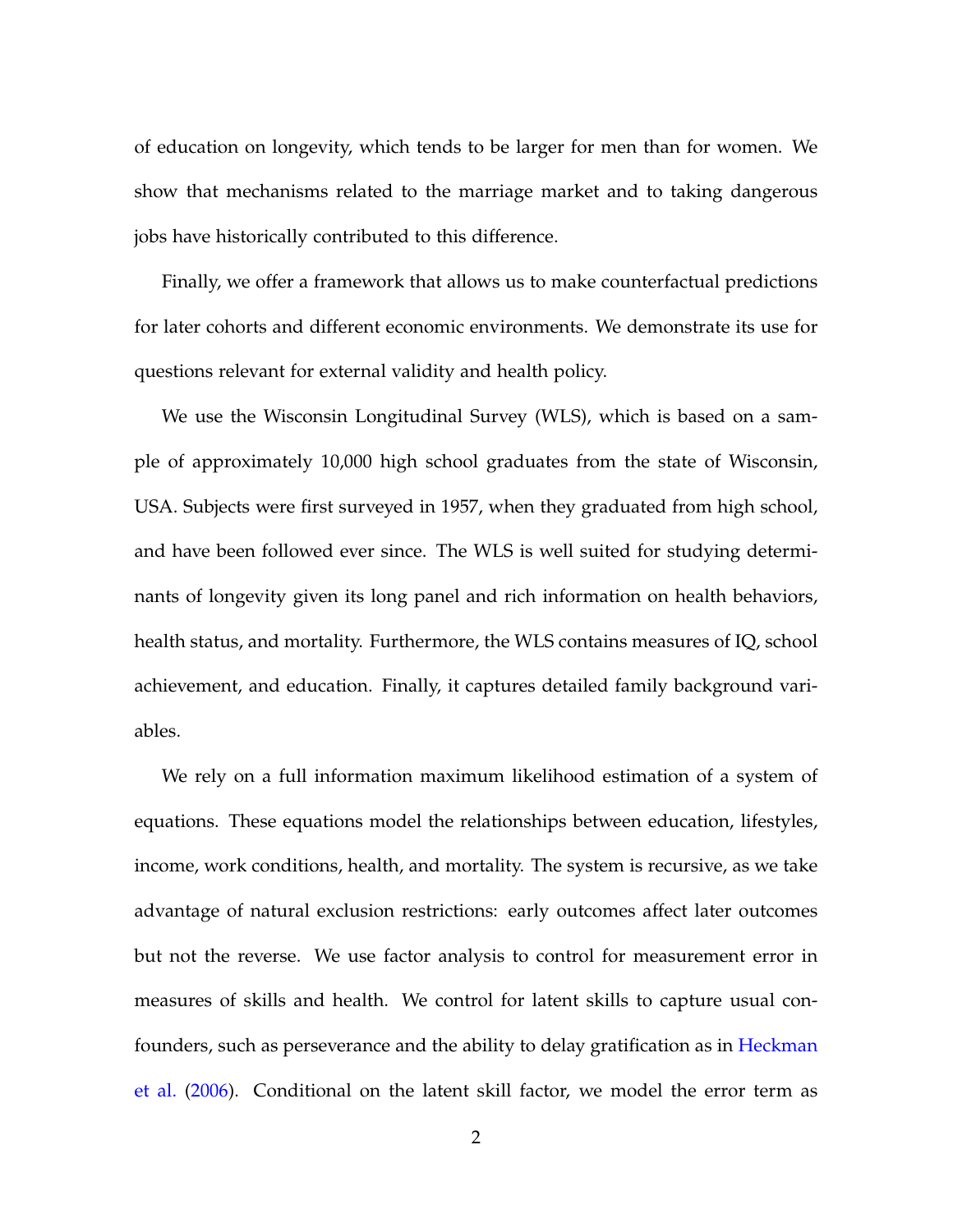unobserved heterogeneity plus idiosyncratic error. Controlling for unobserved heterogeneity has a major influence on our results. Our model is supported by placebo tests, proportional hazard tests, as well as other specification tests and robustness checks.[2](#page--1-0)

We account for unobserved heterogeneity across equations through a semi-parametric heterogeneity model [\(Heckman and Singer,](#page-44-1) [1984;](#page-44-1) [Mroz,](#page-45-0) [1999\)](#page-45-0).<sup>[3](#page--1-0)</sup> Our modeling of unobserved heterogeneity allows us to flexibly account for common confounding influences that may still exist despite conditioning on IQ, latent skills, and a rich set of controls. In particular, our unobserved heterogeneity term should account for early health including health in utero (e.g., [Conti et al.,](#page-43-1) [2019\)](#page-43-1), early cognitive and noncognitive skills (e.g., [Almlund et al.,](#page-41-0) [2011;](#page-41-0) [Heckman et al.,](#page-44-0) [2006\)](#page-44-0), parental preferences for investments in both health capital and skill capital (e.g., [Belfield and Kelly,](#page-42-1) [2012;](#page-42-1) [Ehrlich and Yin,](#page-43-2) [2013\)](#page-43-2), as well as other possible unobserved confounders.

Empirical results include the estimation of the total effect of college education on longevity, its decomposition, and policy simulations. We estimate the total effect using two different measures of longevity. First, we calculate a reduction in the hazard of death induced by a completed four-year college degree. We estimate that for men, a college education reduces the hazard of death by 32% (*p*=0.001). Unlike for

<sup>&</sup>lt;sup>2</sup>See Figure [A-1](#page--1-0) and Tables [A-1–A-5](#page--1-0) of Web Appendix [A,](#page--1-0) Web Appendix [B,](#page--1-0) and Table [C-2](#page--1-0) of Web Appendix [C.](#page--1-0) We return to each of these tests later in the paper.

 $3$ The model is also referred to in the literature as a "latent class model" [\(Aitken and Rubin,](#page-41-1) [1985\)](#page-41-1), a "discrete factor approximation model" [\(Mroz,](#page-45-0) [1999\)](#page-45-0), a "finite mixture model" [\(Cameron](#page-42-2) [and Trivedi,](#page-42-2) [2005\)](#page-42-2), and a "discrete factor random-effects model" [\(Gilleskie,](#page-43-3) [2014\)](#page-43-3).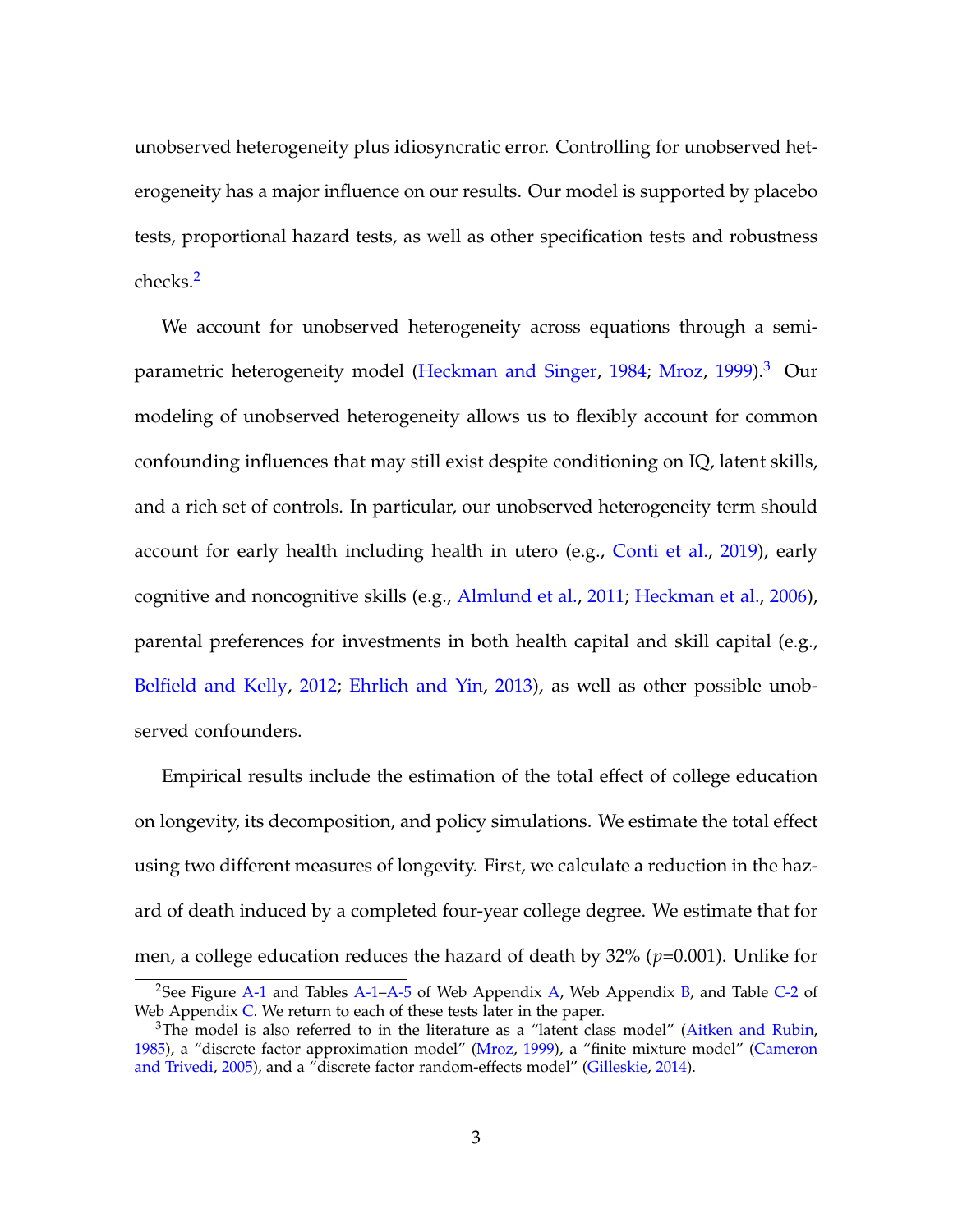men, the reduction of the hazard of death for women is not precisely determined (8%, *p*=0.264). However, the estimate for women increases up to 13% and becomes borderline statistically significant (*p*=0.146) once we adjust for the relationship between college education and marriage for more recent cohorts. Moreover, when we use late-life health instead of longevity as an outcome, we find strong and statisti-cally significant effects of college education for both men and women.<sup>[4](#page--1-0)</sup>

Second, we calculate an increase in life expectancy at age 53. We find the effect to be 3.3 and 0.5 additional years of expected life for men and women respectively worth 277 and 50 thousand US dollars (USD), based on the methodology of life expectancy evaluation proposed by [Murphy and Topel](#page-46-0)  $(2006).$  $(2006).$ <sup>[5](#page--1-0)</sup> An adjustment for more recent cohorts changes the effect on women's life expectancy up to 0.9 years worth up to 90 thousand USD.

We decompose the total effects with respect to mid-life mechanisms and explain approximately 60% of the total effect for men. The key contributing mechanisms for men are the health stock at the start of the risk period, $^6$  $^6$  smoking, being overweight, and having a dangerous job. For women, the key mechanisms are health stock, income, and physical exercise, but not dangerous jobs. However, the contribution of these mechanisms for women is diminished by a lower likelihood of marriage. This result is specific to women from our sample born in the late 1930s and is not

<sup>4</sup>We use health measures in year 2011, which corresponds to approximately 72 years of age. The effect is an increase of latent health in 2011 by 0.19 standard deviations (s.d.) for men ( $p = 0.010$ ) and by 0.12 s.d. for women ( $p = 0.021$ ) (without adjustment for the marriage effect).

<sup>5</sup>Values are in 2012 price level.

 $6$ The risk period in this paper is a period from 1993 to 2017, over which we model the hazard of death.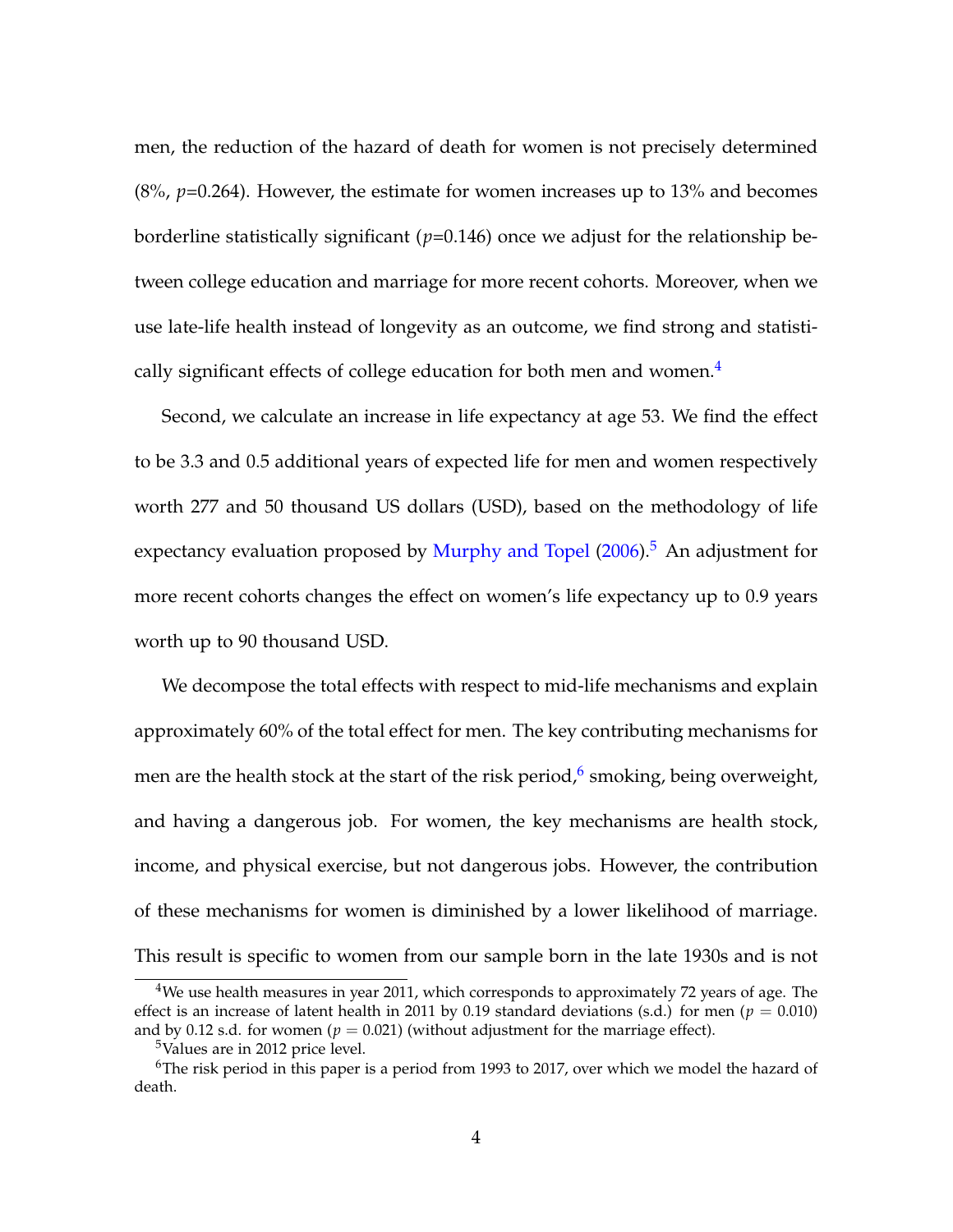applicable to women today, as college educated women are no longer less likely to be married in midlife [\(Lefgren and McIntyre,](#page-45-1) [2006\)](#page-45-1).

Lastly, we demonstrate model simulations for the following environmental changes: (1) a hypothetical increase in the taxation rates of cigarettes and (2) a reversal of the effect of education on marriage for women. We conclude that health disparities induced by education are hard to close by targeting one specific mechanism in midlife, even if the mechanism is strong, and that changes in marriage markets in the course of the 20th Century likely led to stronger effects of education on longevity for women.

#### <span id="page-7-0"></span>II. DATA

We use the Wisconsin Longitudinal Study (WLS) [\(Hauser and Sewell,](#page-44-2) [2005\)](#page-44-2), which follows approximately 10, 000 individuals from Wisconsin who were first surveyed at high school graduation in 195[7](#page--1-0). <sup>7</sup> Subjects were born between 1937 and 1940. The study represents white, non-Hispanic high school graduates.<sup>[8](#page--1-0)</sup> [Herd et al.](#page-45-2) [\(2014\)](#page-45-2) argue that the WLS is broadly representative of white American men and women with at least a high school education.

 $7An$  important alternative dataset often used for health studies is the Health and Retirement Study (HRS). It has the advantage of being nationally representative and racially diverse, unlike the WLS, but unfortunately it does not capture much information of early life. In this regard, the WLS is uniquely suited for the study of the developmental origins of health and longevity because it is a long panel with a relatively early start and a unique combination of measurements.

 ${}^{8}$ There are only 30 minority respondents in the sample, whom we exclude from our statistical analysis because this subsample is too small to reliably study the minority population, for whom effects and mechanisms may differ. In 1940, which is the birth year of the youngest individuals in the WLS cohort, the share of whites in Wisconsin was 99.2%.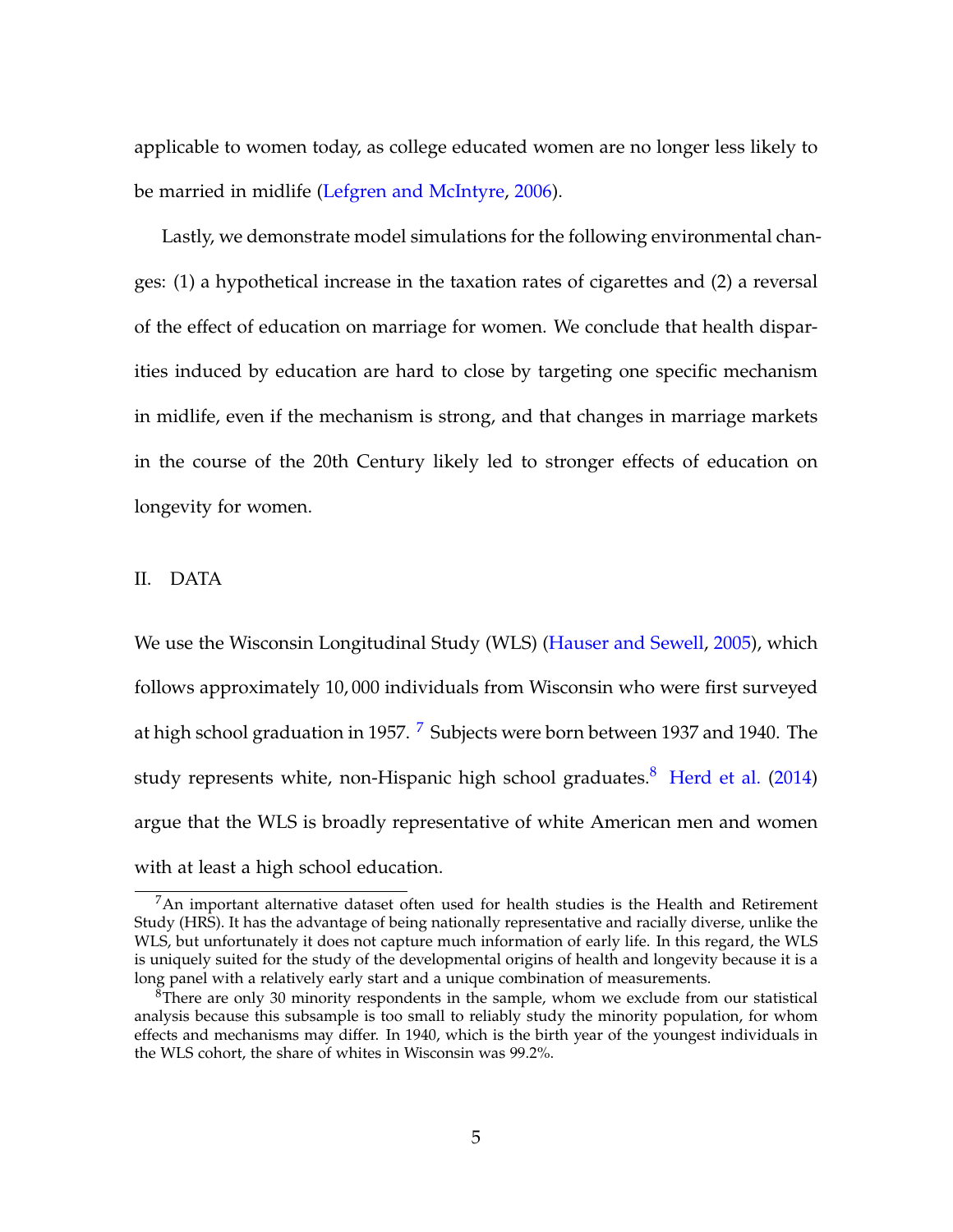<span id="page-8-0"></span>

|                                               |          | Males |       | Females |       |
|-----------------------------------------------|----------|-------|-------|---------|-------|
|                                               | Year     | Mean  | Std.  | Mean    | Std.  |
| Variable                                      | measured |       | dev.  |         | dev.  |
| IO <sup>(a)</sup>                             | 1957     | 101.5 | 15.2  | 101.0   | 14.4  |
| Academic achievement at high school           |          |       |       |         |       |
| High school ranking <sup>(b)</sup>            | 1957     | 97.9  | 14.5  | 104.5   | 14.3  |
| Member of an honor society                    | 1957     | 0.044 | 0.204 | 0.063   | 0.243 |
| Outstanding student <sup>(c)</sup>            | 1957     | 0.100 | 0.301 | 0.118   | 0.323 |
| Early behaviors                               |          |       |       |         |       |
| Smoking tobacco <sup>(d)</sup>                | 1992     | 0.225 | 0.418 | 0.183   | 0.386 |
| Marriage <sup>(e)</sup>                       | 1992     | 0.547 | 0.498 | 0.679   | 0.467 |
| Other background variables                    |          |       |       |         |       |
| Father farmer or farm manager                 | 1957     | 0.200 | 0.400 | 0.198   | 0.398 |
| Father white collar employee                  | 1957     | 0.301 | 0.459 | 0.299   | 0.458 |
| Father has attended college $(f)$             | 1957     | 0.160 | 0.367 | 0.145   | 0.352 |
| Mother has attended college <sup>(f)</sup>    | 1957     | 0.144 | 0.351 | 0.150   | 0.357 |
| Parental income $(log)^{(g)}$                 | 1957     | 8.536 | 0.695 | 8.532   | 0.666 |
| High school in a rural area                   | 1957     | 0.187 | 0.390 | 0.187   | 0.390 |
| Resided in a metropolitan area <sup>(h)</sup> | 1957     | 0.337 | 0.473 | 0.366   | 0.482 |
| Respondent's number of siblings               | 1975     | 3.170 | 2.522 | 3.284   | 2.561 |
| First-born or the only child                  | 1975     | 0.407 | 0.491 | 0.375   | 0.484 |
| Second-born                                   | 1975     | 0.261 | 0.439 | 0.274   | 0.446 |
| Third-born                                    | 1975     | 0.144 | 0.351 | 0.142   | 0.349 |
| Fourth-born or above                          | 1975     | 0.188 | 0.391 | 0.208   | 0.406 |
| Respondent is overweight <sup>(i)</sup>       | 1957     | 0.195 | 0.396 | 0.206   | 0.404 |
| Respondent is underweight <sup>(j)</sup>      | 1957     | 0.089 | 0.285 | 0.107   | 0.309 |
| Grew up with smoker $^{(1)}$                  | 1957     | 0.757 | 0.429 | 0.734   | 0.442 |
| Grew up with drinker                          | 1992     | 0.184 | 0.387 | 0.220   | 0.415 |
| Birth year 1937-38                            | 1957     | 0.216 | 0.411 | 0.144   | 0.351 |
| Birth year 1939                               | 1957     | 0.746 | 0.435 | 0.804   | 0.397 |
| Birth year 1940                               | 1957     | 0.038 | 0.192 | 0.053   | 0.223 |
| Sample size                                   |          | 3961  |       | 4491    |       |

## **Table 1:** Skill Measures and Background Variables

**Notes:** Calculations are based on the WLS data. "Std. dev." stands for "standard deviation." (a)Henmon-Nelson test score. <sup>(b)</sup>Standardized high school grades percentile rank. <sup>(c)</sup>Teacher's evaluation of the high school graduate as "outstanding." (d) The respondent first started smoking before the median age of college graduation for whites in the 1950s–1960s: [23.4](https://www.census.gov/hhes/socdemo/education/data/cps/1960/p23-09.pdf) for men and [22.2](https://www.census.gov/hhes/socdemo/education/data/cps/1960/p23-09.pdf) for women. <sup>(e)</sup>The first marriage occurred before the median age of college graduation. <sup>(f)</sup>At least some college coursework or above.  $(8)$ Calculated as log(1+parental income).  $(h)$ Includes Madison and Milwaukee, as well as Brown, Kenosha, Racine, and Douglas counties. <sup>(i)</sup>BMI in 1957 is above 80th percentile. <sup>(j)</sup>BMI in 1957 is below 10th percentile. <sup>(l)</sup>Up until 16 years old.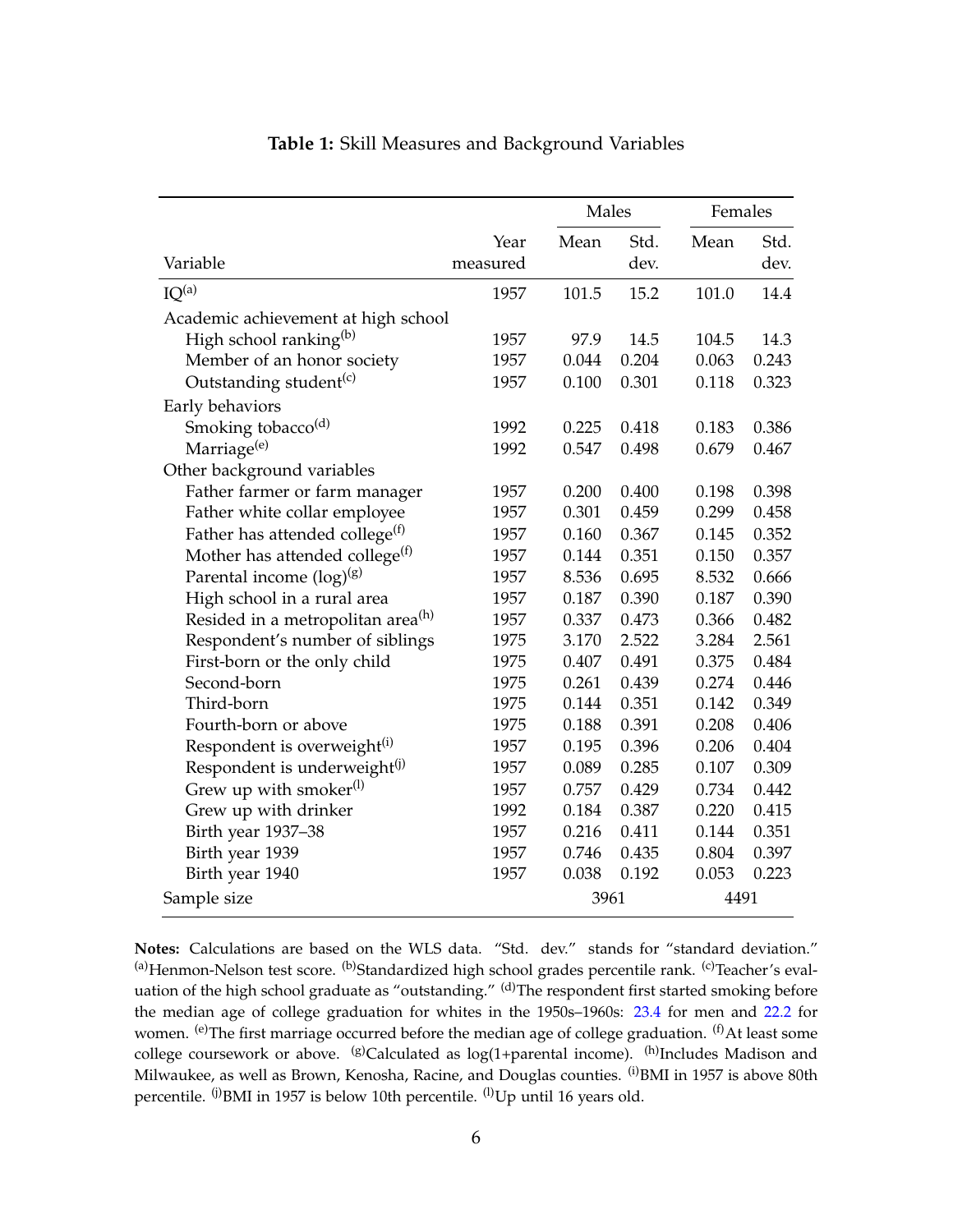Table [1](#page-8-0) documents descriptive statistics for skills, background variables, and early behaviors. We observe measures of IQ and high school achievement at high school graduation in 1957. We also observe background variables, including number of siblings, order of birth, degree of urbanization, and parental education, occupation, and income. In addition, we learn about early behaviors from a later survey: tobacco use and early marriage. Early smoking could confound the effect of schooling on smoking in adulthood [\(Farrell and Fuchs,](#page-43-4) [1982\)](#page-43-4). Early marriage may increase the probability of dropping out of college, especially for women of this generation [\(Goldin,](#page-43-5)  $1997$  $1997$  $1997$ ).<sup>9</sup>

Table [2](#page-10-0) documents descriptive statistics of education, potential mechanisms, physical health measures, and mortality. Approximately 31% of men and 18% of women earn at least a Bachelor's degree. Potential mechanisms include health behaviors, lifestyles, and job market outcomes. Measures of physical health include self-rated general health and reports of major illness, staying in bed, and staying in a hospital over the last year.

The most recent death status data are available for 2017, at which time surviving respondents reach up to 80 years of age. Approximately 30% of men and 22% of women died between 1993 and 2017. The WLS maximizes the accuracy of its mortality measures by relying on multiple sources: relatives of the respondents, the Social Security Administration's Death Index, and the National Death Index.

<sup>&</sup>lt;sup>9</sup>We do not have access to other pre-college health behaviors and lifestyles, but those two variables are especially important, given the important role that smoking and marriage play in mediating longevity. Plus, we account for unobserved heterogeneity, which approximates unobserved pre-college traits that are relevant for education and health.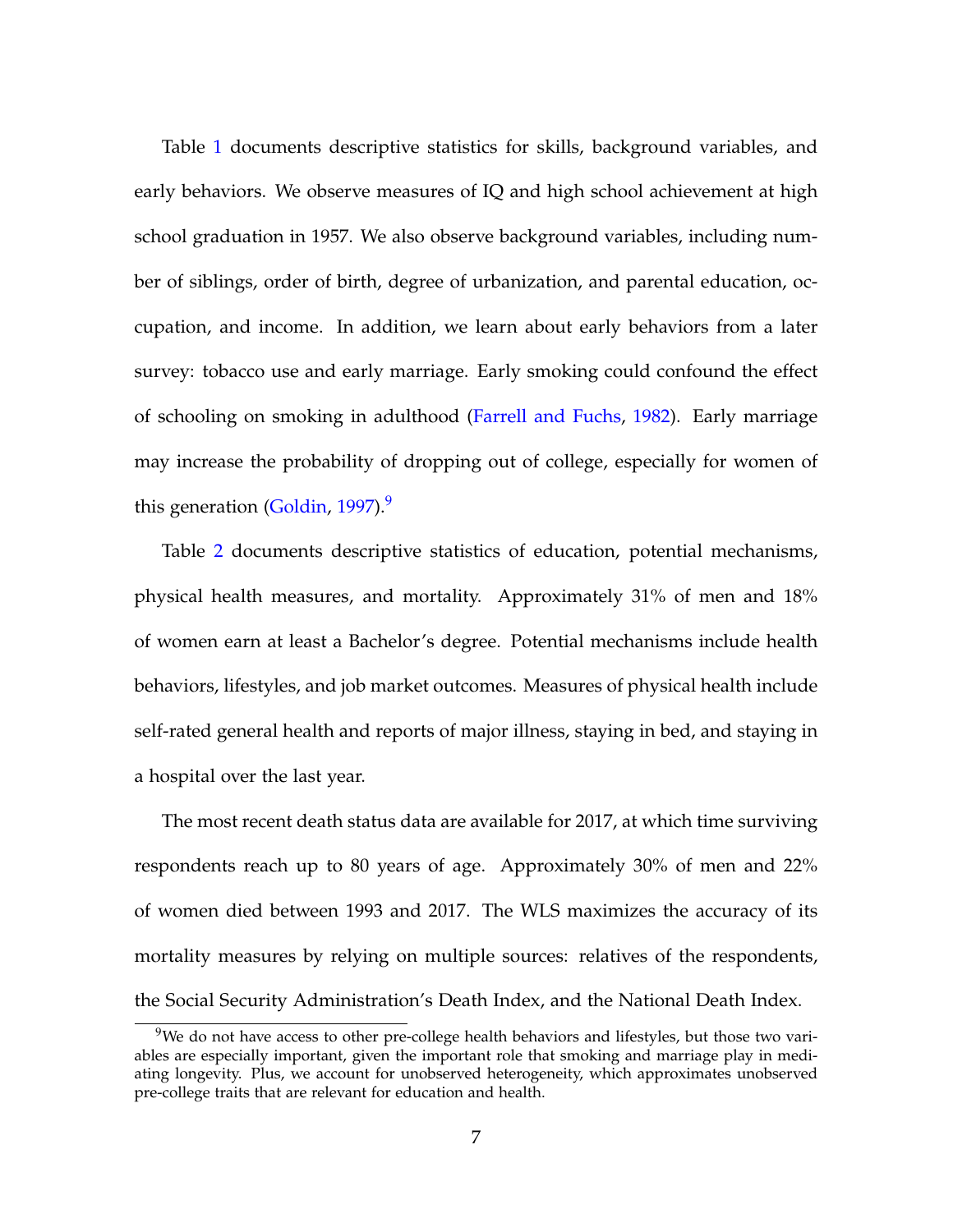<span id="page-10-0"></span>

|                                                        |                  | Males |              | Females |              |
|--------------------------------------------------------|------------------|-------|--------------|---------|--------------|
| Variable                                               | Year<br>measured | Mean  | Std.<br>dev. | Mean    | Std.<br>dev. |
| Education                                              |                  |       |              |         |              |
| Bachelor's degree or above                             | 1975-1992        | 0.306 | 0.461        | 0.178   | 0.382        |
| Potential mediators                                    |                  |       |              |         |              |
| Smoking tobacco <sup>(a)</sup>                         | 1992             | 0.175 | 0.380        | 0.178   | 0.383        |
| Risky drinking of alcohol <sup>(b)</sup>               | 1992             | 0.082 | 0.274        | 0.061   | 0.239        |
| Physical exercise <sup>(c)</sup>                       | 1992             | 0.830 | 0.376        | 0.788   | 0.409        |
| Overweight <sup>(d)</sup>                              | 1992             | 0.201 | 0.401        | 0.166   | 0.372        |
| Marriage <sup>(e)</sup>                                | 1992             | 0.851 | 0.356        | 0.798   | 0.402        |
| Social activity <sup>(f)</sup>                         | 1992             | 0.887 | 0.316        | 0.798   | 0.401        |
| Household income $(\log)^{(g)}$                        | 1992             | 4.116 | 0.736        | 3.837   | 0.883        |
| Dangerous working conditions <sup>(h)</sup>            | 1992             | 0.227 | 0.419        | 0.117   | 0.321        |
| Measures of physical health                            |                  |       |              |         |              |
| Major illness <sup>(i)</sup>                           | 1992             | 0.552 | 0.497        | 0.615   | 0.487        |
| Stayed in bed at least once last year <sup>(j)</sup>   | 1992             | 0.297 | 0.457        | 0.399   | 0.490        |
| Hospitalization at least once last year <sup>(k)</sup> | 1992             | 0.078 | 0.269        | 0.084   | 0.278        |
| General health <sup>(1)</sup>                          | 1992             | 4.137 | 0.666        | 4.163   | 0.679        |
| Mortality                                              |                  |       |              |         |              |
| Died                                                   | 1993-2017        | 0.297 | 0.457        | 0.224   | 0.417        |
| Age of death                                           | 1993-2017        | 69.79 | 6.745        | 69.96   | 6.619        |
| Sample size                                            |                  | 3961  |              | 4491    |              |

### **Table 2:** Education and Health-Related Outcomes

**Notes:** Calculations are based on the WLS data. "Std. dev." stands for "standard deviation."  $(a)$ Currently a tobacco smoker.  $(b)$ Either (1) consumed more than 4 alcoholic drinks on average per occasion last month if male or more than 3 if female, or (2) exceeded 14 drinks per average week (in the last month) if male or 7 per week if female (above the [threshold](http://www.niaaa.nih.gov/alcohol-health/overview-alcohol-consumption/moderate-binge-drinking) for low-risk drinking according the National Institute of Alcohol Abuse and Alcoholism). <sup>(c)</sup>Respondent does light or heavy exercises at least once per week. <sup>(d)</sup>Respondent's BMI is above 25. <sup>(e)</sup>Respondent is currently married.  $^{(f)}$ Current participation in at least one social organization, such as a club or a church. (g)Calculated as  $log(1+$ household income). <sup>(h)</sup>Working conditions are classified by the WLS as "extremely dangerous." (i)Major illness includes cancer, diabetes, heart disease, anemia, asthma, arthritis or rheumatism, bronchitis or emphysema, chronic liver trouble, serious back trouble, high blood pressure, circulation problems, kidney or bladder problems, ulcer, allergies, multiple sclerosis, colitis, and other major conditions mentioned by a medical professional. (i)Stayed in bed at least once last year for more than half of the day because of illness or injury. <sup>(k)</sup>Has been hospitalized at least once last year for at least one night.  $^{(l)}$ Self-reported health ranges from 1 (very poor) to 5 (excellent).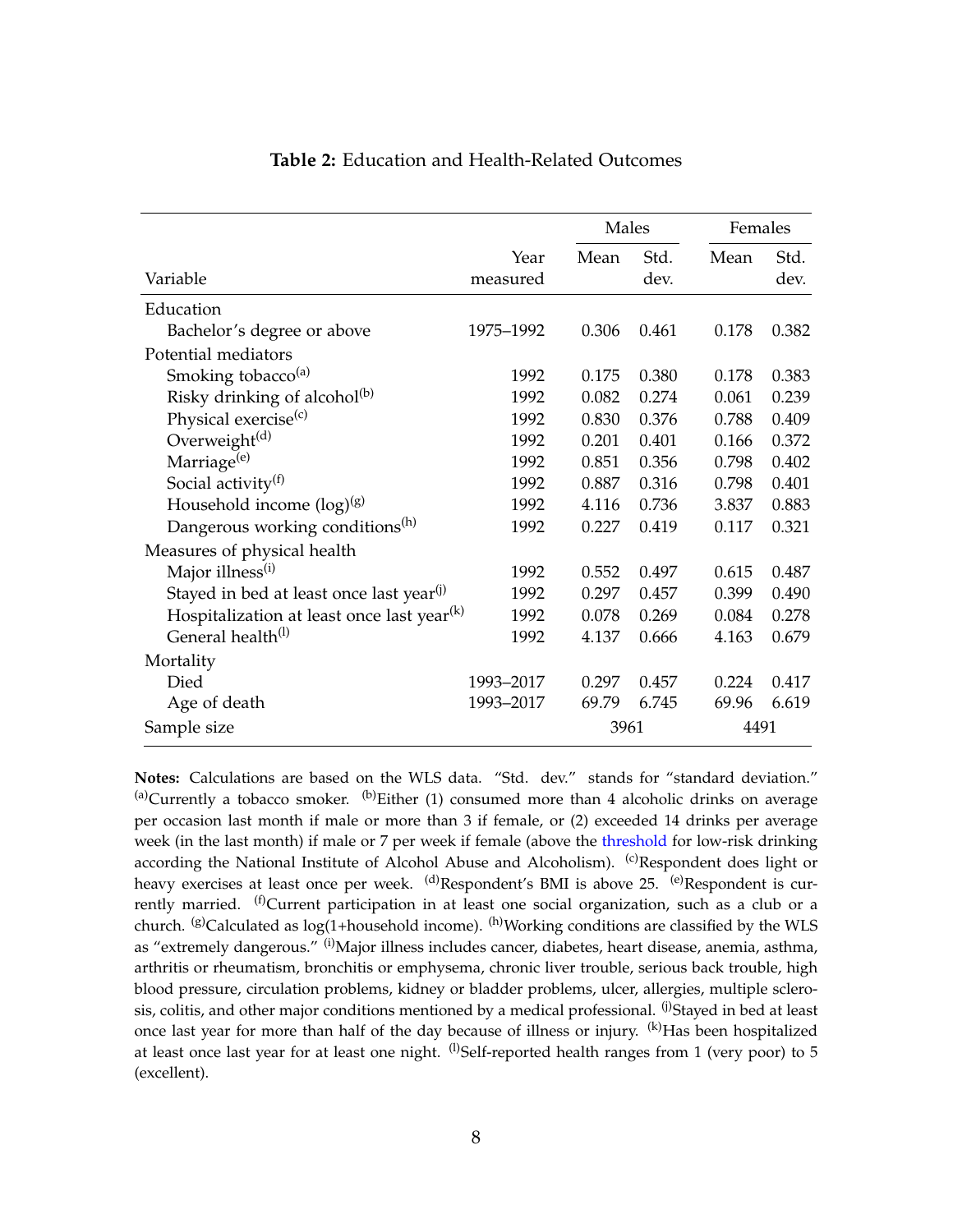We face data constraints on our modeling of mortality, but these constraints play a negligible role. The WLS introduced a detailed measurement of post-college health-related outcomes in 1992. Therefore, we perform our longevity decomposition study conditional on survival to January 1993. We exclude those attrited as well as those who have missing education information. Only 3.7% of the initial sample died before 1993. Moreover, we find no evidence of selection into survival on skills, IQ, or post-compulsory education. $10$ 

### <span id="page-11-0"></span>III. METHODOLOGY

We estimate a simultaneous system of equations, consisting of three parts: a recursive system, a measurement system, and a multinomial logit model. The recursive system links earlier life outcomes to later life outcomes. The measurement system links latent skills and the health stock to their observed measures. The multinomial logit model is needed to relax the common assumption of orthogonality between unobserved heterogeneity and background controls. The model is a test-based simplification of a more general model described in Web Appendix [B](#page--1-0) that allows for more nonlinearities and more controls for potential endogeneity.

**The Recursive System** Our estimation is conditional on latent early skills Θ*<sup>S</sup>* and detailed controls  $X$ , which include family background, IQ at high school gradu-

 $10$ See Table [A-1](#page--1-0) of the Web Appendix.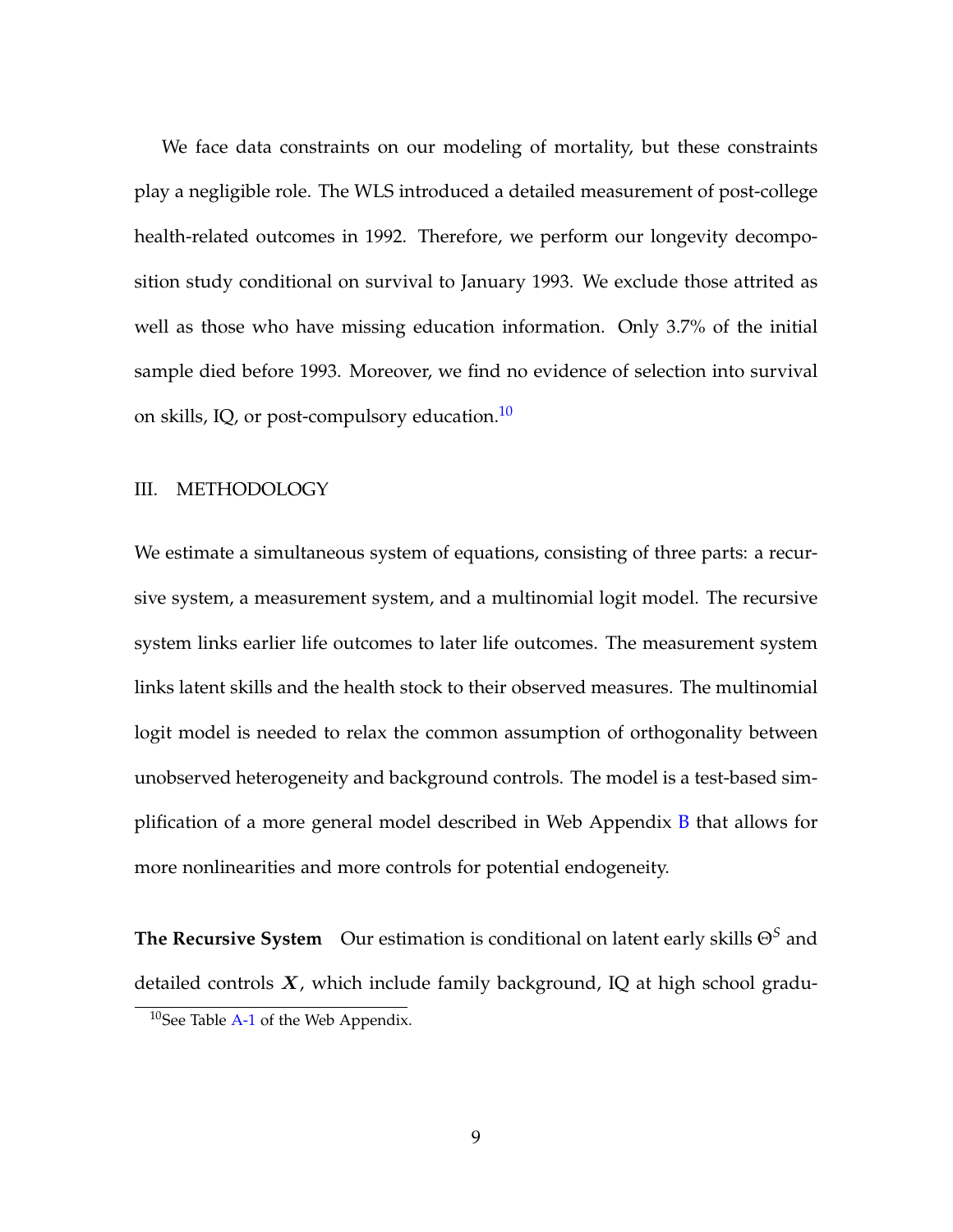ation, and health behaviors in early life. $11$  All equations are also conditional on unobserved heterogeneity  $\mu$ , which accounts for confounders that are missing in  $\bm{X}$  and  $\Theta^S.$  The recursive system links college education  $D$  to early skills  $\Theta^S$ , health behaviors B in midlife to college education *D*, health stock Θ*<sup>H</sup>* in midlife to health behaviors  $B$ , and hazard of death  $\lambda(t)$  during the risk period to health behaviors B and health stock  $\Theta^H$ . Figure [1](#page-13-0) graphically represents the model conditional on X. The recursive system is the following:

<span id="page-12-0"></span>
$$
D^* = a_1 X + a_2 \Theta^S + a_3 \Theta^S \cdot IQ + \mu_D + \epsilon_D \tag{1}
$$

<span id="page-12-2"></span><span id="page-12-1"></span>
$$
B_k^* = b_{1k}X + b_{2k}\Theta^S + b_{3k}D + \mu_{Bk} + \epsilon_{Bk}, \ k = 1, ..., K
$$
 (2)

<span id="page-12-3"></span>
$$
\Theta^H = c_2 \Theta^S + c_3 D + \sum_k c_{4k} B_k + \mu_H + \epsilon_H \tag{3}
$$

$$
\ln(\lambda(t)) = d_1 X + d_{2j} \Theta^S + d_{3j} D + \sum_k d_{4k} B_k + d_5 \Theta^H
$$
  
+  $\mu_{\lambda j} + \ln(\lambda_0(t)), \ j(t) = 1, ..., J.$  (4)

A logit model [\(1\)](#page-12-0) relates pre-college skills  $\Theta^S$  and other controls to latent index *D*∗ , which determines the college education outcome *D*, defined as bachelor's degree or above:  $D = 1$  if  $D^* \geq 0$ ;  $D = 0$  otherwise. Based on specification tests described in Web Appendix [B,](#page--1-0) we allow for an interaction between IQ and skills in Equation [\(1\)](#page-12-0) but not in other equations.<sup>[12,13](#page--1-0)</sup>

 $11$ In Web Appendix [B](#page--1-0) we show that controlling for potential endogeneity of early life behaviors complicate the model without changing results compared to the main model where these early behaviors are used as background controls.

<sup>&</sup>lt;sup>12</sup>IQ is controlled for in all equations that control for  $X$ , as it is a part of X

<sup>&</sup>lt;sup>13</sup>Our tests in Web Appendix [B](#page--1-0) show that IQ and pre-college skills demonstrate a small positive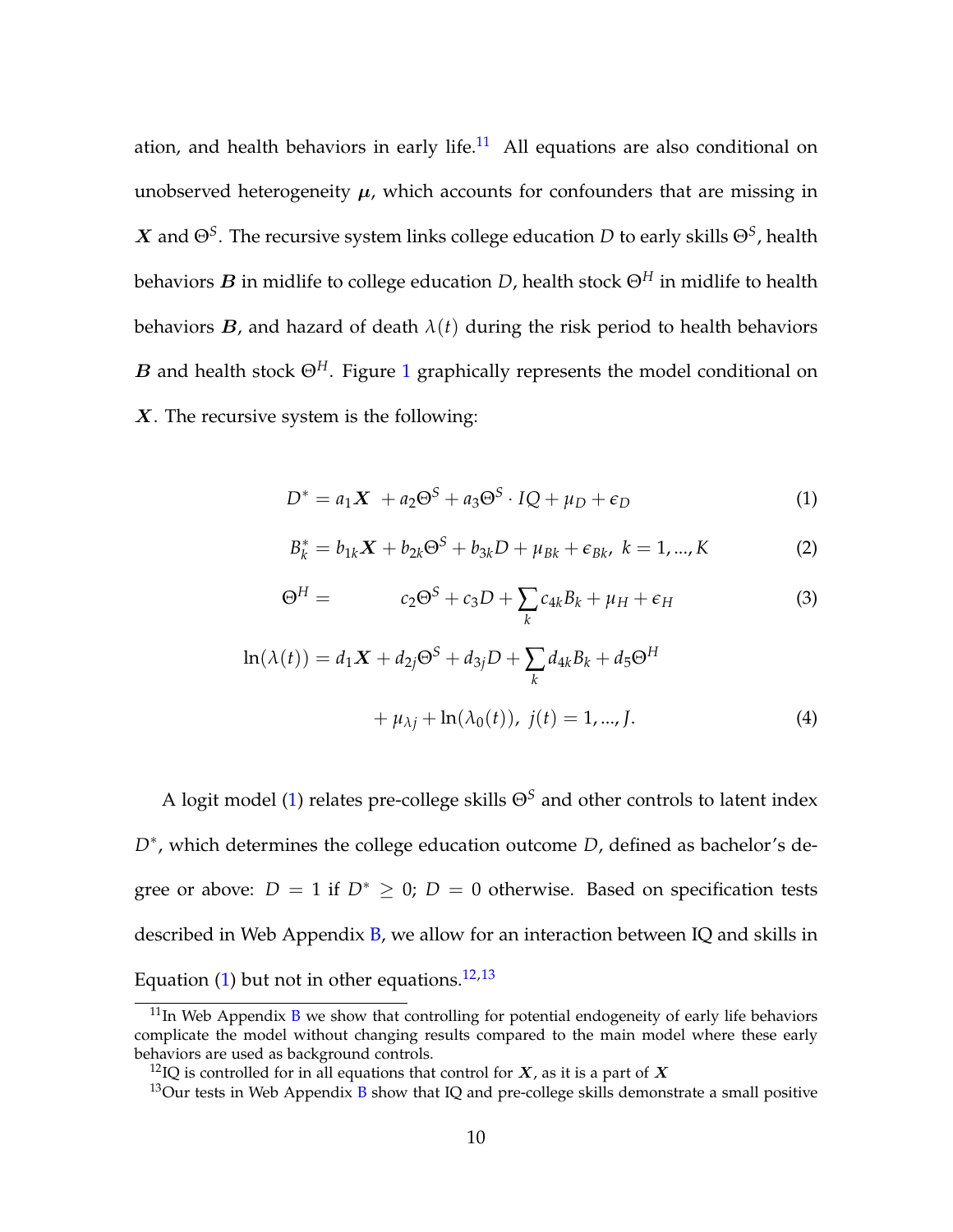<span id="page-13-0"></span>



**Notes:** Rounds and ellipses represent latent variables. Rectangles represent observed variables. Arrows show directions of causal relationships. Double-sided arrows represent correlations. Θ*<sup>S</sup>* denotes latent skills, measured by skill observations  $M$ ;  $\mu$  is unobserved heterogeneity, which accounts for unobserved confounders, such as genetic endowments, prenatal environment, and family background that is not captured by X (not shown); *D*<sup>∗</sup> is a latent propensity for college education measured by binary college education *D*;  $\Theta^H$  is the latent health stock in midlife, measured by health observations  $H$ ;  $B^*$  is a vector of latent propensities for choosing health behaviors, lifestyles, and other health-related outcomes in midlife measured by binary  $B$  (with the exception of income, for which  $B_k^* = B_k$ );  $\lambda(t)$  represents the hazard of death as a function of time *t*;  $\lambda_0(t)$  represents the baseline hazard of death. Structural coefficients from the model are shown above corresponding arrows. Background variables  $X$  are not shown to avoid clutter but their role is similar to the one played by Θ*<sup>S</sup>* .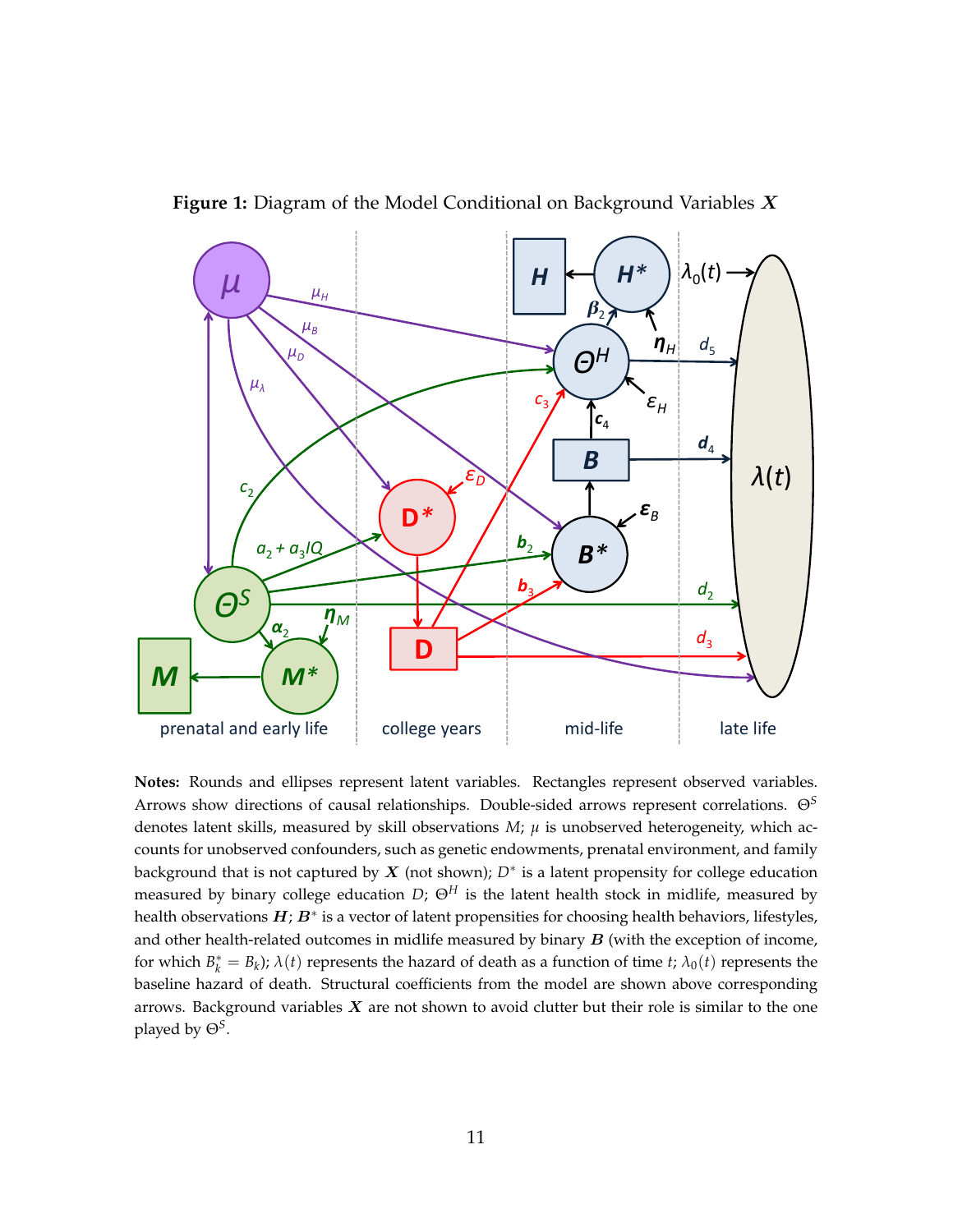In turn, education and skills affect index *B* ∗  $\frac{k}{k}$  (see Equation [\(2\)](#page-12-1)), which determines the choice of potential mechanisms of longevity at midlife, *B<sup>k</sup>* , where  $k = 1, \dots, K$  denotes the type of mechanism. For binary mechanisms we use the logit model. For a single continuous mechanism we use a linear model for which  $B_k^* = B_k$ .

Another mechanism is the latent general health stock at midlife,  $\Theta^H$ , which we relate to its determinants the same as we do for  $B_k^*$  $\frac{k}{k}$  (see Equation [\(3\)](#page-12-2)).<sup>[14](#page--1-0)</sup> We also relate the health stock to behaviors  $B_k^*$ *k* , as behaviors are flows that tend to be persistent, and are expected to determine health.<sup>[15](#page--1-0)</sup>

Finally, potential mechanisms,  $B_k$  and  $\Theta^H$ , affect  $\lambda(t)$ , which is the conditional instantaneous probability of a person's death at time  $t$  (event  $T = t$ ) given that a person has survived to that age (event  $T > t$ ), where time *t* is continuous (see Equation [\(4\)](#page-12-3)). Equation [\(4\)](#page-12-3) represents a generalization of the continuous-time mixed proportional hazard (MPH) model with a nonparametrically determined baseline hazard function  $\lambda_0(t)$  (as in the Cox model), in which a number of parameters can change in discrete time *j*. [16,17](#page--1-0) Discrete time points naturally correspond to ages of

and borderline statistically significant complementarity in determining education choice, but not in other aspects of health production.

<sup>14</sup>In Equation [\(3\)](#page-12-2) we do not need to condition on **X**, as the latent health stock is defined conditional on **X** in Equation [\(6\)](#page-16-0).

 $15A$  possible alternative approach to modeling health stock is to make equation [\(3\)](#page-12-2) more reducedform and omit behaviors  $B$ . Theoretically, it is unclear which approach is better, but empirically it does not matter for our decomposition analysis, as our decompositions are robust to restricting *c*4*<sup>k</sup>* to zero, as we show in Tables [A-2](#page--1-0) and [A-3](#page--1-0) described in the Web Appendix.

<sup>&</sup>lt;sup>16</sup>See [Asparouhov et al.](#page-42-3) [\(2006\)](#page-42-3) for a detailed discussion of this generalization. Allowing time dependence for only a sub set of model parameters makes this complex model more parsimonious, as discussed in Web Appendix [B.](#page--1-0)

<sup>&</sup>lt;sup>17</sup>The MPH model accounts for right censoring. [Bijwaard et al.](#page-42-4) [\(2015\)](#page-42-4) argue that in their sample of a 1937–1941 Dutch cohort it is important to account for left truncation in addition to right censoring.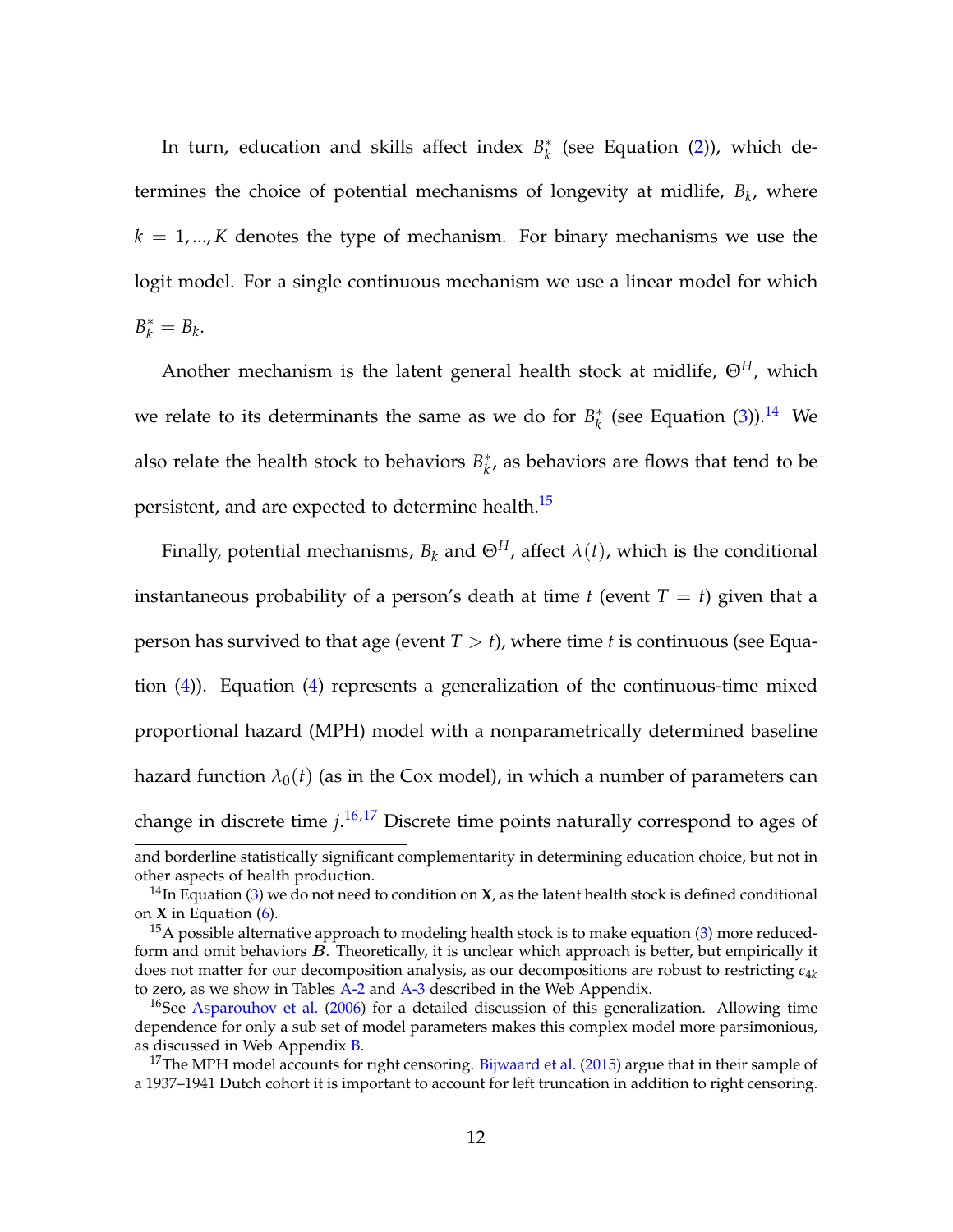survey follow-ups.<sup>[18](#page--1-0)</sup> The hazard function depends on potential mechanisms,  $B$ and  $\Theta^H$ , measured at the beginning of the risk period ( $t = 0$ ). We also allow for direct effects of education and skills, which may be determinants of unobserved mechanisms, just as they are for the observed ones.

In the recursive system  $(1-4)$  $(1-4)$ , the unobserved variation is modeled by three  $\,$  components: (1) latent skills,  $\Theta^S$ ; (2) other unobserved heterogeneity,  $\mu$ = $(\mu_D,\mu_{B1},...,\mu_D)$  $\mu_{BK}$ ,  $\mu_H$ ,  $\mu_{\lambda1}$ ,  $\mu_{\lambda2}$ ); and (3) an idiosyncratic error term,  $\epsilon$ .

Latent skills  $\Theta^S$  are defined below by a factor model [\(5\)](#page-16-1), while unobserved heterogeneity  $\mu$  is based on a semi-parametric heterogeneity model [\(Heckman and](#page-44-1) [Singer,](#page-44-1) [1984\)](#page-44-1). Random variable  $\mu$  takes on discrete values  $\mu_1, \ldots, \mu_q$  max, with probabilities *pq*, such that *q max* ∑ *q*=1  $p_q = 1$ . Values  $\mu_1$ ,..., $\mu_q$ *max* are allowed to differ from equation to equation in System  $(1-4)$  $(1-4)$ , while probabilities  $p_q$  are common across the system for each individual and are interpreted as probabilities for that individual to belong to a specific latent class *q* of individuals. Discrete values of  $\mu_q$  and probabilities  $p_q$  are model parameters to be estimated. The number of latent classes  $q^{\max}$ is determined from practical considerations of the best fit and empirical identifica-tion (e.g., [Cameron and Trivedi,](#page-42-2) [2005\)](#page-42-2). In this paper we determine that  $q^{max} = 3$ for both men and women, as  $q^{max} = 3$  minimizes both AIC and BIC of the model

However, our sample is different. In particular, all WLS subjects have at least a high school degree, while in the Dutch sample only a half of subjects graduated from high school. Less than 4% of the WLS sample died before 1993. Moreover, we do not find any evidence of selective survival to year 1993 by skills, IQ, or post-compulsory education (see Table [A-1](#page--1-0) of the Web Appendix).

<sup>&</sup>lt;sup>18</sup>Due to practical considerations described in Sections [II](#page-7-0) and [IV,](#page-23-0) we set  $J = 2$  and  $K = 8$ . Index *J* changes from 1 to 2 at  $t=12$  years after the start of the risk period ( $t=0$  at the start of 1993, which corresponds to approximately age 53.).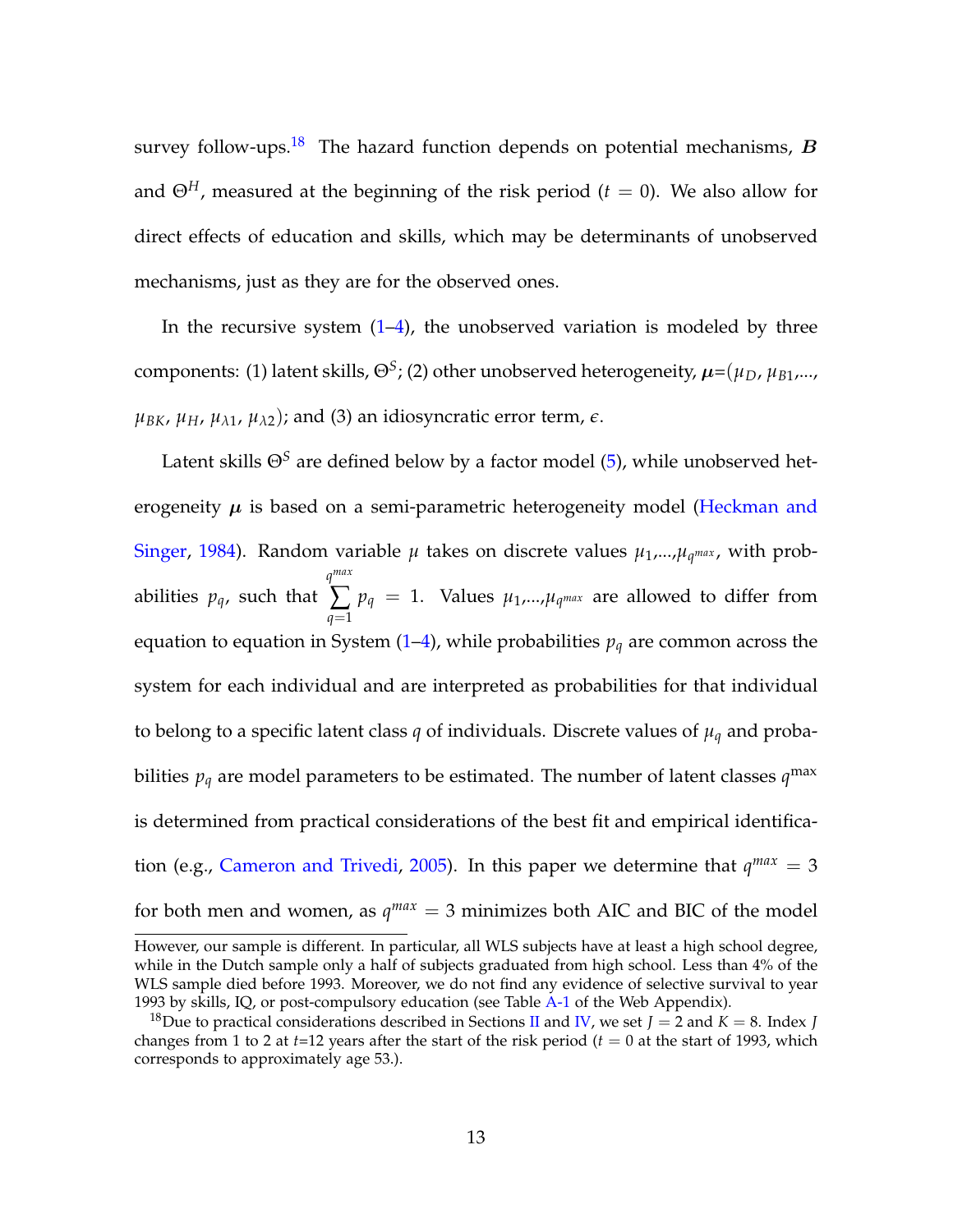[\(Nylund et al.,](#page-46-1) [2007\)](#page-46-1).<sup>[19](#page--1-0)</sup> We make standard normalizations to avoid indeterminacy:  $(\mu_{H1}|Q = 1) = 0; (\mu_{\lambda j}|Q = 1) = 0$  for  $j = 1, 2$ ; and  $Var(\epsilon_{H1}|Q = q) = 1$ , for each  $q = 1, ..., q^{\text{max}}$ , where *Q* is a random latent class variable.

Our accounting for unobserved heterogeneity can be expected to yield accurate results. [Heckman and Singer](#page-44-1) [\(1984\)](#page-44-1) have shown that finite mixtures with a small number of points of support (2–5 points) are sufficiently flexible for the purpose of approximating unobserved heterogeneity in duration models and that this method leads to accurate estimates of parameters and predictions of durations despite less accurate estimates of the mixing distribution. [Mroz](#page-45-0) [\(1999\)](#page-45-0) shows that the use of finite mixtures leads to accurate estimates of parameters in recursive models with binary endogenous variables.

**The Measurement System** The measurement system links latent skills Θ*<sup>S</sup>* and health  $\Theta^H$  to their noisy dedicated measures M and H:

<span id="page-16-1"></span><span id="page-16-0"></span>
$$
M_l^* = \alpha_{0l} + \alpha_{1l} X + \alpha_{2l} \Theta^S + \eta_{Ml}, \ l \in 1, ..., l^{\max}
$$
 (5)

$$
H_m^* = \beta_{0m} + \beta_{1m} X + \beta_{2m} \Theta^H + \eta_{Hm}, \ m \in 1, ..., m^{\max}, \tag{6}
$$

where  $\alpha_{0l}$  and  $\beta_{0m}$  denote the intercepts,  $\alpha_{1l}$  and  $\beta_{1m}$  are vectors of coefficients,  $\alpha_{2l}$ and *β*2*<sup>m</sup>* are factor loadings, and *ηMl* and *ηHm* are zero-mean error terms, which explicitly model the noise in measures  $M$  and  $H$ . For binary measures we use

 $19$ See Table [A-4](#page--1-0) in the Web Appendix for AIC and BIC as a function of the number of latent classes.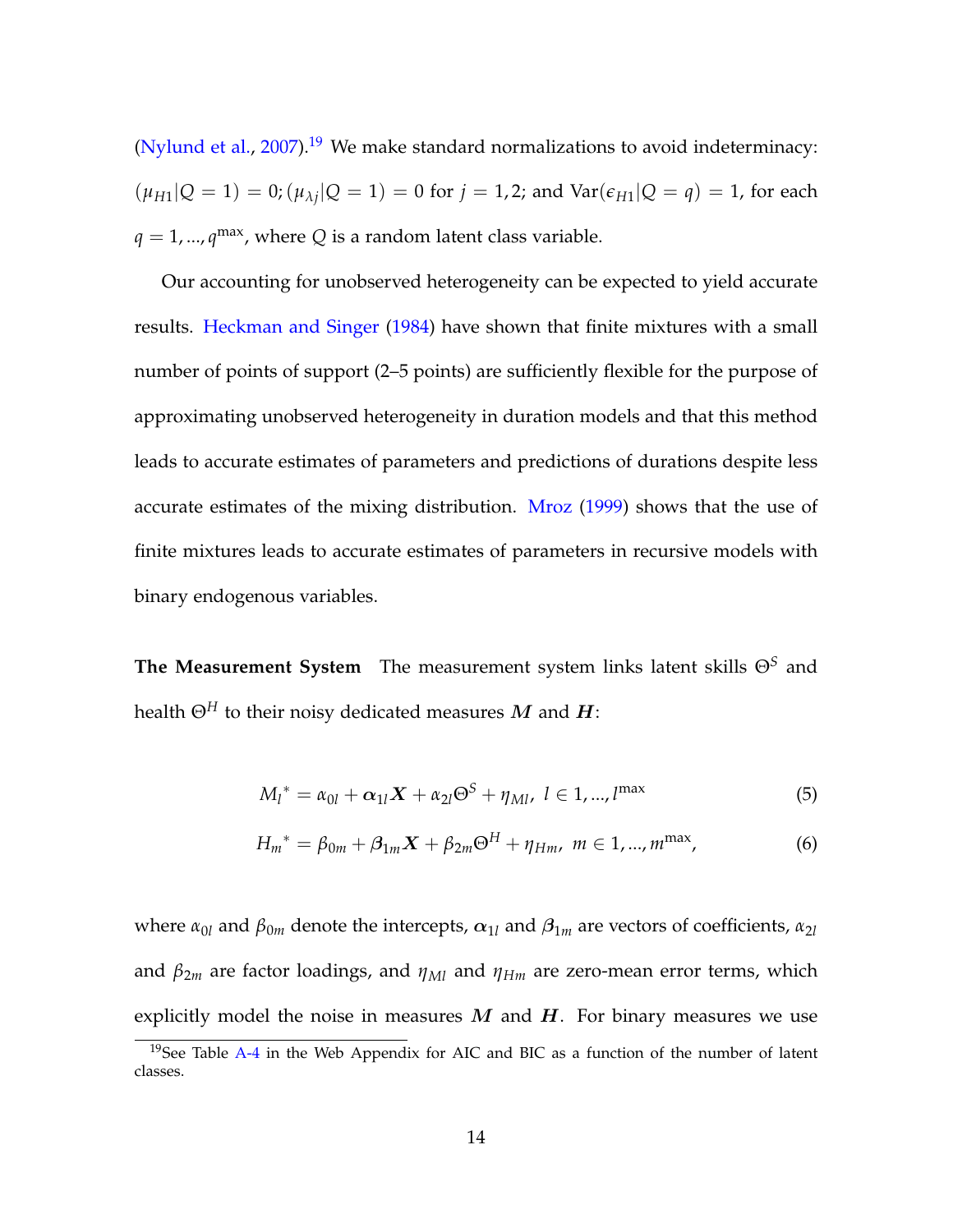$logit$  models. For continuous measures,  $M_l^* = M_l$  and  $M_m^* = M_m$ . Measures  $\boldsymbol{M}$  of performance in high school are documented in Table  $1.^{20}$  $1.^{20}$  $1.^{20}$  $1.^{20}$  Measures  $\boldsymbol{H}$  of physical health are shown in Table [2.](#page-10-0)

We use a standard assumption that error terms *ηMl* and *ηHm* are mutually uncorrelated and also uncorrelated with latent factors. Terms *ηMl* are also uncorrelated with error terms in the recursive system. However, latent factors may correlate among themselves. For identification, we normalize the variance of latent skills and the residual variance of latent health stock to one, so that  $\text{Var}(\Theta^S | Q = q) = 1$ and  $\text{Var}(\epsilon_H|Q = q) = 1$  for  $q = 1, ..., q^{\text{max}}$ . Coefficients  $\alpha_{21}$  and  $\beta_{21}$  are set to be positive, which makes the latent factors interpretable as skills and health, rather than negative skills and sickness without loss of generality.

**The Multinomial Logit Model** When modeling unobserved heterogeneity we relax the common assumption (e.g., [van den Berg,](#page-46-2) [2001\)](#page-46-2) that unobserved heterogeneity is orthogonal to all background controls. To do so, we link probabilities *p<sup>q</sup>* of latent classes  $q$  to latent skills  $\Theta^S$  and a number of essential observables  $\boldsymbol{Z}^{.21}$  $\boldsymbol{Z}^{.21}$  $\boldsymbol{Z}^{.21}$  As a result, the probabilities of latent classes become person-specific and correlated

 $20$ One can argue that achievement may depend on school quality: for the same level of IQ and noncognitive skills it may be harder to be in the same achievement percentile at a more prestigious school. However, controlling for school quality should minimize the issue. We control for major predictors of school quality including parental earnings, education, and occupation; rural area, town, metropolitan area, and others.

<sup>&</sup>lt;sup>21</sup>In our case,  $Z$  includes IQ and pre-college health behaviors. Theoretically, all variables  $X$  can be included in Z. However, we have a practical limitation: while the model is robust to inclusion of various sub-sets of  $X$ , we get issues with numerical stability (convergence) of the model when we include the full set. This is likely an empirical non-identification issue aggravated by our modest sample size.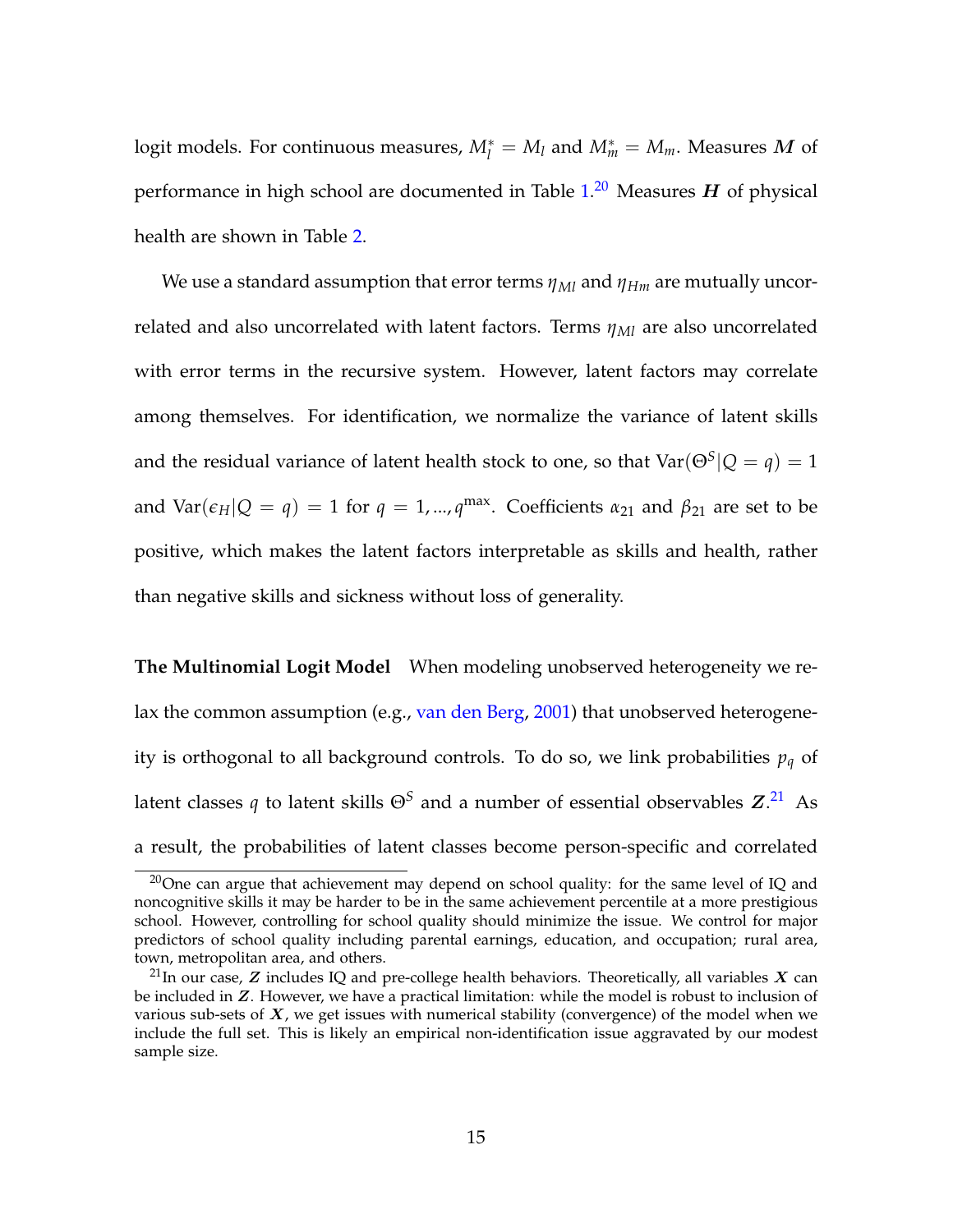with key background variables:

<span id="page-18-0"></span>
$$
p_q = \frac{\exp(e_{q0} + e_{q1} \Theta^S + e_{q2} \mathbf{Z})}{1 + \sum_{h=1}^{q^{\max}-1} (\exp(e_{h0} + e_{h1} \Theta^S + e_{h2} \mathbf{Z}))}, \ q = 1, ..., q^{\max} - 1 \tag{7}
$$

$$
p_{q^{\max}} = 1 - \sum_{h=1}^{q^{\max}-1} p_h,
$$
\n(8)

where  $e_{q0}$ ,  $e_{q1}$ , and  $e_{q2}$  are model coefficients.

**Model Identification** Identification of the model follows from identification of its standard components. Parameters related to latent factors Θ*<sup>S</sup>* and Θ*<sup>H</sup>* are identified, as each latent factor has at least three dedicated measures in the measurement system [\(5,](#page-16-1)[6\)](#page-16-0), which is a sufficient condition for identification in a factor model conditional on standard normalizations and the assumptions described above. $^{22}$  $^{22}$  $^{22}$  Identification of system [\(1-](#page-12-0)[4\)](#page-12-3) is based on its recursive nature. [Maddala](#page-45-3) [\(1983\)](#page-45-3) argues that a nonlinear recursive model involving endogenous binary variables is identified as long as background controls are exogenous and error terms are mutually uncorrelated.<sup>[23](#page--1-0)</sup> Usually, this assumption is too strong, even conditional on  $X$ , as we expect correlated unobserved heterogeneity to be present in error terms. However, we also condition the model on unobservables. We assume that conditional on detailed controls  $\boldsymbol{X}$ , latent skills  $\Theta^S$ , and unobserved heterogeneity  $\boldsymbol{\mu}$ , error terms

<sup>&</sup>lt;sup>22</sup> An alternative estimation method would be calculating factor scores based on the measurement system only and then using them as regressors in the recursive system, but we use a more efficient full likelihood estimation. For details about identification of standard factor models, see [Anderson](#page-42-5) [and Rubin](#page-42-5) [\(1956\)](#page-42-5). A case with binary measures is analyzed in [Muthen](#page-46-3) [\(1983\)](#page-46-3).

<sup>23</sup>See discussion on *pp*. 120–123 of [Maddala](#page-45-3) [\(1983\)](#page-45-3).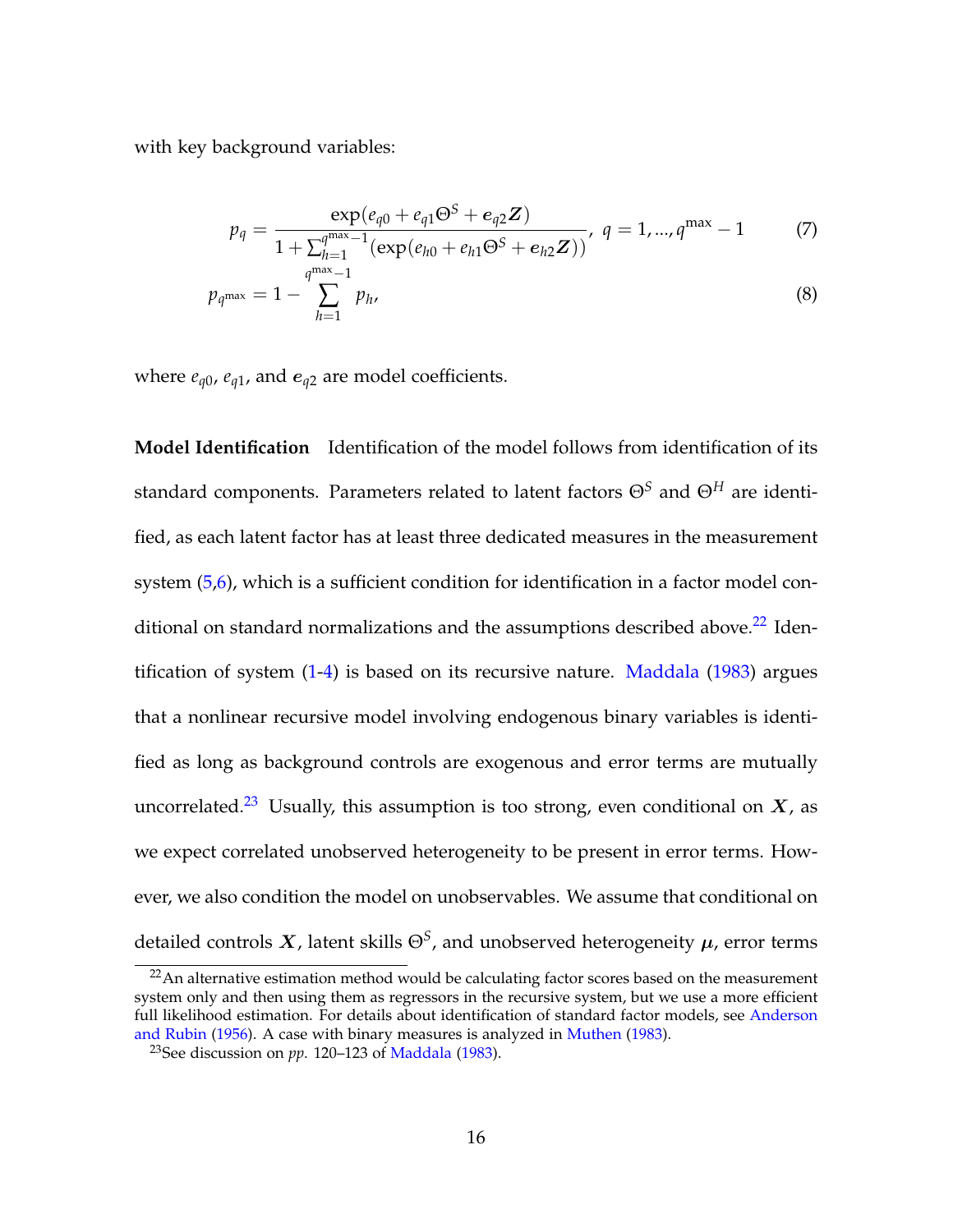$\epsilon_D$ ,  $\epsilon_H$ , and  $\epsilon_{Bk}$  are uncorrelated. Finally, identification of a model that has latent classes correlated with covariates is shown by [Huang and Bandeen-Roche](#page-45-4) [\(2004\)](#page-45-4). The model is supported by placebo tests documented in the Web Appendix. $^{24}$  $^{24}$  $^{24}$ 

**Limitations** We acknowledge that our identification comes at a cost of additional implicit and explicit assumptions. Moreover, we only offer an approximation to unobserved heterogeneity, which cannot be as good as controlling for a full set of unobservable confounders if they were available in the data. Therefore, our results can be conservatively viewed as associations conditional on detailed observables and approximated unobservables. Under this view, our estimates are still informative for both researchers and practitioners, as we rule out a large number of important confounders.

An alternate approach to modeling health and longevity involves estimating a dynamic multi-period rational expectations joint model of investment in college and health over a lifetime. One advantage of this approach is that it would permit future expected shocks to the exogenous variables to alter current decisions. While our approach embodies a human capital framework in which such trade-offs are implicit, it does not permit explicitly measuring the effect of possible future shocks (for example, scientific advances that improve life expectancy) on current decision making. We leave this type of analysis to future research.

 $24$ See Table [A-5](#page--1-0) and its description in Web Appendix [A.](#page--1-0)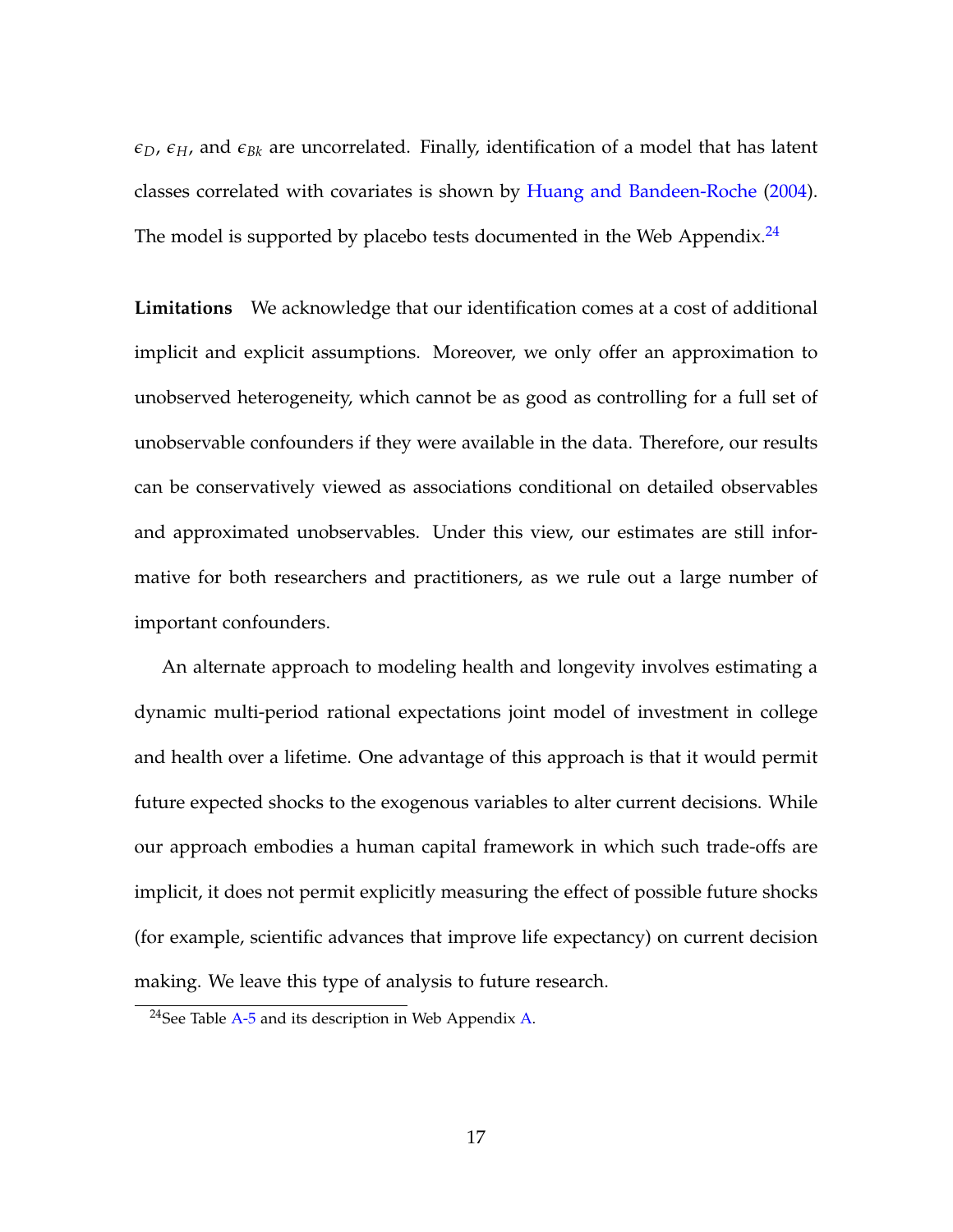**Estimation** We use MCMC multiple imputation of missing values [\(Rubin,](#page-46-4) [1987;](#page-46-4) [Schafer,](#page-46-5) [1997\)](#page-46-5) and full information maximum likelihood estimation using the expectationmaximization algorithm. We also employ 100 random starting values of model parameters when estimating our model so that we reach the global maximum of the likelihood function. The result is robust to increasing the number of random starting values to 200.

**Decomposition** Our decomposition is in line with both traditional decomposition analysis [\(Blinder,](#page-42-6) [1973;](#page-42-6) [Oaxaca,](#page-46-6) [1973\)](#page-46-6) and with decomposition analysis based on models with latent factors [\(Heckman, Pinto, and Savelyev,](#page-44-3) [2013\)](#page-44-3), but is applied to the hazard rate from the MPH model. There are four benefits of this decomposition: (1) It has a clear interpretation, a percentage change in the hazard of death rate when college education dummy changes from zero to one; (2) It can be constructed from estimated model coefficients; (3) Standard errors for all parts of the decomposition can be calculated using the delta method; (4) The decomposition is internally valid and does not require any extrapolation of the baseline survival function or any assumption that model coefficients stay the same beyond the censoring point, which one needs for decomposing life expectancy (which we also do in addition).

To decompose the hazard of death with respect to its mechanisms, we calculate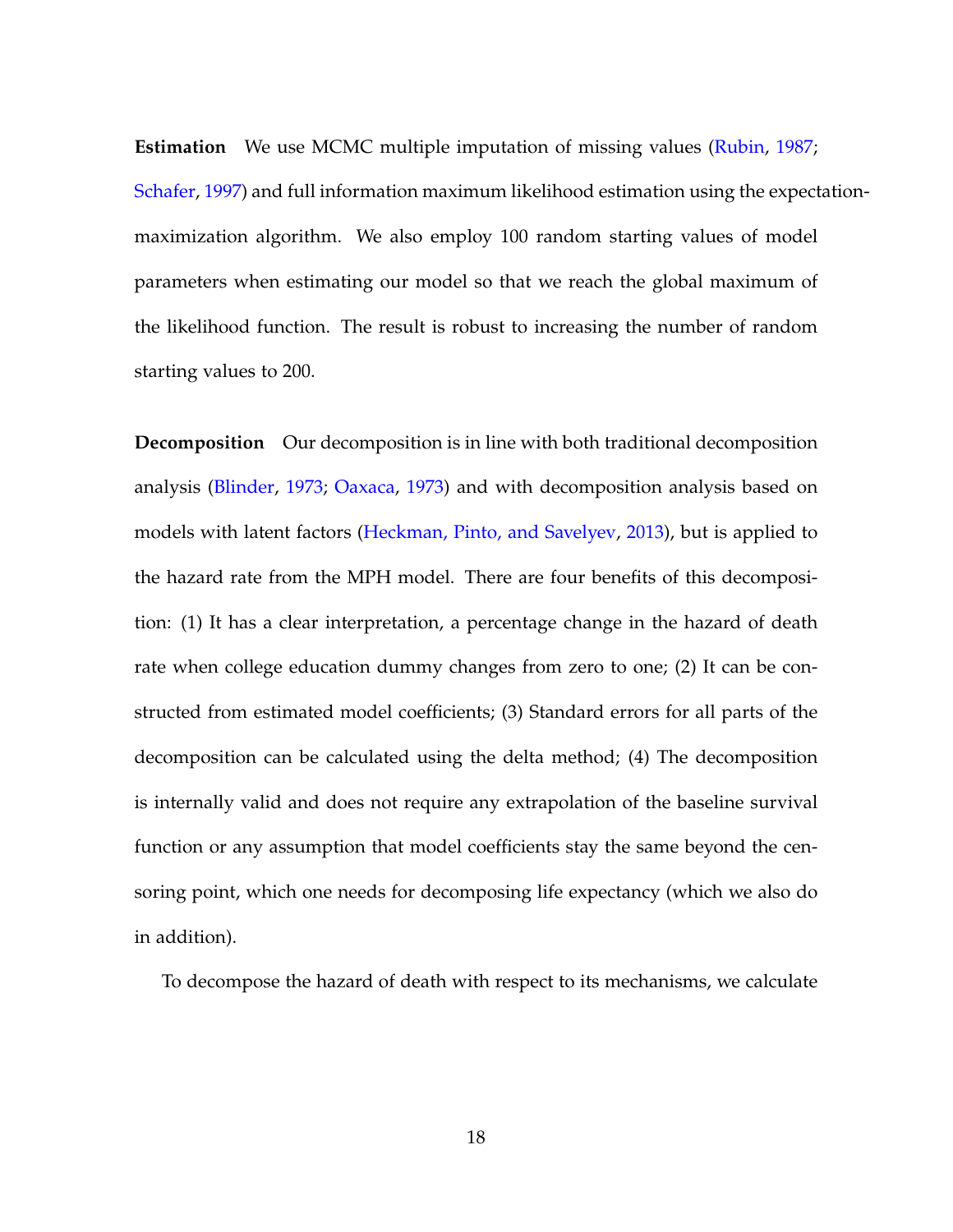the difference in conditional expectations:

<span id="page-21-0"></span>
$$
\frac{\Delta\lambda}{\lambda} \approx E\{(\ln(\lambda))|D = \Delta, \mathbf{X}, \Theta^S, \mu\} - E\{(\ln(\lambda))|D = 0, \mathbf{X}, \Theta^S, \mu\}
$$
\n
$$
= \underbrace{\left(\sum_k (d_{4k} + d_5 c_{4k})\tilde{b}_{3k} + d_5 c_3\right)\Delta}_{\text{total explained effect}} + \underbrace{d_3\Delta}_{\text{unexplained effect}} \tag{9}
$$
\n
$$
\text{(through unobserved mechanisms)}
$$

where coefficients are defined as in equations  $(2-4)$  $(2-4)$ ,  $\tilde{b}_{3k}$  is the marginal effect of education on mechanism  $B_{1k}$ , and  $d_3$  is a weighted average of  $d_{30}$  and  $d_{31}$ .<sup>[25,26,27](#page--1-0)</sup>

The approximation for  $\frac{\Delta \lambda}{\lambda}$  in Equation [\(9\)](#page-21-0) is most accurate for a small change in the share  $\Delta$  of college-educated people in the population. The case of  $\Delta = 1$  approximates the counterfactual for a person who is induced to get a college degree. We present our decomposition results for  $\Delta = 1$ . This aproximation is similar to the exact counterfactual for our data.<sup>[28](#page--1-0)</sup> As decompositions are proportional to  $\Delta$ ,

<sup>&</sup>lt;sup>25</sup>Here and above,  $\tilde{b}_{3k} = b_{3k}$  for continuous mechanisms. For binary mechanisms,  $\tilde{b}_{3k}$  is the weighted average of logit marginal effects for each latent class with probabilities of classes used as weights. To facilitate presentation of hazard of death decomposition, we use *d*3, which is the weighted average of *d*<sup>30</sup> and *d*31, with weights proportional to corresponding time intervals. When calculating life expectancy, the value of remaining life, and related decompositions, we use the original estimates of  $d_{30}$  and  $d_{31}$  for corresponding time periods.

<sup>&</sup>lt;sup>26</sup>This relationship comes from the Taylor approximation.

 $27$ We provide evidence, which indicates that possible changes in the distribution of unobserved heterogeneity during the risk period, as described in [Bijwaard et al.](#page-42-4) [\(2015\)](#page-42-4), do not create any practical issues for this population over the risk period that we study. In Web Appendix [C](#page--1-0) we test and do not reject the proportional hazard assumption behind the MPH model. Also, our analysis is conditional on unobserved heterogeneity, as in the unnumbered formula in the bottom of p. 950 by [Lancaster](#page-45-5) [\(1979\)](#page-45-5).

<sup>&</sup>lt;sup>28</sup>To see the exact formula for  $\Delta = 1$  rather than an approximation based on calculus, we can make a simple transformation of the estimated difference in log hazards. Note that  $\frac{\Delta\lambda}{\lambda} = \exp(\ln(\lambda|D=1))$  $- \ln(\lambda|D = 0) - 1$ . So, if we exponentiate our decomposition and subtract 1 we get the exact formula for  $\frac{\Delta \lambda}{\lambda}$ . For the relatively small changes that we estimate, the exact and the approximate are close. For instance, the contribution of the reduction in smoking to the reduction in the hazard of death is -1.3% for men, and it remains approximately the same (-1.3%) in the exact case. The contribution of the increase in health stock is -8.7%, which is -8.3% in the exact case. The total effect of education for men is -32%, which is -28% in the exact case.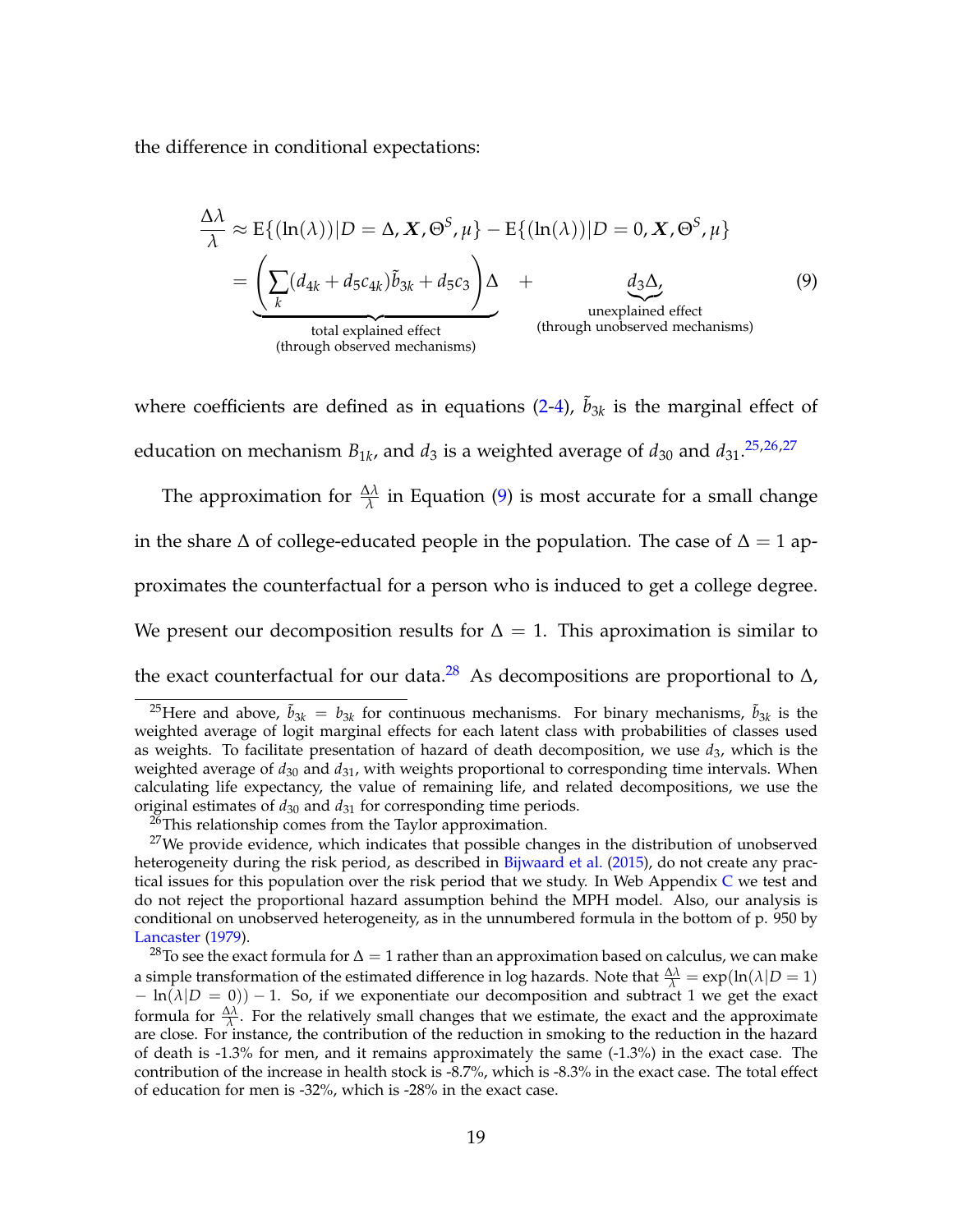results can be easily adjusted to any ∆ of readers' interest.

**Survival Function** We use estimated parameters of the main model [\(1](#page-12-0)[–8\)](#page-18-0) to calculate the survival function  $\hat{S}(t)$ , which we use for estimation and decomposition of life expectancy  $\hat{e}$  and the value of remaining life  $\hat{V}_R$ . We offer a technique that blends CDC life expectancy data with the structure of our model in order to allow for reasonable counterfactual analysis in the extrapolated part of the survival function (see Web Appendix  $D$  for technical details).

**Life Expectancy and the Value of Remaining Life** We also estimate effects and decompositions in terms of the expected years of additional life and the value of life at the start of the risk period  $(t = 0)$ . Life expectancy is calculated as follows:

<span id="page-22-1"></span><span id="page-22-0"></span>
$$
\hat{e} = \int_0^\infty \hat{S}(t)dt.
$$
\n(10)

For the value of remaining life we follow [Murphy and Topel](#page-46-0) [\(2006\)](#page-46-0) and calculate

$$
\hat{V}_R = \int_0^\infty \hat{S}(t)\hat{v}(t)e^{-rt}dt,
$$
\n(11)

where  $\hat{v}(t)$  is the value of a life-year, using the same beginning of time as in  $S(t)$ , and *r* is the discount factor. We use  $v(t)$  from [Murphy and Topel](#page-46-0) [\(2006\)](#page-46-0), adjusted to the updated value of life of 9.1 million USD, which is used by the US Department of Transportation and is in line with economic research [\(Viscusi,](#page-46-7) [2013\)](#page-46-7). We also use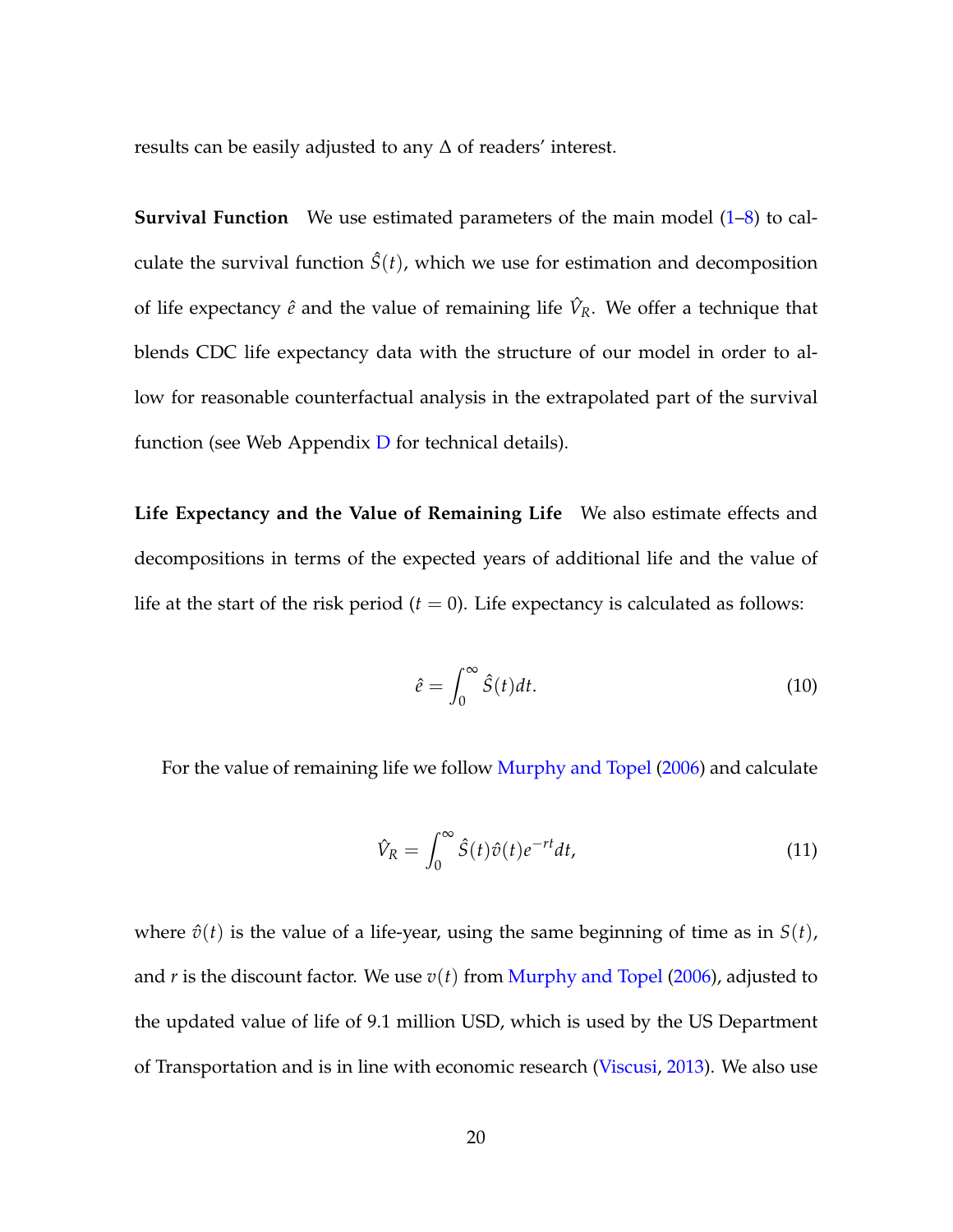a discount factor of 0.035 as in [Murphy and Topel](#page-46-0) [\(2006\)](#page-46-0).<sup>[29](#page--1-0)</sup>

Finally, we calculate counterfactual changes in life expectancy and the value of life induced by college education using formulas  $(10)$  and  $(11)$ :

<span id="page-23-2"></span><span id="page-23-1"></span>
$$
\hat{\Delta}_e = \int_0^\infty (\hat{S}(t|D=1) - \hat{S}(t|D=0))dt
$$
\n(12)

$$
\hat{\Delta}_{VR} = \int_0^\infty (\hat{S}(t|D=1) - \hat{S}(t|D=0))\hat{v}(t)e^{-r}dt.
$$
\n(13)

## <span id="page-23-0"></span>IV. EMPIRICAL RESULTS

We start with a discussion of survival curves predicted by the model. Then we decompose the effect of education on the hazard of death with respect to meditators.

Figure [2](#page-24-0) shows survival curves predicted by the model. We first compare predictions based on our semiparametric model with Kaplan-Meier survival curves, which are nonparametric (see Panel (a)). Model predictions for each sex shown by lines match well with Kaplan-Meier estimates shown by hollow rounds. Panel (a) also demonstrates that connecting our survival curves with survival curves from the CDC at  $t = 24$  (approximately age 77), a point denoted by a vertical dashed line, leads to a smooth curve with no visible kink at the connection point. This is consistent with CDC mortality data for white men and women in the US being an

<sup>29</sup>Note that the calculation of ∆*V<sup>R</sup>* only accounts for induced changes in the survival function *S*(*t*), but not in quality of life, which is a component of the value of life year  $v(t)$ . We leave estimation of ∆*v*(*t*) to future research based on data better fitted to address this question. Our current estimates of ∆*V<sup>R</sup>* should be viewed as evaluations of the additional longevity. Total effects on the value of life are likely even larger, since education tends to increase not only longevity but also determinants of quality of life, such as health and wealth.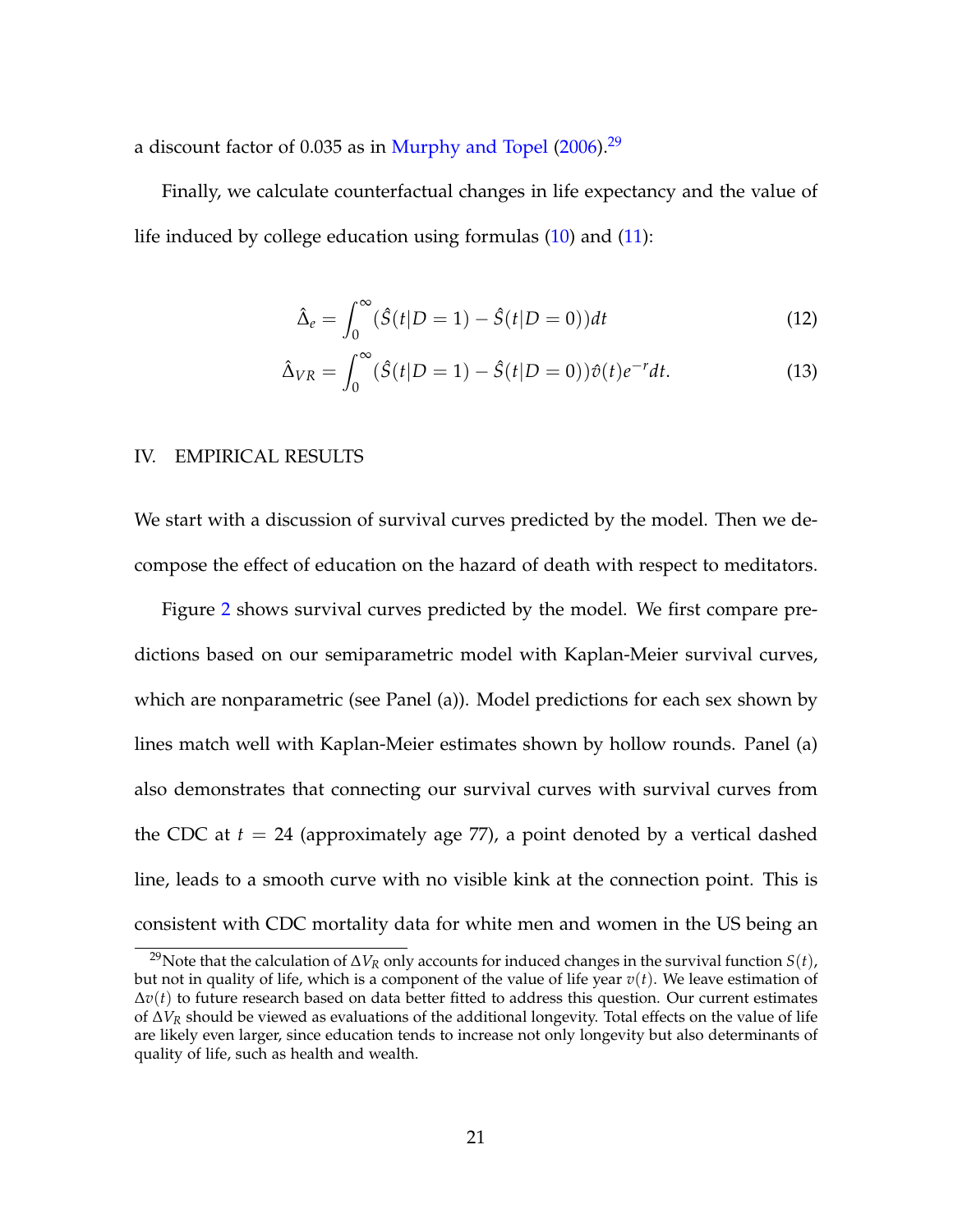

<span id="page-24-0"></span>**Figure 2:** Survival Curves Predicted by the Model by Sex and Education

**Notes:** Hollow rounds in Panel (a) represent Kaplan-Meier survival curves. Vertical dashed lines represent the start of extrapolation. Years axis shows the time from the start of 1993. Age axis shows approximate age, as ages of subjects somewhat differ. Model predictions are calculated based on Formulas [\(D.1–D.7\)](#page--1-0) presented in the Web Appendix.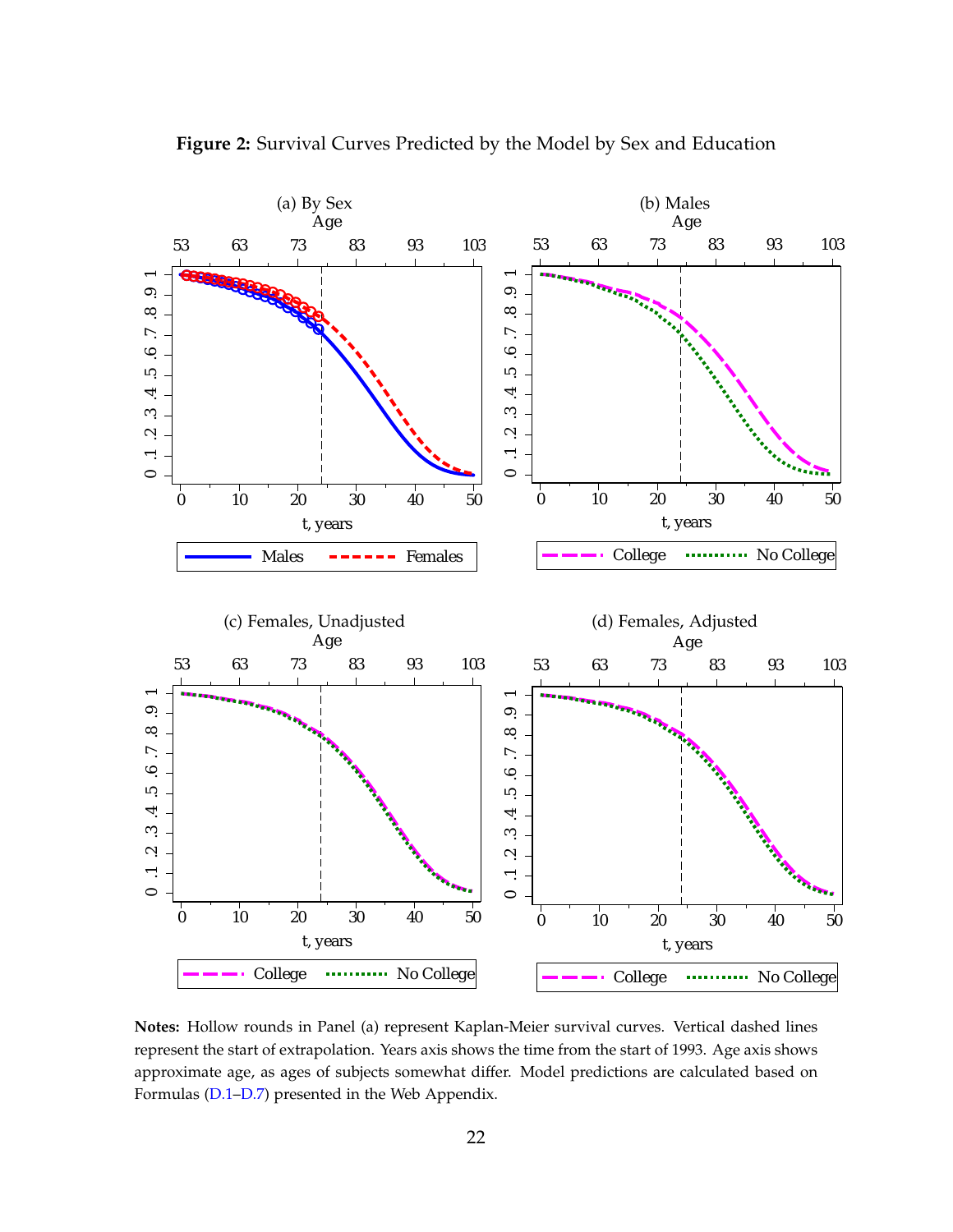accurate approximation for expected survival of the WLS population.

Panels (b) and (c) show counterfactual predictions of survival curves by education for men and women.  $30$  As in Panel (a), our method leads to a smooth overall survival curve in Panels (b) and (c). Panels (a) and (b) show large gaps due to sex and college education in men. Women of this cohort live longer than men, but education is not a big factor in their longevity.

Finally, Panel (d) previews the results of an adjustment, which we discuss in Section [V.](#page-30-0) We recalculate the survival curves for women in the case when education increases the chance of being married in midlife, which it possibly does for a newer generation of women, as opposed to decreasing it, as was the case for the WLS cohort born around 1939. As marriage is beneficial for longevity, we observe a greater distance between survival curves in Section (d) compared to Section (c).

We now turn to our decomposition analysis. We first discuss a decomposition with aggregated results shown in Figure [3](#page-26-0) and then proceed with specific mecha-nisms presented in Figure [4.](#page-28-0)<sup>[31](#page--1-0)</sup>

Figure [3](#page-26-0) shows explained and unexplained components of the effects of education on longevity using decomposition [\(9\)](#page-21-0). Components due to health behaviors, job-related outcomes, and the health stock sum up to the total explained effect. We add the total explained effect to the total unexplained effect to obtain the total

<sup>&</sup>lt;sup>30</sup>For the risk period t=[0,24], counterfactual calculations are straightforward. Beyond  $t = 24$ , we offer a counterfactual extrapolation by blending the CDC data with the structure and estimates of our model, as described in Section [III](#page-11-0) (see Equations [D.4–D.7\)](#page--1-0).

 $31$ See Table [A-6](#page--1-0) for factor loadings estimated for the measurement system and Web Appendix [C](#page--1-0) for estimates of other model parameters that are building blocks of decompositions.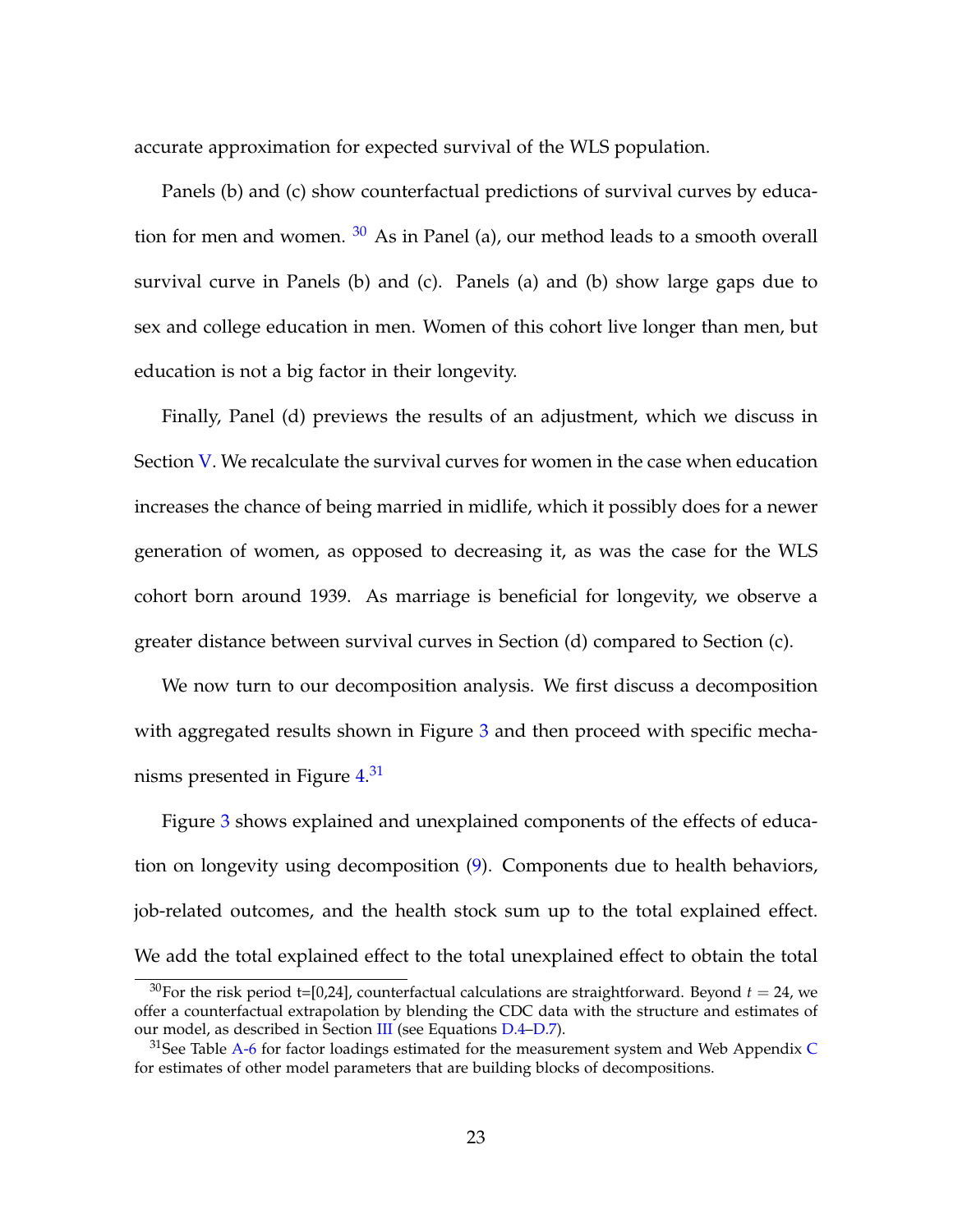<span id="page-26-0"></span>**Figure 3:** Explained, Unexplained, and Total Effects of Education on the Hazard of Death, %



**Notes:** Panels represent decomposition [\(9\)](#page-21-0) for  $\Delta = 1$ , with contributions from behavioral and labor market mechanisms aggregated. Conditional effects control for observables X, latent skills **Θ***<sup>S</sup>* , and latent unobserved heterogeneity  $\mu$ . Unconditional effects control for none of those. Inner and outer vertical bars represent the 90% and 95% Huber-White robust confidence intervals. See Table [A-1](#page-48-0) for tabulated results. Calculations are based on the WLS data.

effect.

The total effect for men is -32%, implying that the hazard of death is 32% smaller for college graduates (see Panel (a)). We explain approximately 60% of the total effect. The *total explained effect* and the *total effect* are both statistically significant at the 1% level. The large contribution of the health stock to the total effect suggests that by age 53 the male cohort has accumulated a substantial difference in the health stock by education, which leads to major differences in the hazard of death (approximately 11%).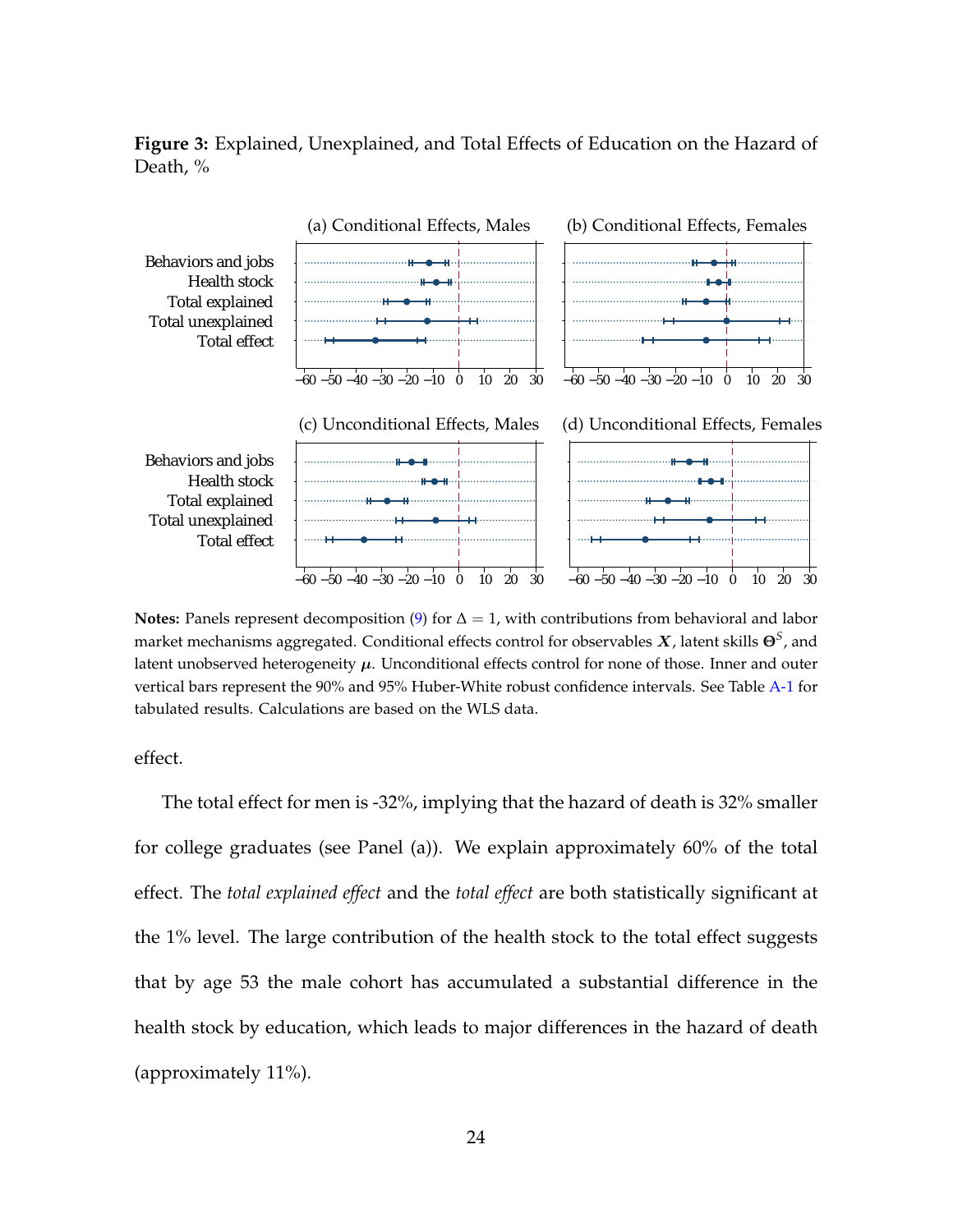For women, mechanisms related to observed behaviors and jobs are not precisely determined (see Panel (b)), a feature that we explain below when we analyze specific mechanisms. The total explained effect is statistically significant at the 10% level. However, as the total unexplained effect has a large standard error, the total effect has a large standard error as well and so it is not precisely determined.

We compare main model results with results of the same model but without controlling for any observables, X, or unobservables, **Θ***<sup>S</sup>* and µ. We can see that the differences are substantially larger for women than for men. For men, results are statistically significant for both cases, but the numbers differ. For instance, the bias in estimating the contribution of behaviors and jobs in Panel (c) is approximately 60%. The bias for the total effect is approximately 15%. For women, the unconditional case gives strong and statistically significant effects for behaviors and jobs, and the total effect, all of which greatly diminish and become statistically insignificant in the conditional case. This implies stronger selection effects for women than for men.

Figure [4](#page-28-0) focuses on the contribution of each specific mechanism, such as smoking tobacco, in explaining the education-longevity gradient. Contributions of specific mechanisms are aggregated into "total explained," which links Figure [4](#page-28-0) to Figure [3.](#page-26-0)

As in Figure [3,](#page-26-0) we show both conditional (Panels (a) and (b)) and unconditional (Panels (c) and (d)) effects. Unconditional effects tend to be stronger and more precisely determined, suggesting that we control for substantial confounding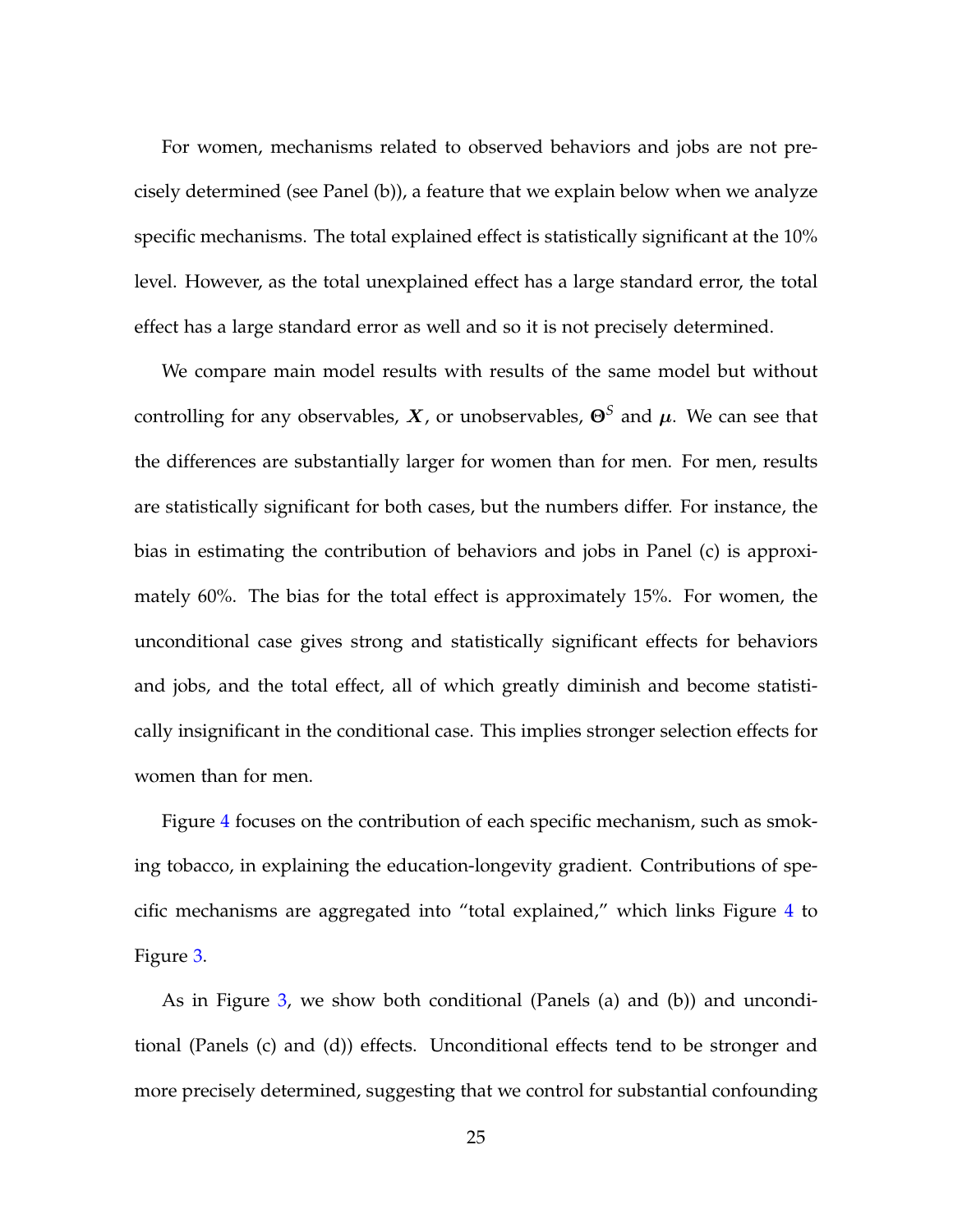<span id="page-28-0"></span>



**Notes:** Panels represent decomposition [\(9\)](#page-21-0) for  $\Delta = 1$ , focusing on contributions from health behaviors and labor market outcomes. Conditional effects control for observables X, latent skills **Θ***<sup>S</sup>* , and latent unobserved heterogeneity  $\mu$ . Unconditional effects control for none of those. Inner and outer vertical bars represent the 90% and 95% Huber-White confidence intervals. See Table [A-1](#page-48-0) for tabulated results. Calculations are based on the WLS data.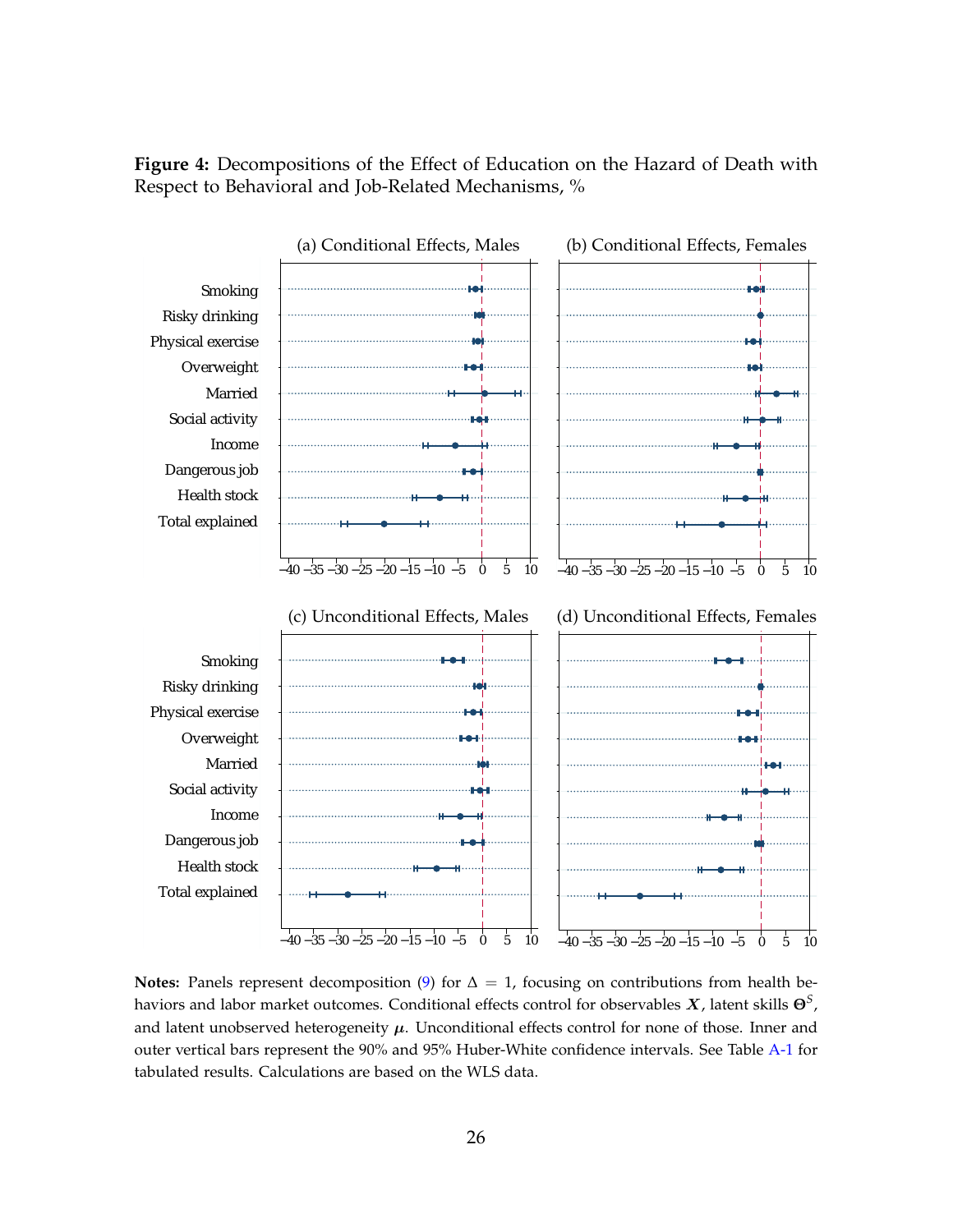variation.

In Panel (a) for men, we see a strong explained effect of approximately 20%  $(p = 0.000)$ . Statistically significant contributors to this effect include smoking tobacco, being overweight, having a dangerous job, and health stock. Exercise and income are borderline statistically significant.

In Panel (b) for women, the total explained effect is statistically significant at the 10% level (using a conservative two-tailed test):  $p=0.089$ . Statistically significant mechanisms are exercise and income. Being overweight and marriage are borderline statistically significant.

Unlike for men, holding a dangerous job is not a mechanism for women. Behind this result there are two findings that are specific for women: (1) no effect of education on holding a dangerous job and  $(2)$  no effect of dangerous jobs on longevity.<sup>[32](#page--1-0)</sup> Perhaps, jobs classified by survey organizers as "extremely dangerous" are, on average, less dangerous for women than they are for men. Sex differences in exactly following safety measures is another possible factor.

As we show in Section  $V$ , the total explained effect for women would be stronger and more precisely determined  $(p=0.002-0.006)$  if not for the adverse contribution of the marriage channel. Overall, for men and women, we see that education affects longevity through a multitude of observed mechanisms.

The model is robust in a number of ways. In particular, the full likelihood model is robust to using an alternative two-step method of estimation, which is expected

 $32$ See Tables [C-1](#page--1-0) and [C-2](#page--1-0) of the Web Appendix.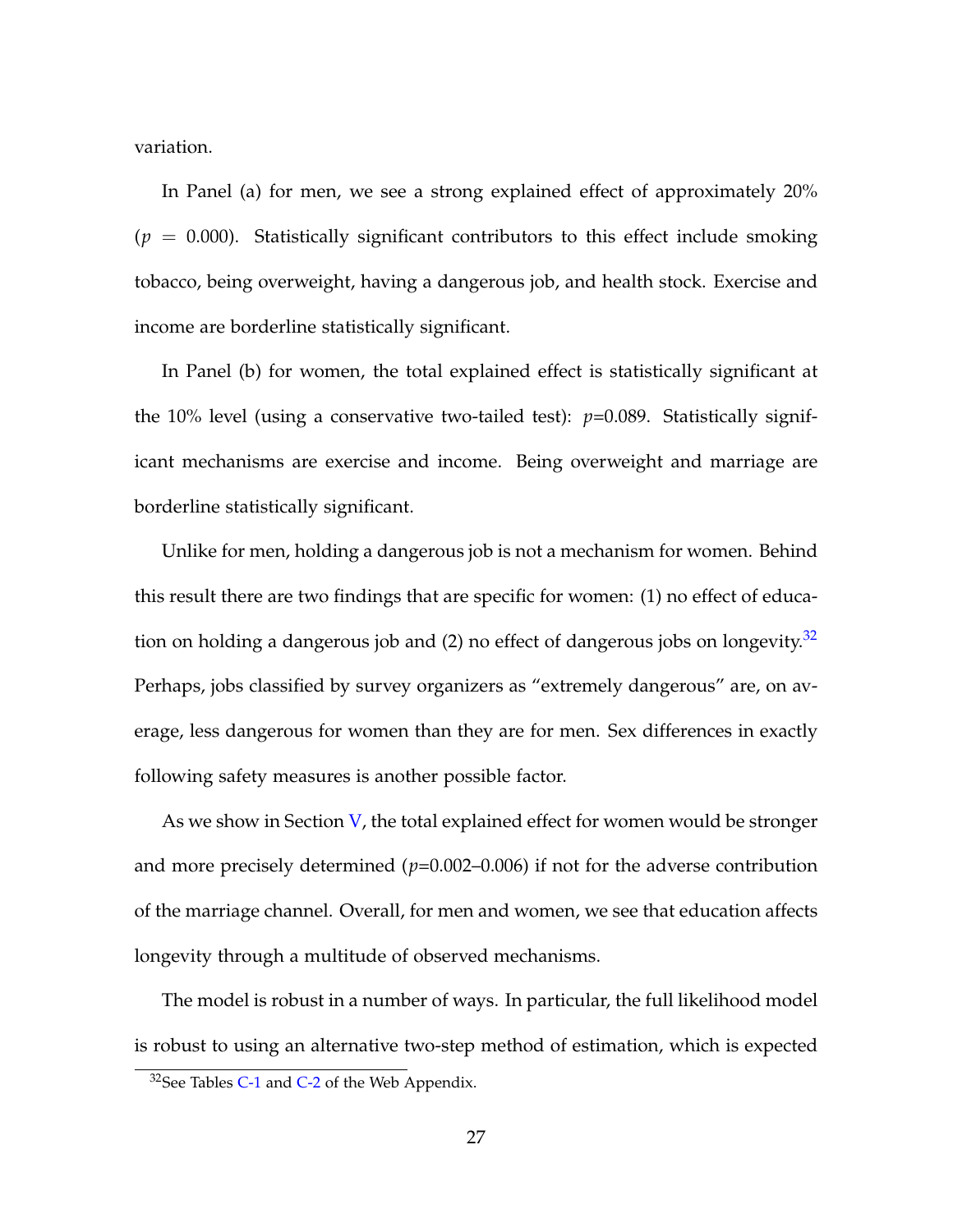to be more reliable in case of possible model misspecification, where a measurement system for skills is estimated in the first step, and effects of skills on outcomes in the second [\(Heckman et al.,](#page-44-4)  $2016$ ).<sup>[33](#page--1-0)</sup> Results of this robustness check are consistent with correct model specification. While results are qualitatively robust to various combinations of controls, the quantitative difference is large enough to justify the computationally intensive methods that we employ. For instance, dropping latent controls for unobservables leads to biases of up to  $35\%$ .  $34$ 

We evaluate our decompositions also in terms of changes in the years of expected life at age 53 and the corresponding changes in the value of remaining life measured in 2012 USD (see Equations [\(12\)](#page-23-1) and [\(13\)](#page-23-2)). We find that the total effect of college education on life expectancy at age 53 for men and women corresponds to 3.3 and 0.49 additional years of life worth 277 and 50 thousand USD, respectively. $35$ 

A limitation of these life expectancy calculations is that they are less accurate than our main decompositions performed for the estimated age range, shown in Figures [3](#page-26-0) and [4.](#page-28-0) The calculations involve extrapolations to older ages assuming that all regression coefficients of the MPH model stay the same and that the baseline function can be extrapolated using the CDC data on mortality. Further, the monetary valuations of life expectancy changes involve additional assumptions embedded in Murphy and Topel's methodology.

<span id="page-30-0"></span><sup>&</sup>lt;sup>33</sup>See Figure [A-1](#page--1-0) and the corresponding discussion in the Web Appendix.

 $34$ Bias refers to the percentage difference in the estimated effect of education on respective components of decompositions when we include all controls versus a subset of controls. See Table [A-7](#page--1-0) of the Web Appendix.

 $35$ See Table [A-1,](#page-48-0) which evaluates all decomposition effects in terms of life expectancy and the value of remaining life.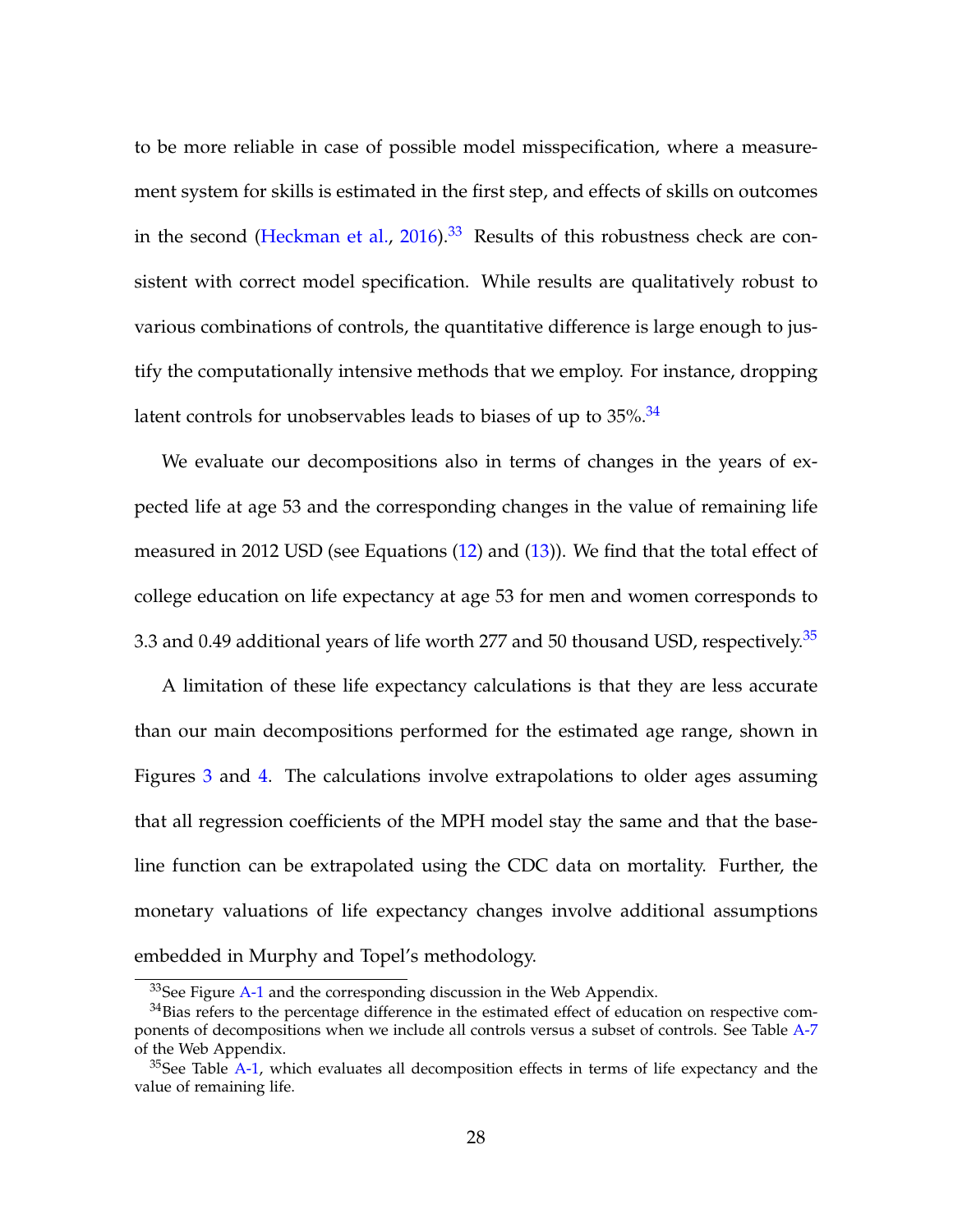## V. IMPUTATIONS FOR DIFFERENT ENVIRONMENTS AND POLICY IMPLI-CATIONS

Below we provide simulations that show the effect of changes in environments, both actual and hypothetical.

*1. Adjusting for the actual change in the effect of college education on marriage for women and implications for external validity.* While our sample of females born around 1939 experienced negative effects of education on the probability of being married, more recent cohorts have had different experiences due to socioeconomic changes in the role of women. [Lefgren and McIntyre](#page-45-1) [\(2006\)](#page-45-1) present OLS evidence that for cohorts born between 1955 and 1970, female college graduates have a 4.5 percentage points (PP) higher probability of being married in 2000 compared to high school graduates. $36$  The authors' alternative approach is based on using birth quarter as an instrument for education, which leads to a statistically insignificant effect.

Based on these results, we provide two simulations of the total effect of education on the hazard of death for a population in which the marginal effect of education on marriage for women is either 0 or +4.5 PP, as opposed to -7.6 PP (*p*=0.027). All other parameters of the model stay the same.

We find that the total explained effect of college education on the hazard of

 $36W$ e sum up the changes in the probability of being married in Figure 1 of [Lefgren and McIntyre](#page-45-1) [\(2006\)](#page-45-1): those with some college credits relative to high school graduates (approximately 0.6 PP), and college graduates relative to those with some college credits (approximately 3.9 PP).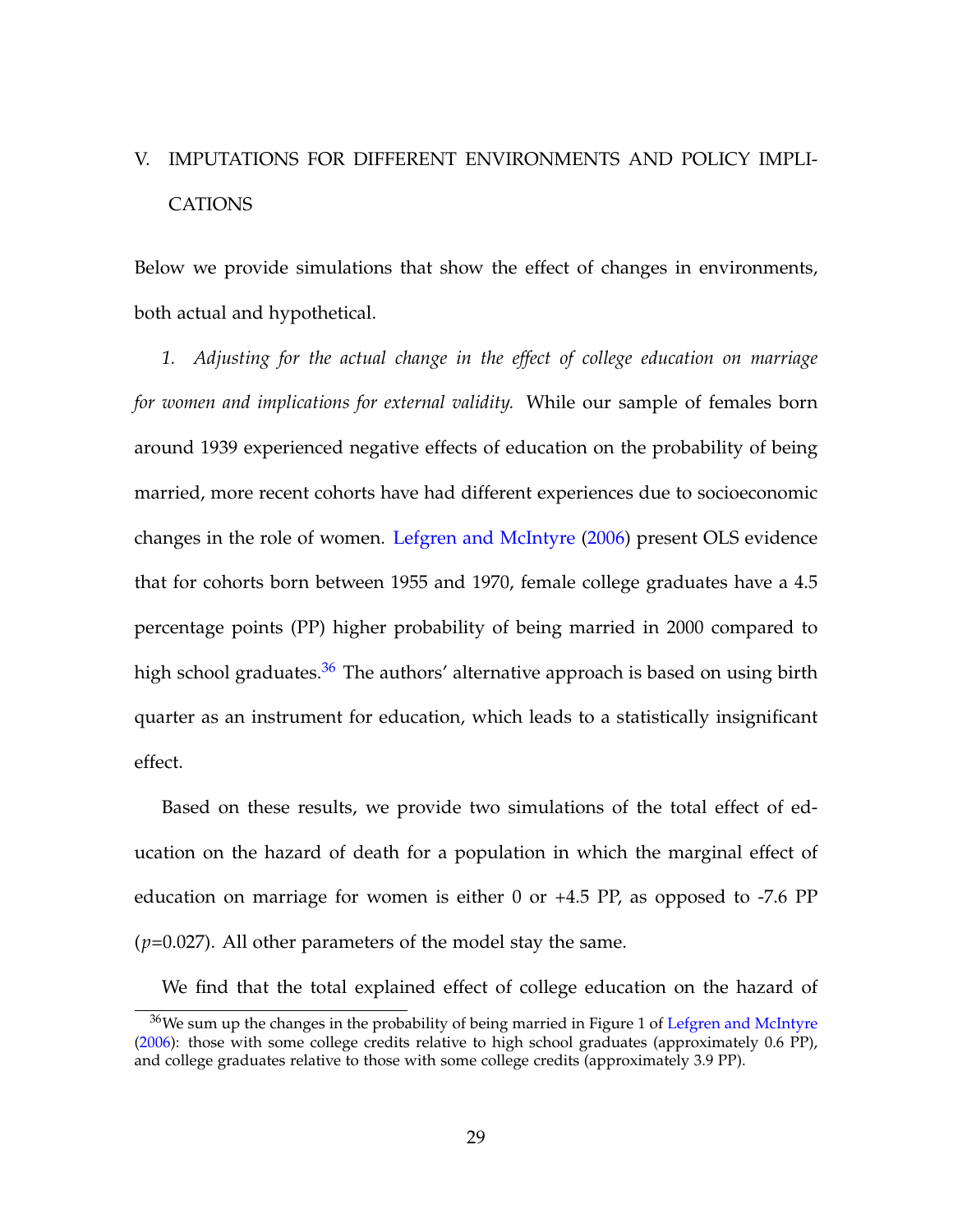<span id="page-32-0"></span>

| ffect of Education on the Hazard of Death for Females: Correcting the Total Effect |                                                                                |
|------------------------------------------------------------------------------------|--------------------------------------------------------------------------------|
|                                                                                    | EIII UU IVIAIIIA<br>mely Ot orlo the                                           |
| imulation of the Efi<br>Table 3: A Simu.                                           | $-$ of $\alpha$ its ( opposite<br>THROAD COLLOCATE TAP COLLID<br>こ ことこくそく<br>( |

|                                                |                                                         | WLS cohort, -7.6 PP |                | simulated cohort, 4.5 PP   |                |       | Simulated cohort, 0 PF                  |                 |                         |
|------------------------------------------------|---------------------------------------------------------|---------------------|----------------|----------------------------|----------------|-------|-----------------------------------------|-----------------|-------------------------|
| lifect                                         | Esti-                                                   | Std.                |                | Esti-<br>mate              | Std.           |       | Esti-<br>mate                           | .<br>st:<br>er: |                         |
| components                                     | mate                                                    | err.                | value          |                            | err.           | value |                                         |                 | $r$<br>value            |
|                                                |                                                         | 0.022               | 0.123          | $0.020**$                  | 0.009          | 0.020 |                                         |                 |                         |
| <i>A</i> arriage<br>3ehaviors and job          | $\begin{array}{c} 0.033 \\ -0.049 \\ 0.080 \end{array}$ |                     |                |                            |                |       |                                         | 0.035           |                         |
| Total explained<br>Total effect <sup>(a)</sup> |                                                         | 0.047               | 0.241<br>0.089 | $-0.102***$<br>$-0.133***$ | 0.038<br>0.044 | 0.008 | $-0.082$ **<br>$-0.114$ ***<br>$-0.113$ | 0.041           | 0.018<br>0.006<br>0.183 |
|                                                | 0.080                                                   | 0.126               | 0.264          | $-0.133$                   | 0.126          | 0.146 |                                         | 0.125           |                         |

Notes: "Std. err." stands for "standard error." Huber-White standard errors are shown. Asterisks denote the level of statistical significance: \*\*\*, \*\*, and \* represent  $p < 0.01$ , 0.05, and 0.10. Calculations are based on the WLS data. <sup>(a)</sup>One-sided p-value is shown for the total effect due to abundant evidence in the literature about the non-negative total effect of education on longevity (Grossman, 2006; Grossman and \*\*\*, \*\*, and \* represent  $p < 0.01$ , 0.05, and 0.10. Calculations are based on the WLS data. <sup>(a)</sup>One-sided *p*-value is shown for the total effect due to abundant evidence in the literature about the non-negative total effect of education on longevity [\(Grossman,](#page-44-5) [2006;](#page-44-5) [Grossman](#page-44-6) and **Notes:** "Std. err." stands for "standard error." Huber-White standard errors are shown. Asterisks denote the level of statistical significance: Kaestner, 1997; Lochner, 2011). Sample size is 4491. [Kaestner,](#page-44-6) [1997;](#page-44-6) [Lochner,](#page-45-6) [2011\)](#page-45-6). Sample size is 4491.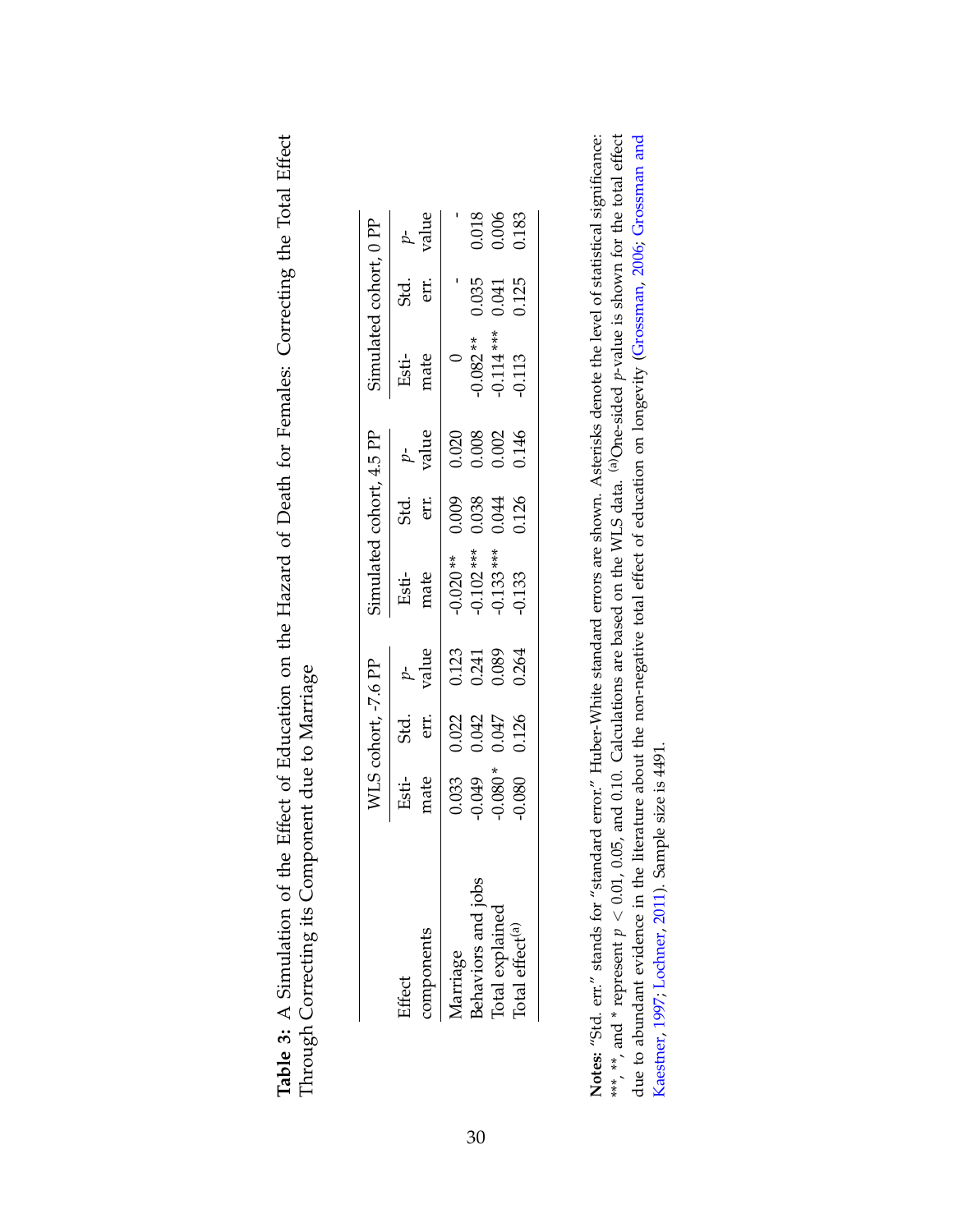death for women increases from 8% (*p*=0.089) to 11% (*p*=0.006) if zero effect is assumed and to 13% (*p*=0.002) if a 4.5 PP effect is assumed (see Table [3\)](#page-32-0). Since the estimate of the unexplained effect for women is close to zero but has large standard error, estimates for the total effect are the same as for the explained affect, but standard errors are higher. The adjustment leads to a borderline statistically significant total effect ( $p = 0.146$ ). Our finding suggests that the education-mortality gradient for more recent cohorts of women, who no longer experience a negative relationship between marriage and education, is likely to be larger than the estimated effects for the WLS cohort.

The main limitation of this adjustment is a consequence of simultaneous measurement of longevity mechanisms, which prevents us from modeling how a change in one mechanism cause changes in others. Marriage has been linked to multiple health behaviors and lifestyles, although findings are mixed as to whether it is beneficial or harmful. $37$  Overall, our adjustment is probably an underestimate, since marriage is linked to higher household income for women, as shown by [Lefgren](#page-45-1) [and McIntyre](#page-45-1) [\(2006\)](#page-45-1), and household income is among the strongest observable mechanisms, as we see in Figure [4.](#page-28-0)

*2. Adjusting for hypothetical changes in the taxation of tobacco and policy implications.* Our estimates also allow us to analyze how hypothetical changes in environments change the estimated effects. Since smoking is a major mechanism, we provide

 $37$ [Wood et al.](#page-47-0) [\(2007\)](#page-47-0) provide a detailed survey of the most statistically-rigorous studies relating marriage and health-related outcomes. They report that marriage is linked with a lower cost of health care among older adults but also with reduced physical activity and modest weight gain. Evidence for the effect on smoking is mixed.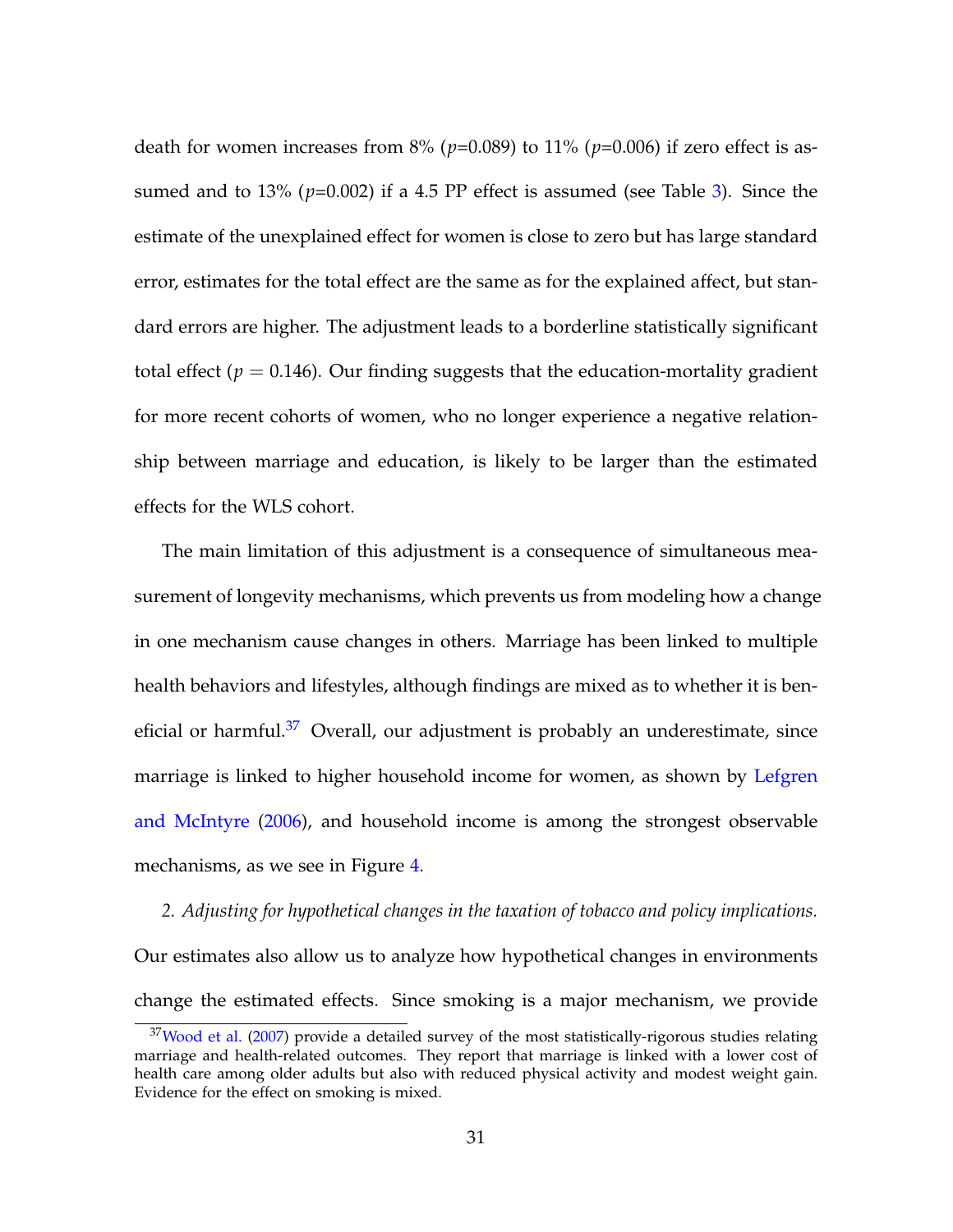an example of a hypothetical additional tax on tobacco products and its role as a policy intervention aimed at reducing the health inequality caused by education, among other policy goals.

A change in tobacco taxes will change average smoking levels by (price elasticity)  $\times$  (% tax)  $\times$  (average smoking level). We apply this change to counterfactual average levels of smoking of college graduates and non-graduates using the median estimated price elasticity of smoking participation in the literature, -0.5 [\(Gallet](#page-43-6) [and List,](#page-43-6) [2003\)](#page-43-6).<sup>[38](#page--1-0)</sup>

We find that an increase in the tobacco tax rate as large as 50% would reduce the college education-longevity gradient only by  $1\%$  for men and  $3\%$  for women.<sup>[39](#page--1-0)</sup> There is no contradiction between a strong effect of smoking on longevity and a weak effect obtained in this imputation, as here we estimate a difference in effects by education level.

Our analysis on tobacco taxes has several important caveats, although we believe the exercise is still informative. One issue is that changes in smoking behavior in response to a tobacco tax may be more complex than a change in the probability of ever smoking. For instance, smokers may respond by changing the intensity of smoking yielding improvements to mortality that are not captured in our estimates [\(Adda and Cornaglia,](#page-41-2) [2013\)](#page-41-2). Alternatively, there may be spillover effects of smok-

 $38$ It is unlikely that price elasticities differ much by education level [\(Gruber and Koszegi,](#page-44-7) [2004\)](#page-44-7).

 $39$ This corresponds to 2.1 weeks of additional life for men and 1.2 weeks for women compared to the total college education-longevity gap of 3.3 years for men and 0.8–0.9 years for women (using the marriage-adjusted total for women). Effects of education are precisely determined for men but not for women, and so tax effect comparisons for women should be interpreted with caution.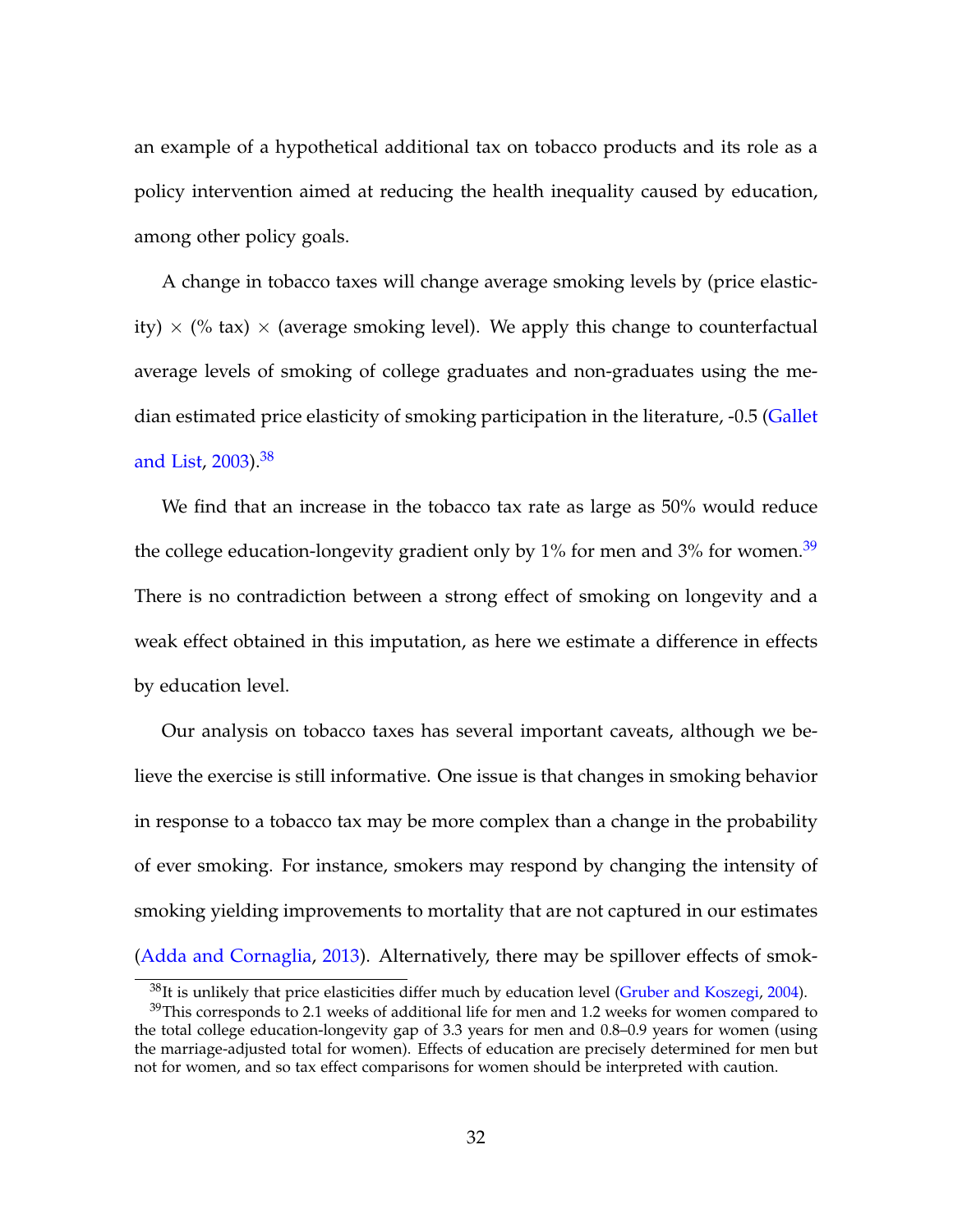ing on obesity [\(Wehbya and Courtemanche,](#page-46-8) [2012\)](#page-46-8). However, our numbers suggest that these possible omitted effects would have to be very large to change our main result: even a major increase in the taxation of tobacco would have only a minor contribution to closing the education-longevity gap.

*3. Implications of results discussed above for human capital enhancement policies.* The poor health of disadvantaged populations, as well as the related health gap between people from advantaged and disadvantaged backgrounds, are major policy concerns. Low parental socio-economic status often translates into low skill and education levels of children and results in major health inequality [\(Heckman,](#page-44-8) [2008\)](#page-44-8). As our tobacco tax example shows, this gap is not easy to close as late as in midlife, even with a heavy-handed approach aimed at a major observed mechanism of mortality.

## VI. DISCUSSION

We now discuss our contributions in more detail: decomposing the educationlongevity gradient, bolstering support for a causal link between education and longevity, explaining heterogeneity in the education-health gradient by sex, and using the framework to perform policy counterfactuals.

**The Mechanisms Linking Education and Longevity** The literature suggests that health behaviors as a whole likely are important mechanisms, but numerical contributions of specific mechanisms are unclear and evidence is often suggestive.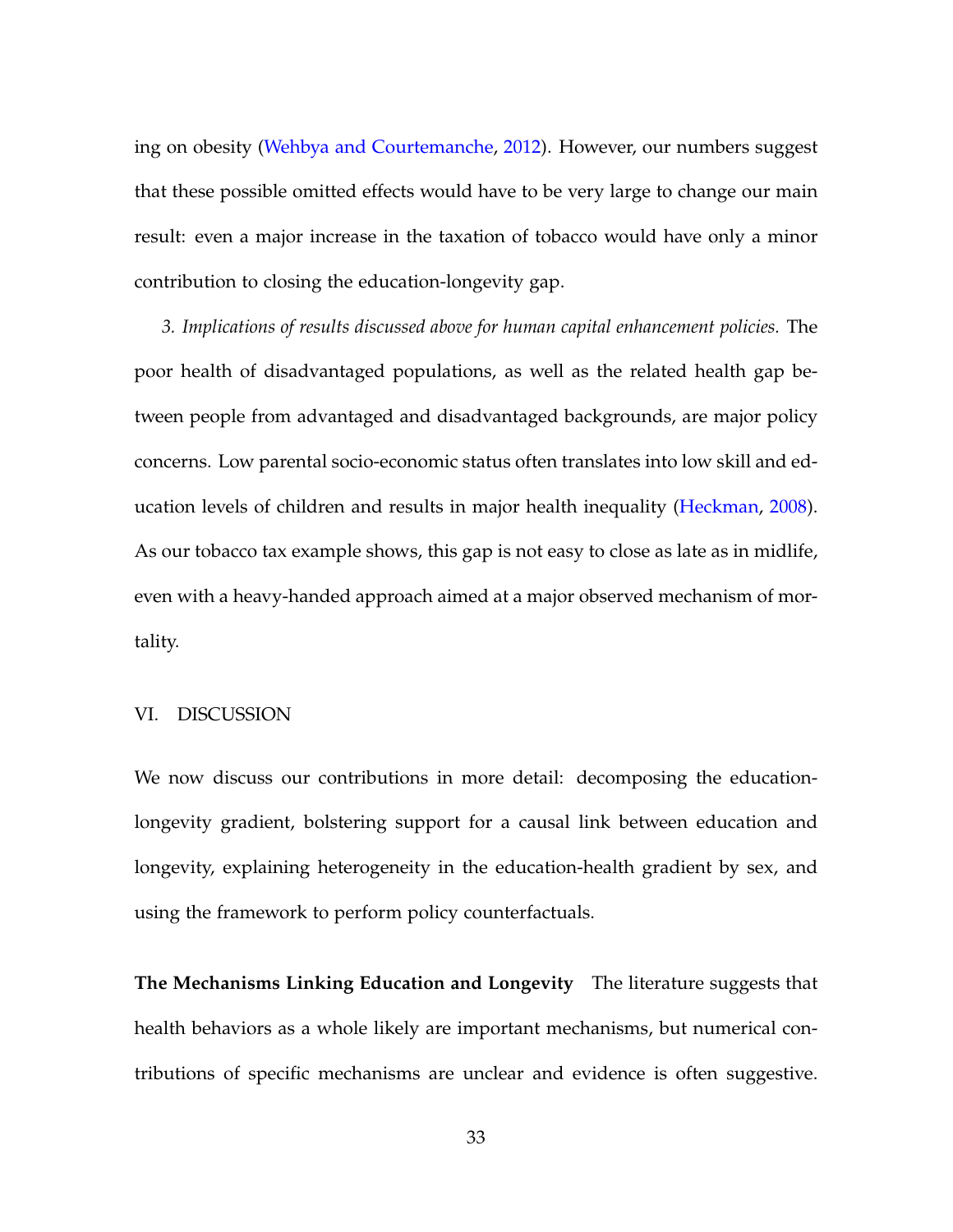[Buckles et al.](#page-42-7) [\(2016\)](#page-42-7) and [Savelyev](#page-46-9) [\(2020\)](#page-46-9) support their claim that college education negatively affects male mortality by showing that education also affects a number of health behaviors, but they do not quantify the contribution of each of these behaviors to the education-mortality gradient. [Cutler, Lleras-Muney, and Vogl](#page-43-7) [\(2011\)](#page-43-7) regress 10-year mortality dummies on education and find that including health behaviors as controls attenuates the education coefficient by 40%, but they do not identify the contributions of specific health behaviors and do not control for unobserved heterogeneity. Aggregated contributions estimated by the authors are specific to the particular mix of health behaviors available in the data. [Balia and](#page-42-8) [Jones](#page-42-8) [\(2008\)](#page-42-8) use British data to decompose the Gini coefficient for mortality with respect to multiple determinants and find that accounting for observed lifestyles and health behaviors decreases education's contribution to the total Gini coefficient by 72%.

[Contoyannis and Jones](#page-43-8) [\(2004\)](#page-43-8) and [Brunello et al.](#page-42-9) [\(2015\)](#page-42-9) explore the mediating role of health behaviors for the education-health gradient. Our work resembles that of [Contoyannis and Jones](#page-43-8) [\(2004\)](#page-43-8), as we also model unobserved heterogeneity that affects outcomes in a recursive system of equations. However, the method that we use for modeling unobserved heterogeneity  $\mu$  is nonparametric and does not rely on multivariate normal distribution assumption.

We support the claim made in these two papers that health behaviors are important mediators linking education with health, but we concentrate on explaining longevity. Longevity is arguably the most long term outcome, and it suffers less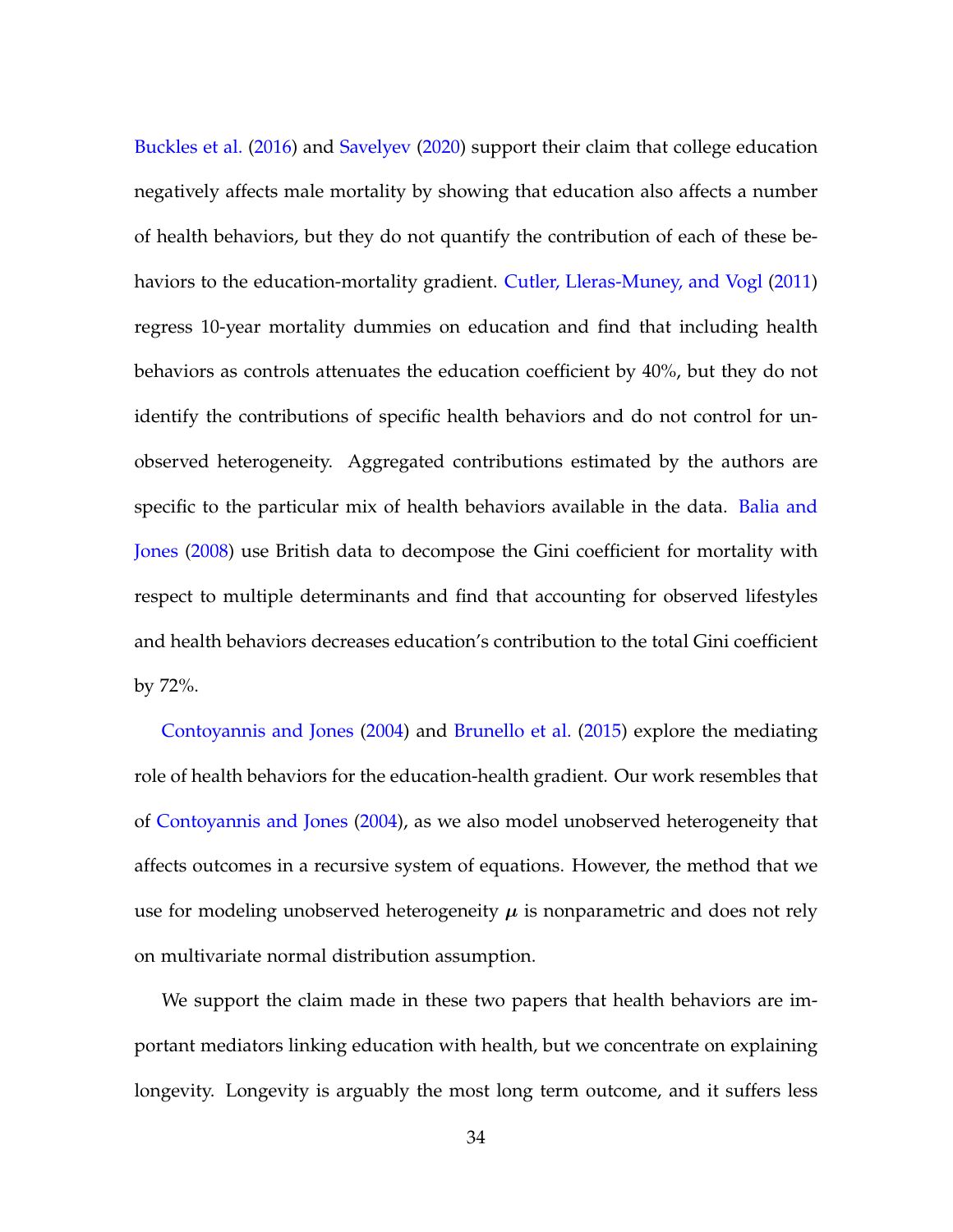from potentially underestimating of the impact of education and mediators on health [\(Lochner,](#page-45-6) [2011\)](#page-45-6). Further, although self-reported general health is an informative and widely used summary of health status, longevity is an objective measure. In addition, unlike the previous studies, we control for early IQ measures and skills, which are known to be major confounders. Lastly, our paper studies effects of college education whereas [Brunello et al.](#page-42-9) [\(2015\)](#page-42-9) study effects of an additional year of compulsory schooling.

We also estimate a model using health stock in 2011 instead of hazard of death as the final outcome. $40$  Results of this model can be more directly compared with results by [Contoyannis and Jones](#page-43-8) [\(2004\)](#page-43-8) and [Brunello et al.](#page-42-9) [\(2015\)](#page-42-9). This model is not our main contribution, but rather a supplemental exercise that helps link our paper to the literature. We find an effect of college education on health for men and women. As in [Contoyannis and Jones](#page-43-8) [\(2004\)](#page-43-8) and [Brunello et al.](#page-42-9) [\(2015\)](#page-42-9), behavioral mediators explain a part of the total effect: effects due to behavioral mediators are statistically significant for women and are borderline statistically significant for men. For women, we identify such individual contributions as exercise, overweight, and income. We also see that our longevity decomposition gives us more detailed decomposition results than our results for health stock as an outcome, which is an empirical support of the theoretical advantages of modeling longevity rather than health.

Overall, we view our study as providing a more detailed decomposition than  $40$ See table [A-8](#page--1-0) of Web [A](#page--1-0)ppendix A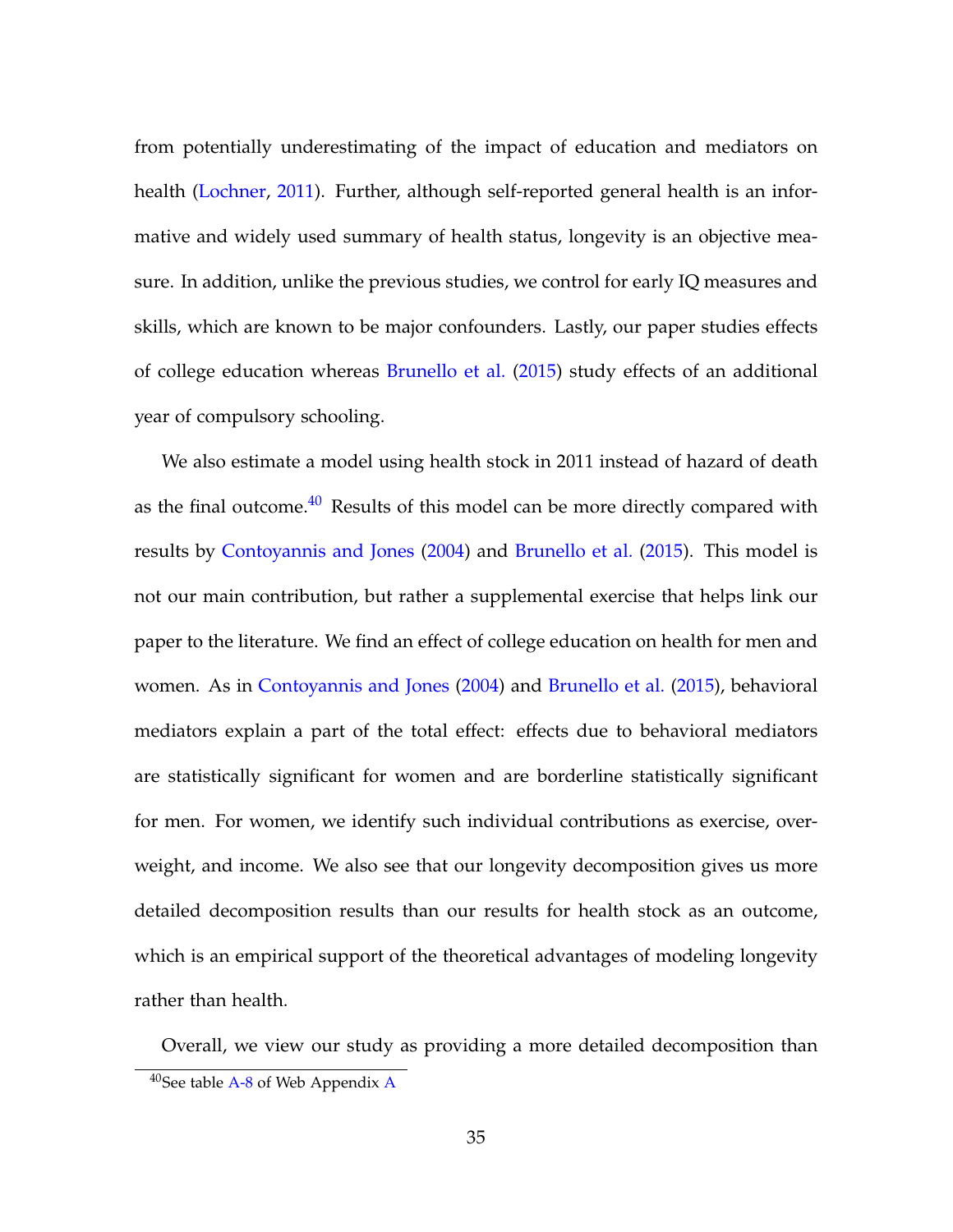has been offered in the literature, for a less studied education effect (namely college), and for the longest-term and more objective outcome (longevity).

**Causal Status of the Relationship between Education and Longevity** The causal status of the effect of education on longevity is a major question in both theory and policy [\(Grossman,](#page-44-9) [2000\)](#page-44-9). Results, however, are controversial.

The most common instrumental variable, which is based on changes in compulsory schooling laws, leads to mixed results.[41](#page--1-0) The results differ partly because of the weakness of this instrument for a number of countries, including the USA, and partly because of likely differences in effects by country, sex, and cohort.

Results based on twin fixed effects are controversial as well.<sup>[42](#page--1-0)</sup> Possible reasons for this controversy include measurement error issues, differences in model specification, and likely differences in effects by population.

A third established approach to account for endogeneity of schooling is a di-rect modelling of unobserved confounders using structural assumptions [\(Bijwaard,](#page-42-4) [van Kippersluis, and Veenman,](#page-42-4) [2015;](#page-42-4) [Conti and Heckman,](#page-43-9) [2010;](#page-43-9) [Savelyev and Tan,](#page-46-10) [2019\)](#page-46-10). This literature typically finds the effect of education on health and longevity (see [Grossman](#page-44-10) [\(2015\)](#page-44-10) for a review.) This paper contributes to this literature by combining a comprehensive modeling of unobservables with a decomposition analysis

<sup>&</sup>lt;sup>41</sup>For instance [Lleras-Muney](#page-45-7) [\(2005\)](#page-45-7) and [van Kippersluis et al.](#page-46-11) [\(2011\)](#page-46-11) find a strong effect of education on health-related outcomes, while [Arendt](#page-42-10) [\(2005\)](#page-42-10), [Mazumder](#page-45-8) [\(2008\)](#page-45-8), [Meghir et al.](#page-45-9) [\(2018\)](#page-45-9), [Albouy and Lequien](#page-41-3) [\(2009\)](#page-41-3), and [Clark and Royer](#page-43-10) [\(2013\)](#page-43-10) find no effect.

 $^{42}$ For instance, [Madsen et al.](#page-45-10) [\(2010\)](#page-45-10), [Behrman et al.](#page-42-11) [\(2011\)](#page-42-11), and [Amin et al.](#page-41-4) [\(2015\)](#page-41-4) find no effect, while other researchers find a strong effect [\(Lundborg et al.,](#page-45-11) [2016;](#page-45-11) [Savelyev et al.,](#page-46-12) [2020;](#page-46-12) [van den](#page-46-13) [Berg et al.,](#page-46-13) [2015\)](#page-46-13).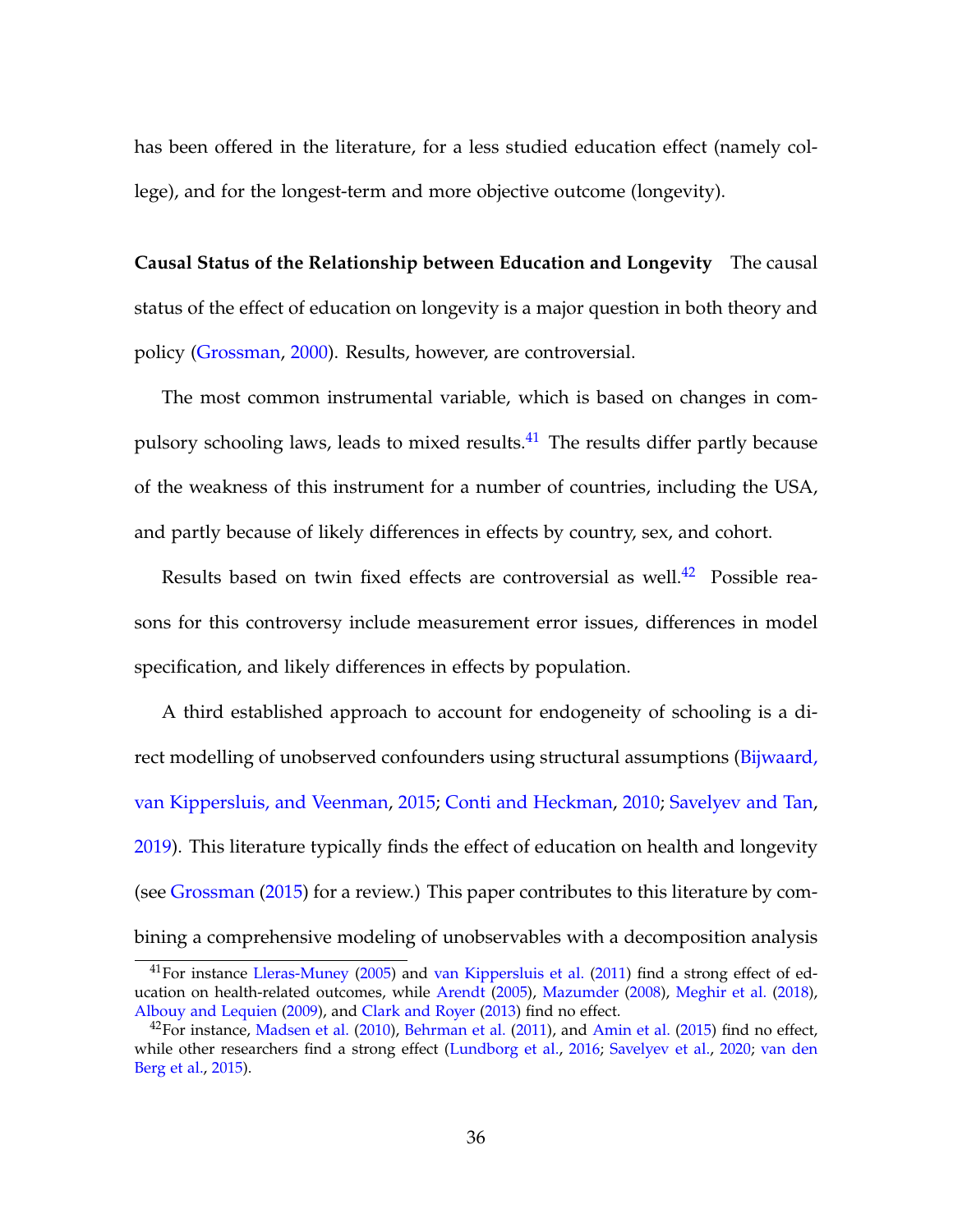of the hazard of death's education gradient.

Finally, causal effects of education (if they exist) may differ by education threshold, and only a few studies identify the effect of a college degree. We know of only two studies regarding the effect of college education on longevity: [Buckles et al.](#page-42-7) [\(2016\)](#page-42-7), who use the Vietnam war draft as an instrument, and [Savelyev](#page-46-9) [\(2020\)](#page-46-9), who directly models unobserved confounders. Even though both studies affirm the positive link between college education and longevity, more evidence is needed, especially given that [Buckles et al.](#page-42-7) [\(2016\)](#page-42-7) study only men, while [Savelyev](#page-46-9) [\(2020\)](#page-46-9) studies a specific population with IQ's above 140. Our positive results for the effect of college education on longevity therefore complement the relatively thin literature on this subject.

**Sex Difference in the Effect of Education on Longevity** A number of studies find effects of education on longevity for men but not for women (e.g., [van den](#page-46-13) [Berg et al.](#page-46-13) [\(2015\)](#page-46-13), [Fischer et al.](#page-43-11) [\(2013\)](#page-43-11), [Savelyev et al.](#page-46-12) [\(2020\)](#page-46-12)). Our decomposition analysis partly explains the sex difference. Like for men, education boosts a number of longevity mechanisms for women. Unlike for men, college education for women historically contributed to a lower likelihood of staying married. For both men and women, marriage is known to benefit longevity [\(Manzoli et al.,](#page-45-12) [2007\)](#page-45-12). For women, the negative effect on longevity through marriage partly cancels the positive effect through other mechanisms leading to a smaller total effect of education on longevity. The increasing education-longevity gradient for women documented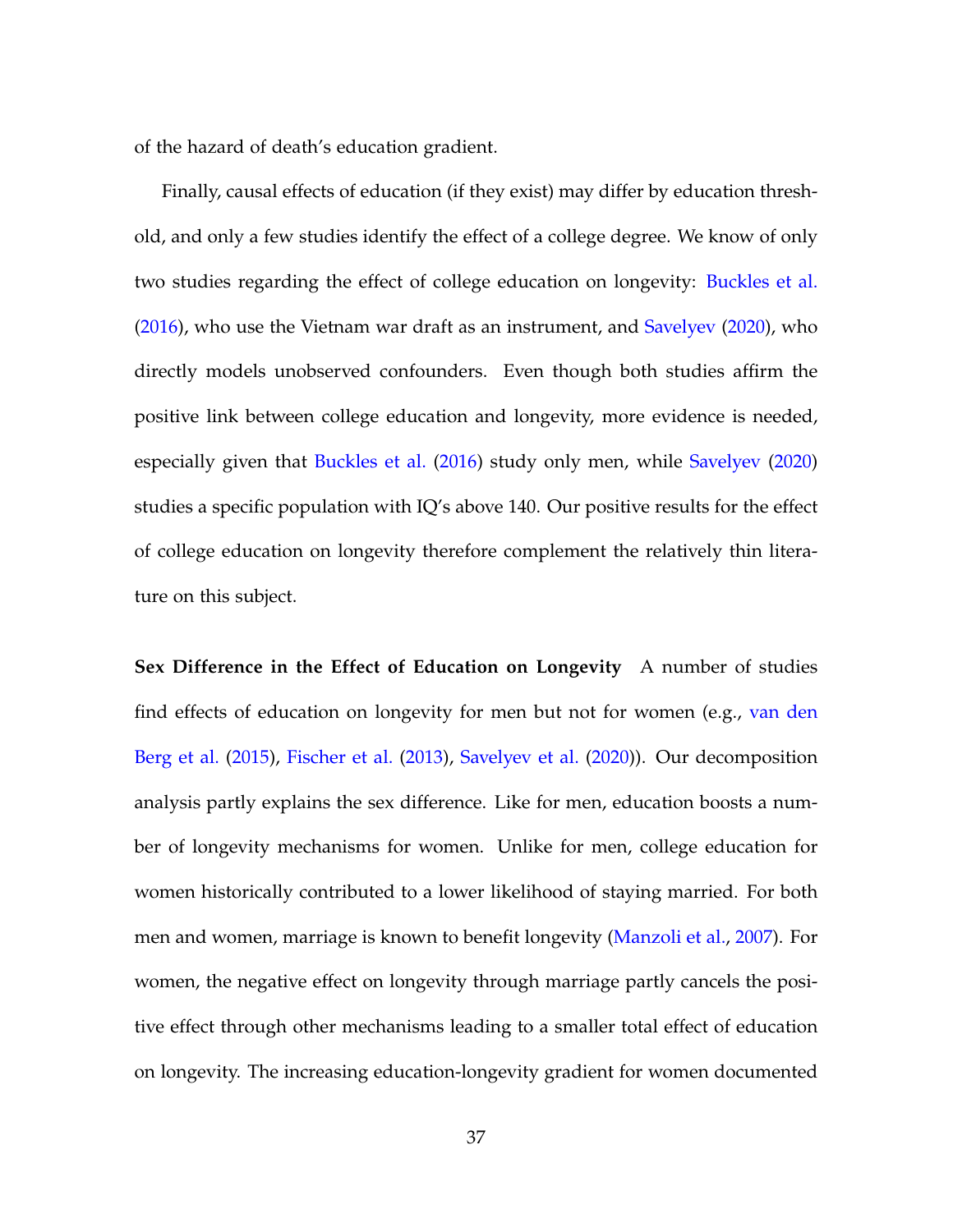by [Cutler et al.](#page-43-12) [\(2011\)](#page-43-12) over the last few decades could be partly explained by the change in relationship between women's education and marriage.

**Policy Simulations and Other Advantages of the Model** Finally, as seen in our policy counterfactuals, our model allows for adjustments of the estimated effect to different environments. Adjusting to different environments is beyond the reach of a traditional treatment effect approach when a natural (or randomized) experiment is used to calculate causal effects without explicitly modeling the mechanisms that underlie them [\(Heckman and Vytlacil,](#page-44-11) [2007\)](#page-44-11). Another advantage of the model is that we do not rely on instrumental variables to answer research questions that would require many instrumental variables for identification. Finding a dozen strong and valid instruments is hardly realistic even in the most detailed survey. $43$ 

### VII. CONCLUSIONS

We explore a large number of behavioral mechanisms that together explain a sizable portion of the effect of college education on longevity. Conflicting mediation effects of education for women contribute to our understanding of the historic sex gap in the effect of education on longevity. These findings are consistent with the rising education-longevity gradient for women documented in the literature.

In addition, our counterfactuals suggest that the education-longevity gap is not

<sup>&</sup>lt;sup>43</sup>Generally, in a mediation study based on instrumental variables, a researcher needs instrumental variables to identify the effect of treatment on mechanisms plus instrumental variables to identify the effect of each mechanism on the final outcome. With an increasing number of mechanisms the likelihood of finding enough instruments for identification diminishes greatly. This study involves nine potential mechanisms.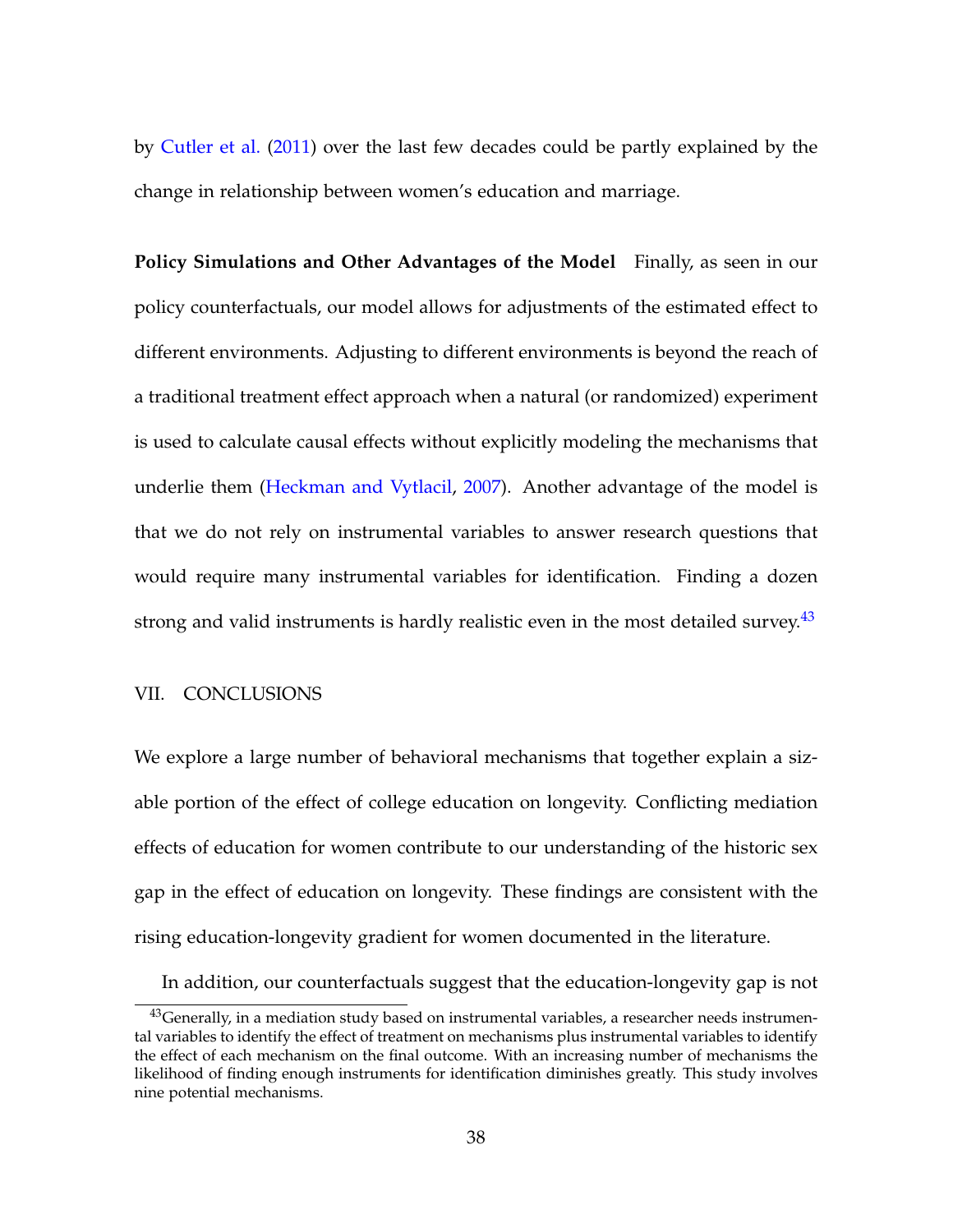amenable to being eliminated by targeting any single mechanism in midlife with policy interventions. We focus on smoking as an example because the policy intervention (tobacco taxes) is clear and historically relevant, and because smoking is a major mechanism. We show that even an exceptionally high tobacco tax would do little to flatten the education-longevity gradient.

This paper shows that education increases longevity through healthier lifestyles, superior earnings, and better work conditions. Uncovering these mechanisms reinforces the evidence for causal links between education and longevity. The nondominant role of income and job conditions highlights the importance of health behavior choices. Identifying these mechanisms opens the door for modeling and predicting the effects of education on longevity for different economic environments.

### References

- <span id="page-41-2"></span>Adda, J. and F. Cornaglia (2013). Taxes, cigarette consumption, and smoking intensity: Reply. *The American Economic Review 103*, No 7, pp. 3102–3114.
- <span id="page-41-1"></span>Aitken, M. and D. B. Rubin (1985). Estimation and hypothesis testing in finite mixture models. *Journal of Royal Statistical Society, Series B 47 (1)*, pp. 67–75.
- <span id="page-41-3"></span>Albouy, V. and L. Lequien (2009). Does compulsory education lower mortality? *Journal of Health Economics 28*, 155–168.
- <span id="page-41-0"></span>Almlund, M., A. L. Duckworth, J. J. Heckman, and T. Kautz (2011). Personality psychology and economics. In E. A. Hanushek, S. Machin, and L. Wößmann (Eds.), *Handbook of the Economics of Education*, Volume 4, Chapter 1, pp. 1–181. Amsterdam: Elsevier B. V.
- <span id="page-41-4"></span>Amin, V., J. R. Behrman, and H.-P. Kohler (2015). Schooling has smaller or insignificant effects on adult health in the US than suggested by cross-sectional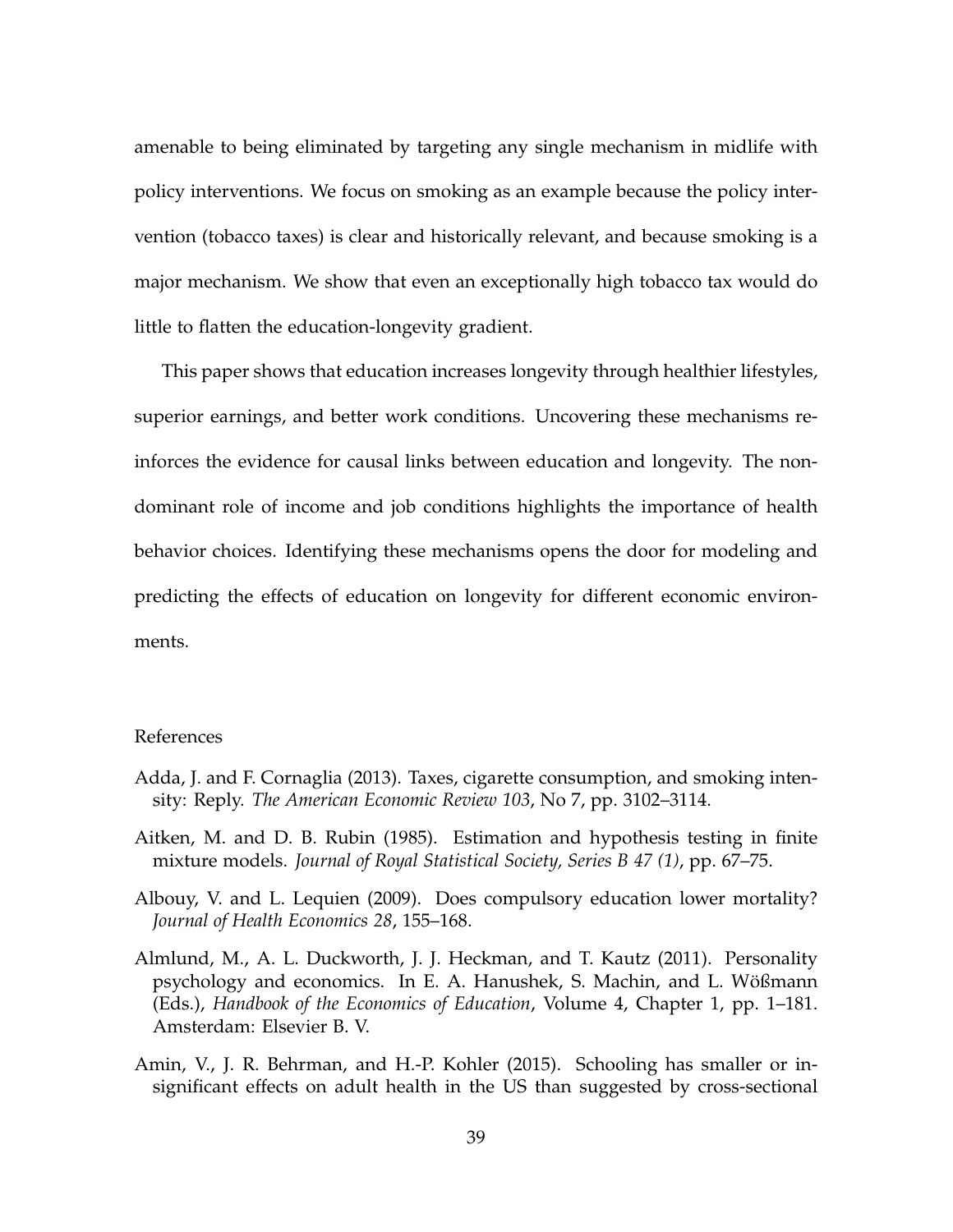associations: New estimates using relatively large samples of identical twins. *Social Science & Medicine 127*, 181–189.

- <span id="page-42-5"></span>Anderson, T. W. and H. Rubin (1956). Statistical inference in factor analysis. In J. Neyman (Ed.), *Proceedings of the Third Berkeley Symposium on Mathematical Statistics and Probability*, Volume 5, Berkeley, CA, pp. 111–150. University of California Press.
- <span id="page-42-10"></span>Arendt, J. N. (2005). Does education cause better health? A panel data analysis using school reforms for identification. *Economics of Education Review 24*(2), 149– 160.
- <span id="page-42-3"></span>Asparouhov, T., K. Masyn, and B. Muthen (2006). Proceedings of the Joint Statistical Meeting in Seattle, August 2006. In *ASA Section on Biometrics*, pp. 180–187.
- <span id="page-42-8"></span>Balia, S. and A. Jones (2008). Mortality, lifestyle, and socio-economic status. *Journal of Health Economics 27*, 1–26.
- <span id="page-42-0"></span>Bayne-Jones, S., W. J. Burdette, W. G. Cochran, E. Farber, L. F. Fieser, J. Furth, J. B. Hickam, C. LeMaistre, L. M. Schuman, and M. H. Seevers (1964). Smoking and health: Report of the Advisory Committee to the Surgeon General of the United States. Public Health Service publication No. 1103. Technical report, Department of Health, Education, and Welfare.
- <span id="page-42-11"></span>Behrman, J. R., H.-P. Kohler, V. M. Jensen, D. Pedersen, I. Petersen, P. Bingley, and K. Christensen (2011). Does more schooling reduce hospitalization and delay mortality? New evidence based on Danish twins. *Demography* (48), 1347–1375.
- <span id="page-42-1"></span>Belfield, C. R. and I. R. Kelly (2012). The benefits of breastfeeding across the early years of childhood. *Journal of Human Capital 6*(3), 251–277.
- <span id="page-42-4"></span>Bijwaard, G., H. van Kippersluis, and J. Veenman (2015). Education and health: The role of cognitive ability. *Journal of Health Economics 42*, 29–43.
- <span id="page-42-6"></span>Blinder, A. S. (1973). Wage discrimination: Reduced form and structural estimates. *Journal of Human Resources 8*(4), 436–455.
- <span id="page-42-9"></span>Brunello, G., M. Fort, N. Schneeweis, and R. Winter-Ebmer (2015). The causal effect of education on health: What is the role of health behaviors. *Health Economics*, 314–336.
- <span id="page-42-7"></span>Buckles, K., A. Hagemann, O. Malamud, M. Morrill, and A. Wozniak (2016). The effect of college education on mortality. *Journal of Health Economics 50*, 99–114.
- <span id="page-42-2"></span>Cameron, A. C. and P. K. Trivedi (2005). *Microeconometrics: Methods and Applications*. New York: Cambridge University Press.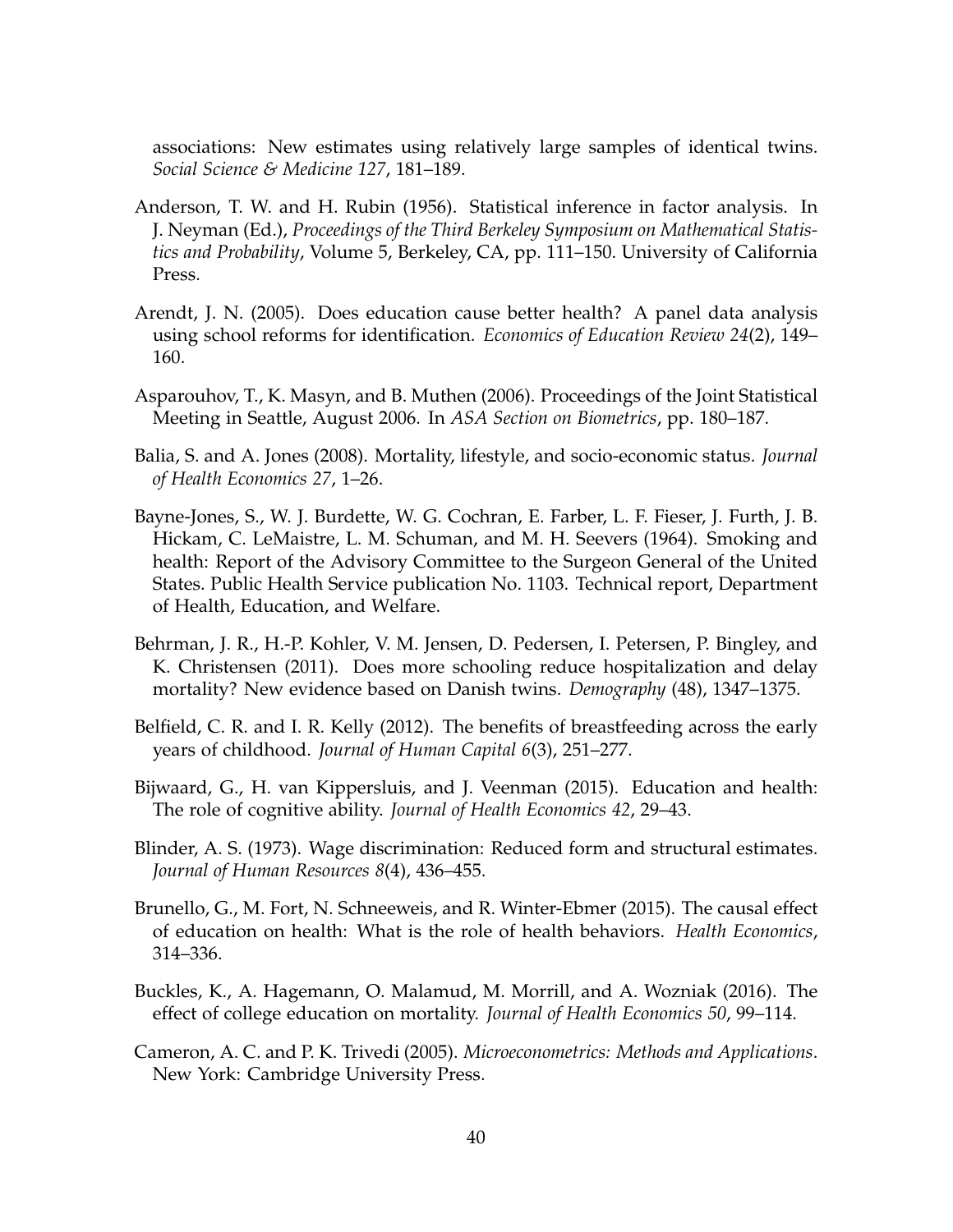- <span id="page-43-10"></span>Clark, D. and H. Royer (2013). The effect of education on adult mortality and health: Evidence from Britain. *American Economic Review 103*(6), 2087–2120.
- <span id="page-43-9"></span>Conti, G. and J. J. Heckman (2010). Understanding the early origins of the education-health gradient: A framework that can also be applied to analyze gene-environment interactions. *Perspectives on Psychological Science 5*(5), 585–605.
- <span id="page-43-1"></span>Conti, G., G. Mason, and S. Poupakis (2019, August). Developmental origins of health inequality. *The Oxford Research Encyclopedia, Economics and Finance (oxfordre.com/economics)*, 1–88.
- <span id="page-43-8"></span>Contoyannis, P. and A. M. Jones (2004). Socio-economic status, health, and lifestyle. *Journal of Health Economics 23*, 965–995.
- <span id="page-43-12"></span>Cutler, D. M., F. Lange, E. Meara, S. Richards-Shubik, and C. J. Ruhm (2011). Rising Educational Gradients in Mortality: The Role of Behavioral Risk Factors. *Journal of Health Economics 30*(6), 1174–1187.
- <span id="page-43-7"></span>Cutler, D. M., A. Lleras-Muney, and T. Vogl (2011). Socioeconomic status and health: Dimensions and mechanisms. *In S. Glied and P. Smith, eds the Oxford Handbook of Health Economics*.
- <span id="page-43-2"></span>Ehrlich, I. and Y. Yin (2013). Equilibrium Health Spending and Population Aging in a Model of Endogenous Growth: Will the GDP Share of Health Spending Keep Rising. *Journal of Human Capital 7*(4), 411–447.
- <span id="page-43-4"></span>Farrell, P. and V. R. Fuchs (1982). Schooling and health: the cigarette connection. *Journal of Health Economics 1*(3), 217–230.
- <span id="page-43-11"></span>Fischer, M., M. Karlsson, and T. Nilsson (2013). Effects of compulsory schooling on mortality: Evidence from Sweden. *Int. J. Environ. Res. Public Health*.
- <span id="page-43-0"></span>Galama, T. J., A. Lleras-Muney, and H. van Kippersluis (2018, September). The effect of education on health and mortality: A review of experimental and quasiexperimental evidence. *The Oxford Research Encyclopedia, Economics and Finance (oxfordre.com/economics)*, 1–96.
- <span id="page-43-6"></span>Gallet, C. A. and J. A. List (2003). Cigarette demand: a meta-analysis of elasticities. *Health Economics 12*, 821–835.
- <span id="page-43-3"></span>Gilleskie, D. (2014). *Encyclopedia of Health Economics, Volume 1*, Chapter "Dynamic models: econometric considerations of time", pp. 209–216. Elsevier Inc.
- <span id="page-43-5"></span>Goldin, C. (1997). Career and family: College women look to the past. In F. Blau and R. Ehrenberg (Eds.), *Gender and Family Issues in the Workplace*, pp. 20–58. Russell Sage Press, New York.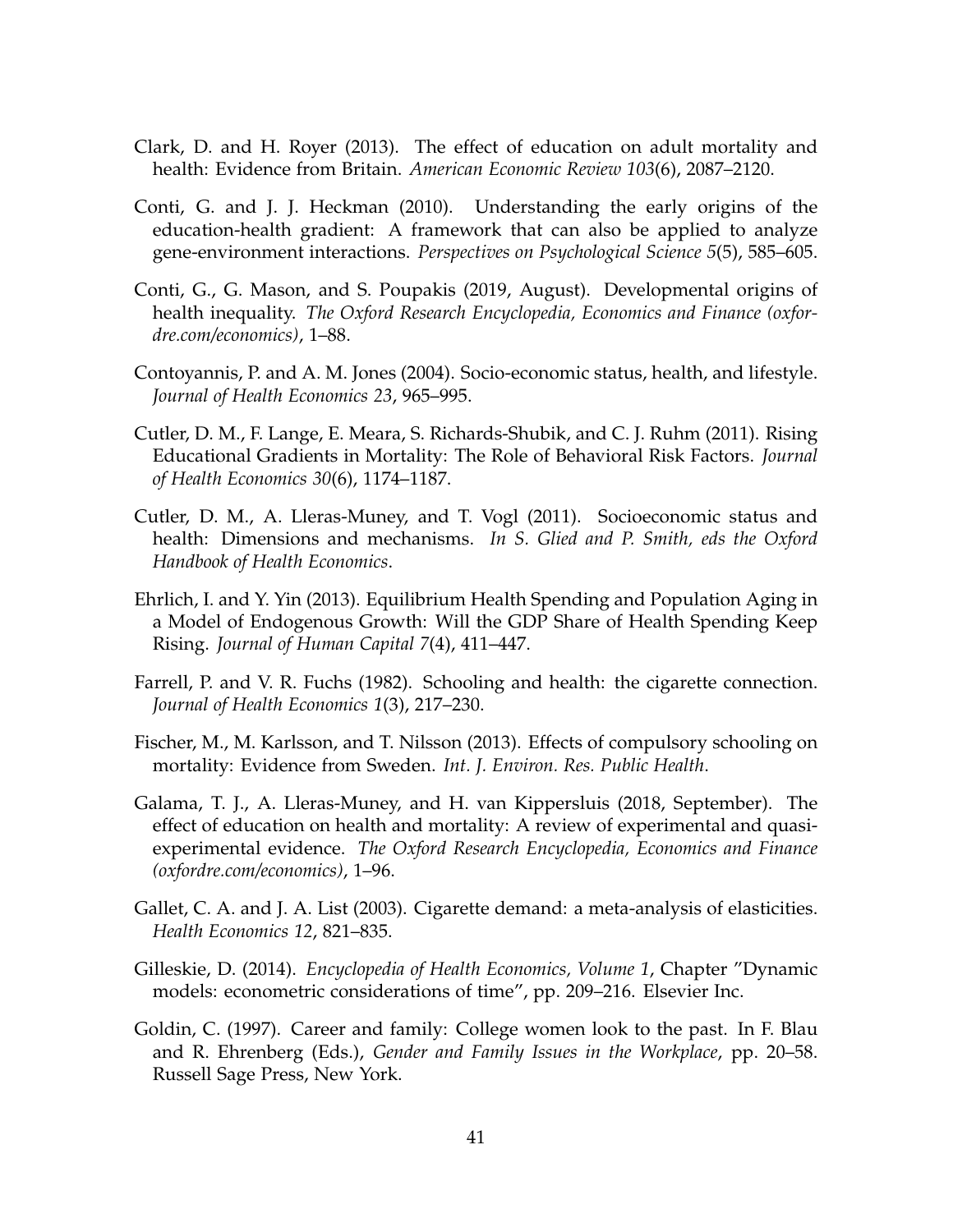- <span id="page-44-9"></span>Grossman, M. (2000). The human capital model. In A. J. Culyer and J. P. Newhouse (Eds.), *Handbook of Health Economics*, Volume 1, Chapter 7, pp. 347–408. Amsterdam: Elsevier Science B. V.
- <span id="page-44-5"></span>Grossman, M. (2006). Education and nonmarket outcomes. In E. Hanushek and F. Welch (Eds.), *Handbook of the Economics of Education*, Volume 1, Chapter 10, pp. 577–633. Amsterdam: Elsevier.
- <span id="page-44-10"></span>Grossman, M. (2015). The relationship between health and schooling: What's new? *Nordic Journal of Health Economics 3*(1), 7–17.
- <span id="page-44-6"></span>Grossman, M. and R. Kaestner (1997). Effects of education on health. In J. R. Behrman and N. Stacey (Eds.), *The Social Benefits of Education*, pp. 69–124. Ann Arbor, MI: University of Michigan Press.
- <span id="page-44-7"></span>Gruber, J. and B. Koszegi (2004). Tax incidence when individuals are timeinconsistent: the case of cigarette excise taxes. *Journal of Public Economics 88*, 1959–1987.
- <span id="page-44-2"></span>Hauser, R. M. and W. H. Sewell (1957-2005). Wisconsin Longitudinal Study (WLS) [graduates, siblings, and spouses]: 1957-2005 Version 13.01.
- <span id="page-44-8"></span>Heckman, J. J. (2008, July). Schools, skills, and synapses. *Economic Inquiry 46*(3), 289–324.
- <span id="page-44-4"></span>Heckman, J. J., J. E. Humphries, and G. Veramendi (2016). Returns to education: The causal effects of education on earnings, health and smoking. Forthcoming, *Journal of Political Economy*.
- <span id="page-44-3"></span>Heckman, J. J., R. Pinto, and P. A. Savelyev (2013). Understanding the mechanisms through which an influential early childhood program boosted adult outcomes. *American Economic Review 103*(6), 2052–2086.
- <span id="page-44-1"></span>Heckman, J. J. and B. S. Singer (1984, March). A method for minimizing the impact of distributional assumptions in econometric models for duration data. *Econometrica 52*(2), 271–320.
- <span id="page-44-0"></span>Heckman, J. J., J. Stixrud, and S. Urzúa (2006, July). The effects of cognitive and noncognitive abilities on labor market outcomes and social behavior. *Journal of Labor Economics 24*(3), 411–482.
- <span id="page-44-11"></span>Heckman, J. J. and E. J. Vytlacil (2007). Econometric evaluation of social programs, part I: Causal models, structural models and econometric policy evaluation. In J. J. Heckman and E. E. Leamer (Eds.), *Handbook of Econometrics*, Volume 6B, Chapter 70, pp. 4779–4874. Amsterdam: Elsevier B. V.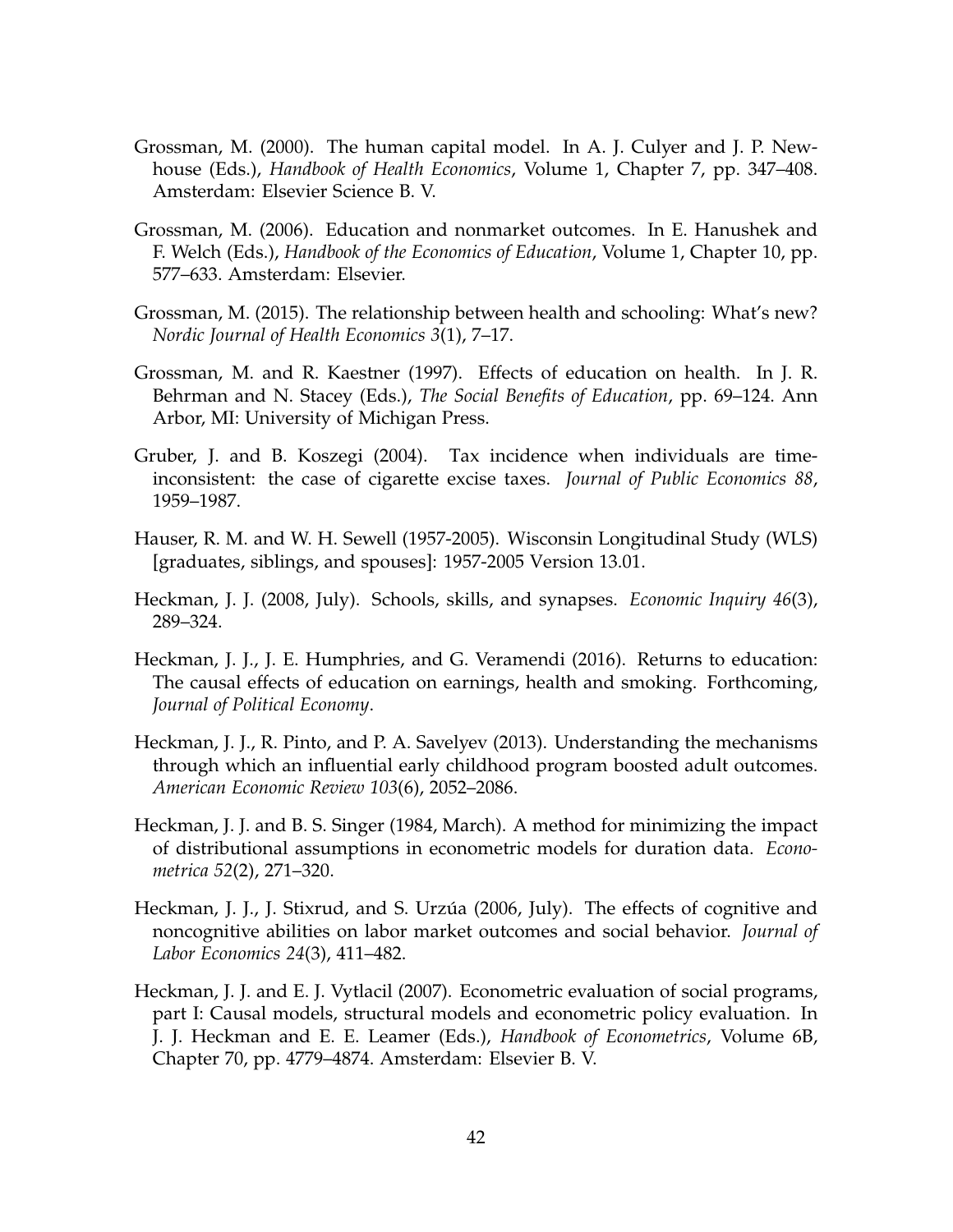- <span id="page-45-2"></span>Herd, P., D. Carr, and C. Roan (2014). Cohort Profile: Wisconsin Longitudinal Study (WLS). *International Journal of Epidemiology 43*, 34–41.
- <span id="page-45-4"></span>Huang, G.-H. and K. Bandeen-Roche (2004, Mar). Building an identifiable latent class model with covariate effects on underlying and measured variables. *Psychometrika 69*(1), 5–32.
- <span id="page-45-5"></span>Lancaster, T. (1979, July). Econometric methods for the duration of unemployment. *Econometrica 47*(4), 939–956.
- <span id="page-45-1"></span>Lefgren, L. and F. McIntyre (2006). The Relationship between Women's Education and Marriage Outcomes. *Journal of Labor Economics 24*, 787–830.
- <span id="page-45-7"></span>Lleras-Muney, A. (2005). The relationship between education and adult mortality in the United States. *Review of Economic Studies 72*(1), 189–221.
- <span id="page-45-6"></span>Lochner, L. (2011, January). Non-production benefits of education: Crime, health, and good citizenship. Working Paper 16722, National Bureau of Economic Research.
- <span id="page-45-11"></span>Lundborg, P., C. H. Lyttkens, and P. Nystedt (2016). The effect of schooling on mortality: New evidence from 50,000 Swedish twins. *Demography* (53), 1135– 1168.
- <span id="page-45-3"></span>Maddala, G. (1983). *Limited-Dependent and Qualitative Variables in Econometrics*. New York: Cambridge University Press.
- <span id="page-45-10"></span>Madsen, M., A.-M. N. Andersen, K. Christensen, P. K. Andersen, and M. Osler (2010). Does educational status impact adult mortality in Denmark? A twin approach. *American Journal of Epidemiology 172*, 225–234.
- <span id="page-45-12"></span>Manzoli, L., P. Villari, G. M. Pirone, and A. Bocca (2007). Marital status and mortality in the elderly: A systematic review and meta-analysis. *Social Science and Medicine 64*, 77–94.
- <span id="page-45-8"></span>Mazumder, B. (2008). Does education improve health? A reexamination of the evidence from compulsory schooling laws. *Economic Perspectives 32*(2), 2–16.
- <span id="page-45-9"></span>Meghir, C., M. Palme, and E. Simeonova (2018, April). Education and mortality: Evidence from a social experiment. *American Economic Journal: Applied Economics 10*(2), 234–56.
- <span id="page-45-0"></span>Mroz, T. A. (1999). Discrete factor approximation in simultaneous equation models: Estimating the impact of a dummy endogenous variable on a continuous outcome. *Journal of Econometrics 92*(2), 233–274.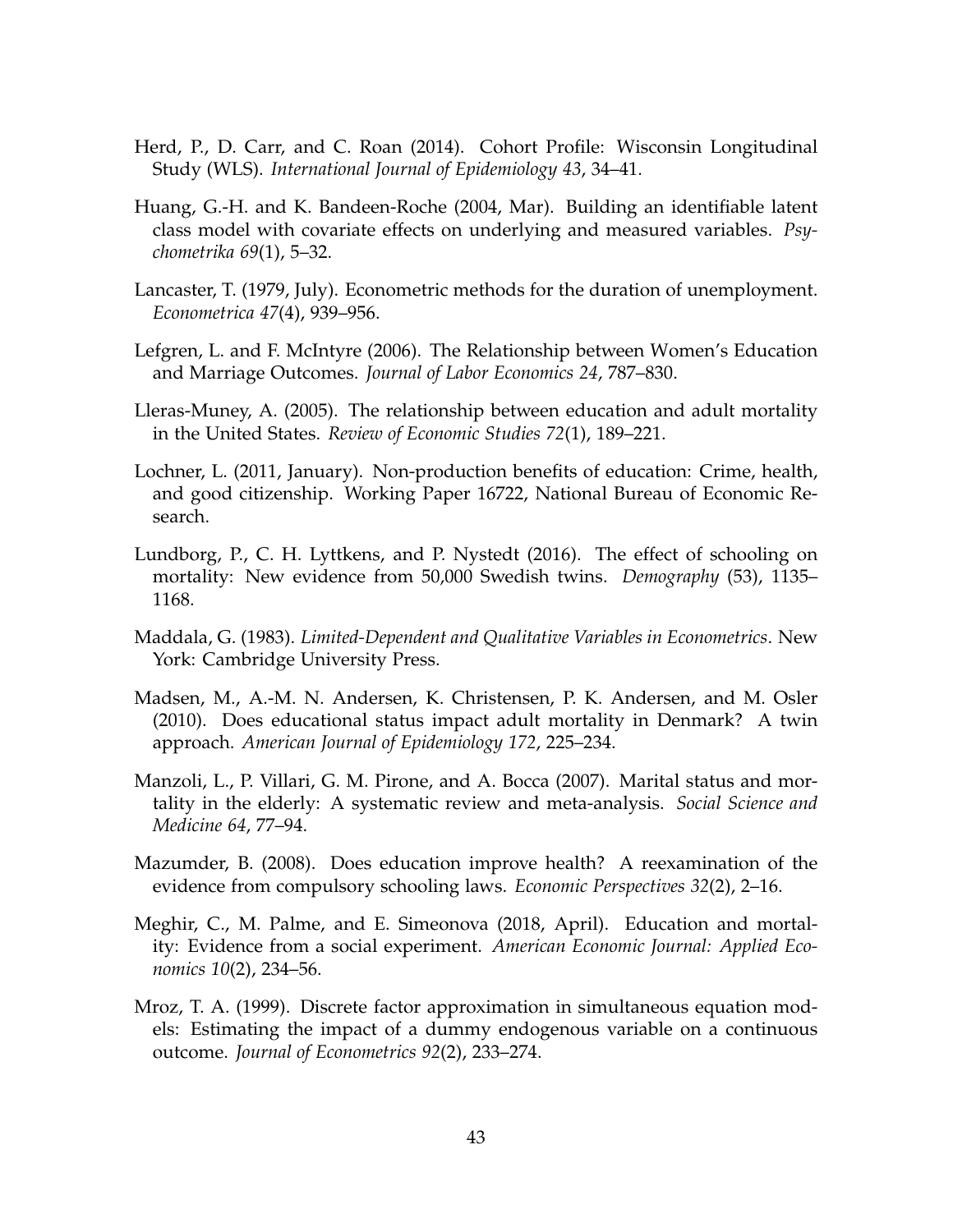- <span id="page-46-0"></span>Murphy, K. M. and R. H. Topel (2006, October). The value of health and longevity. *Journal of Political Economy 114*(5), 871–904.
- <span id="page-46-3"></span>Muthen, B. (1983). Latent variable structural equation modeling with categorical data. *Journal of Econometrics 22*, 43–65.
- <span id="page-46-1"></span>Nylund, K. L., T. Asparouhov, and B. O. Muthen (2007). Deciding on the number of classes in latent class analysis and growth mixture modeling: A Monte Carlo simulation study. *Structural Equation Mod 14*(4), 535–569.
- <span id="page-46-6"></span>Oaxaca, R. L. (1973). Male-female wage differentials in urban labor markets. *International Economic Review 14*(3), 693–709.
- <span id="page-46-4"></span>Rubin, D. (1987). *Multiple Imputation for Nonresponse in Surveys*. New York: J. Wiley & Sons.
- <span id="page-46-9"></span>Savelyev, P. A. (2020). Conscientiousness, Extraversion, college education, and longevity of high-ability individuals. SSRN Working Paper [http://dx.doi.](http://dx.doi.org/10.2139/ssrn.1715942) [org/10.2139/ssrn.1715942](http://dx.doi.org/10.2139/ssrn.1715942).
- <span id="page-46-10"></span>Savelyev, P. A. and K. T. Tan (2019). Socioemotional skills, education, and healthrelated outcomes of high-ability individuals. *American Journal of Health Economics 5*, pp. 250–280.
- <span id="page-46-12"></span>Savelyev, P. A., B. Ward, R. Krueger, and M. McGue (2020). Health endowments, schooling allocation in the family, and longevity: Evidence from US twins. SSRN Working Paper <http://dx.doi.org/10.2139/ssrn.3193396>.
- <span id="page-46-5"></span>Schafer, J. (1997). *Analysis of Incomplete Multivariate Data*. London: Chapman & Hall.
- <span id="page-46-13"></span>van den Berg, G., L. Janys, and K. Christensen (2015). The effect of education on mortality. IZA working paper.
- <span id="page-46-2"></span>van den Berg, G. J. (2001). Duration models: Specification, identification and multiple durations. In J. J. Heckman and E. E. Leamer (Eds.), *Handbook of Econometrics*, Volume 5 of *Handbooks in Economics*, pp. 3381–3460. New York: North-Holland.
- <span id="page-46-11"></span>van Kippersluis, H., O. O'Donnell, and E. van Doorslaer (2011). Long-run returns to education: Does schooling lead to an extended old age? *The Journal of Human Resources 46*, 695–721.
- <span id="page-46-7"></span>Viscusi, W. K. (2013, October). Estimating the value of a statistical life using census of fatal occupational injuries (CFOI) data. *Monthly Labor Review*, 1–17.
- <span id="page-46-8"></span>Wehbya, G. and C. Courtemanche (2012). The heterogeneity of the cigarette price effect on body mass index. *Journal of Health Economics 31*, 719–729.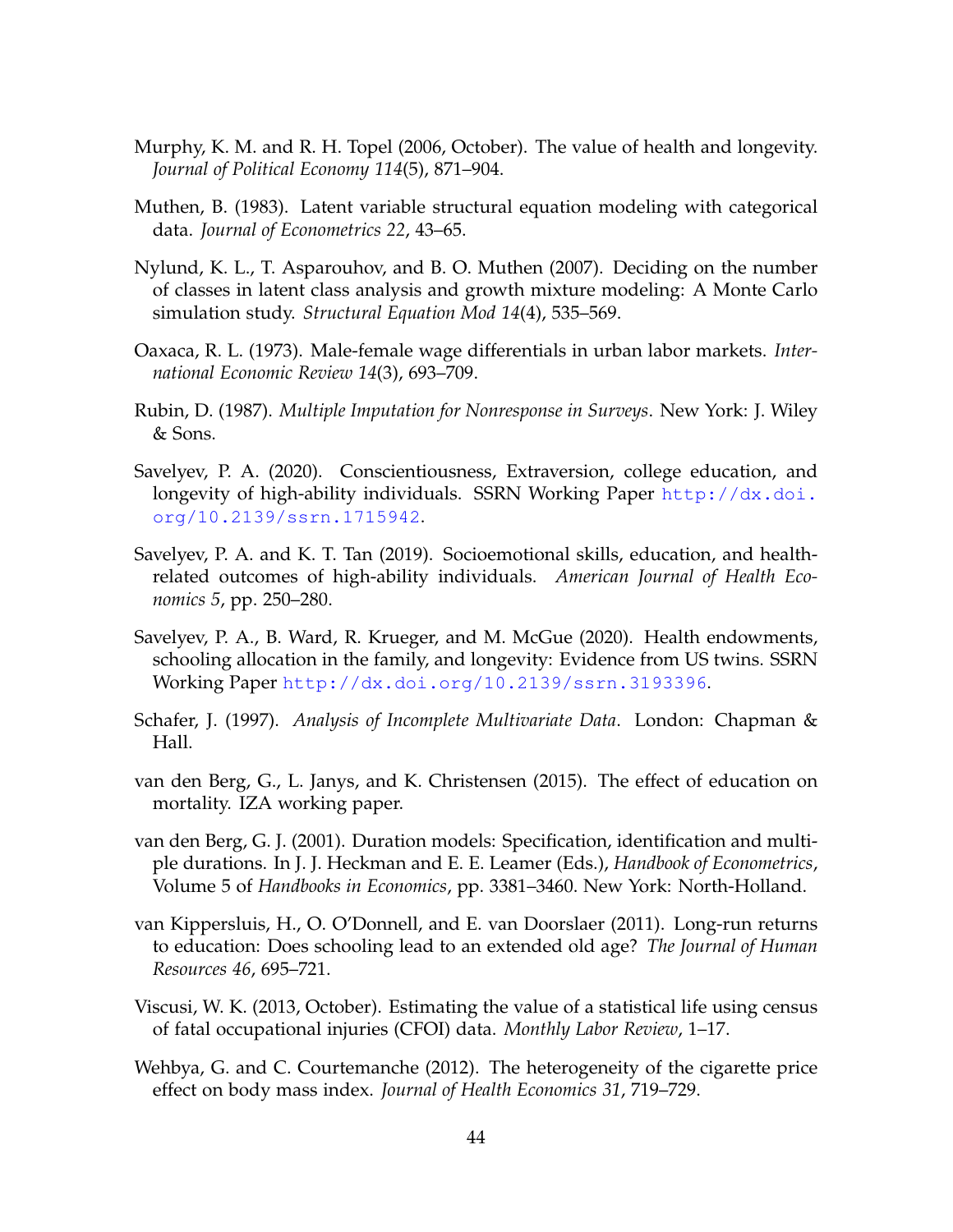<span id="page-47-0"></span>Wood, R. G., B. Goesling, and S. Avellar (2007). The effects of marriage on health: A synthesis of recent research evidence. Technical report, Mathematica Policy Research, Inc.